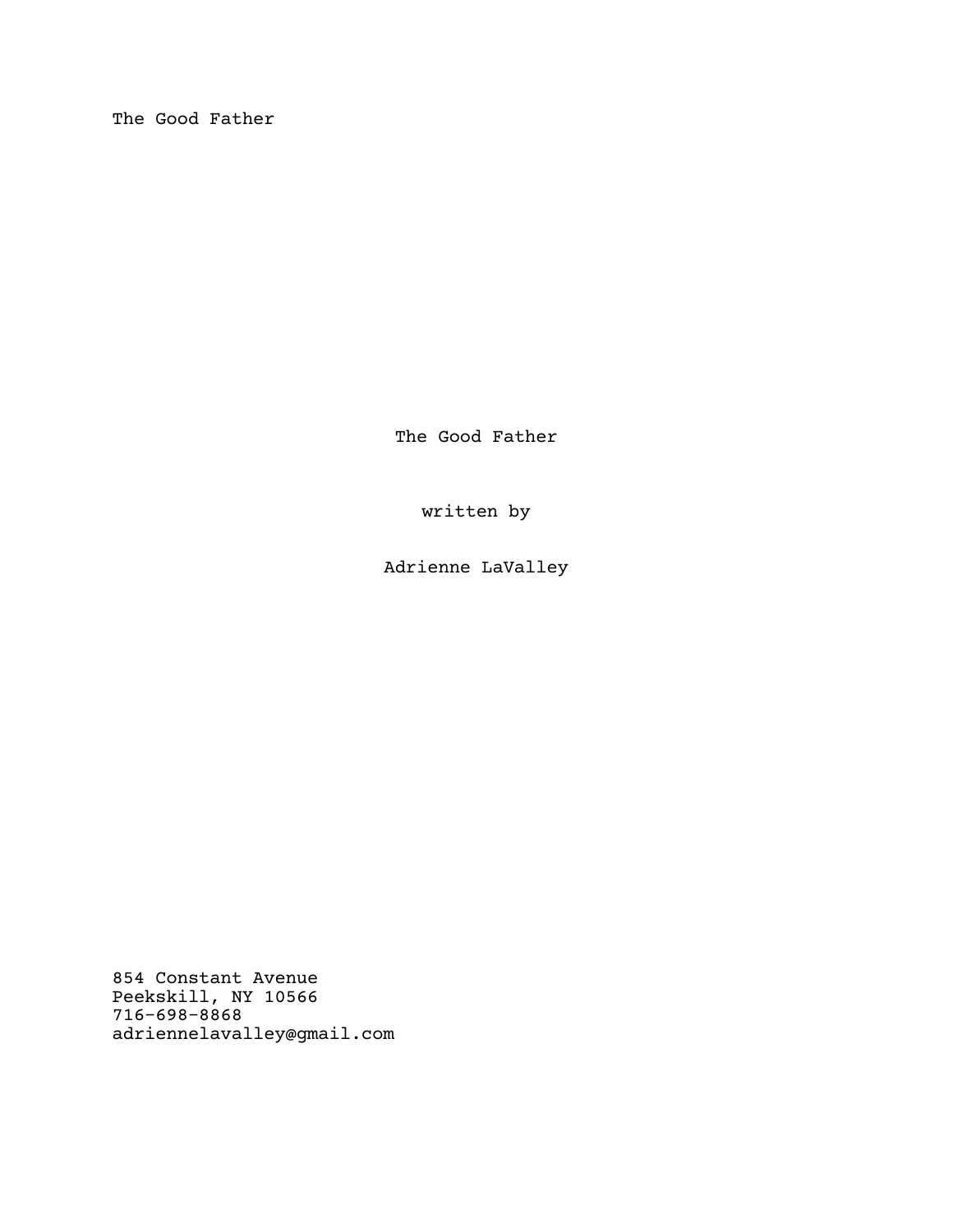## CAST OF CHARACTERS

*Viola: Bart's wife, 40's*

*Ann: Paul's wife, 40's(SAME ACTOR AS VIOLA) Jess: Gabe's sister- 30's (portrays a teen briefly) Nancy: Psychiatrist (SAME ACTOR AS MELANIE) Melanie: Gabe's girlfriend, then wife Paul: Gabe's father- 40's (portrays 20's briefly) Bart: Paul's father- 40's-50's Gabe: Lucas' father- early 30's Young Gabe, Young Paul and Lucas: 8-10 years old. Diner Patrons: played by Gabe and Jess*

*The stage is set solely by the women in the play. They move in unison almost like a choreographed dance, no matter how slow or frantic. And almost always to music. They are fluid and exquisite. They may carry set pieces out as they enter and exit the stage. The set may remain quite simple (a desk, a chair, a lamp, a laptop, a bed, etc.) but the lifting falls solely on them. Even if that means male characters are standing around watching and waiting for them. The events of the previous scene are all over their faces and bodies. They grow tired, but don't falter often.*

*The scenes in the psychiatrist's office have no place or time.*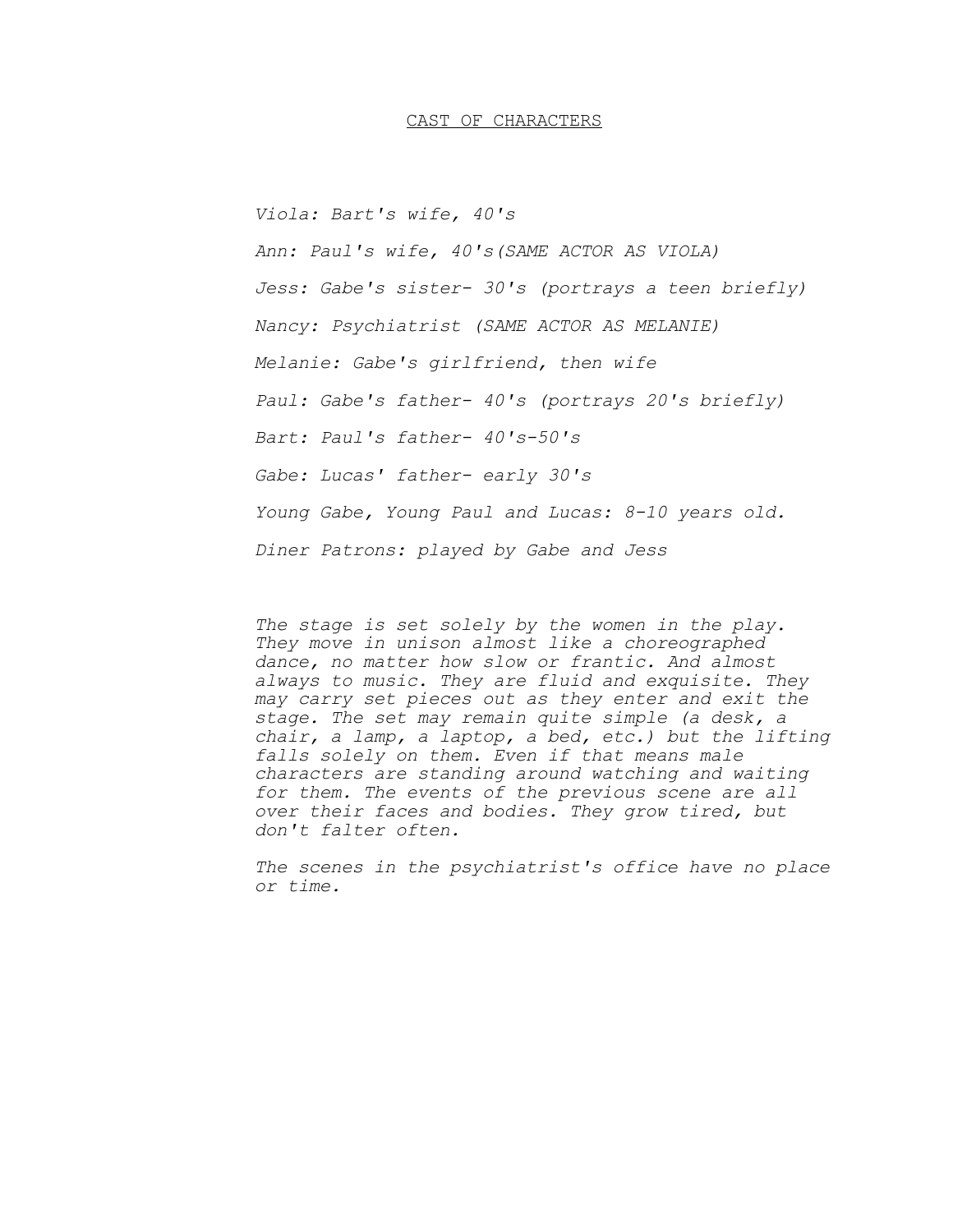SCENE 1

*A psychiatrist's office. Two chairs facing each other with Gabe and Nancy, his psychiatrist. Just chairs. She takes notes. Naturally.*

*Gabe has an intensity about him that vacillates between dead pan sarcasm and wild charisma. He's not as funny as he thinks he is. She finds Gabe amusing. Sometimes.*

*They stare at each other for an uncomfortably long time. Take your time.*

GABE

God, I hate you.

#### NANCY

Why do you think that is?

GABE

Because you're gonna make me get rid of Gabe number one. I know it. And then I'll have absolutely nothing to live for.

NANCY

Do you really believe that? That I'd force you to lose a part of yourself here?

#### GABE

Everyone else wants me to. Everybody hates Gabe one. Which is me. So… really I guess everybody just fucking hates me.

**NANCY** 

Who gave you that name?

#### GABE

Melanie. She said it's like she's living with two different people. She told me I had to at least get rid of Gabe one or she was gone and taking Lucas too. I called her a controlling bitch. I screamed it actually.

### NANCY

Tell me what you like about Gabe one.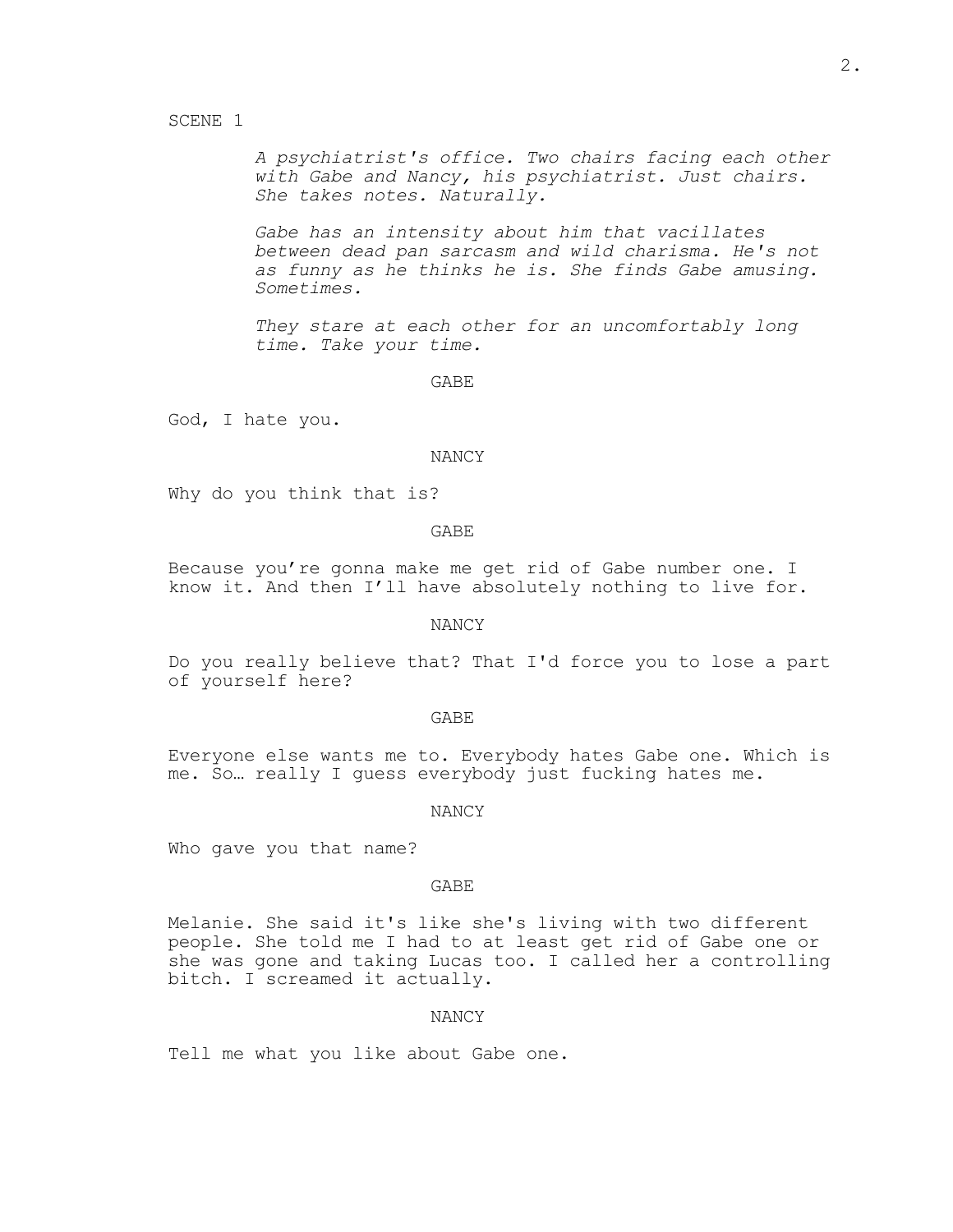## GABE

He's interesting. And smart as hell. And creative. And quick. And calculated. And he's me. So I guess I'm partial.

## NANCY

And Gabe two? He's not you? Not interesting?

### GABE

Oh yeah, he's a proper clown that one. Give him a pack of condoms and he'll whip you up a tulip hat in two shakes. Just brimming with humor and individuality.

NANCY

So would it be safe to say you think he's a bit boring?

GABE

And a pussy. He says yes sir and no sir and whines and can't get out of bed for days. He just stares at the wall and mentally goes over the seven exit plans he's rehearsed. All he needs is a rope, but preferably a window. He's pathetic. He's a pussy.

#### NANCY

You mentioned that.

#### GABE

Well it's for emphasis.

### NANCY

Sure. (beat) I have to say, I feel like it really depends on what your idea of a pussy is. I happen to think they're the original super heroes. So.

#### GABE

Oh right. Cuz of the... the me too thing. Sorry. (*Long beat.*)

#### NANCY

OK. Can you tell me anything you like about Gabe two?

### GABE

His kid's ok, I guess.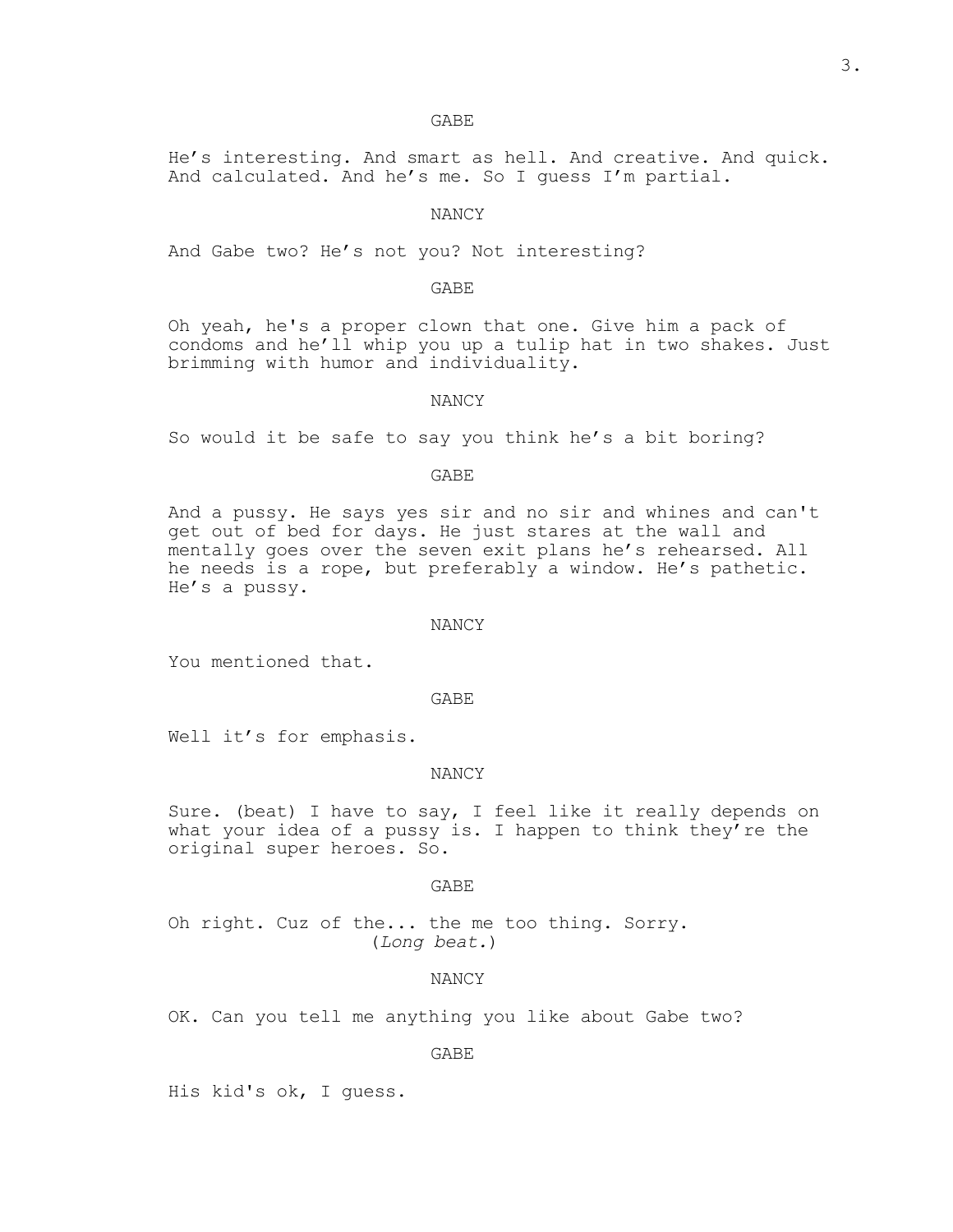## NANCY

Just ok? He looks pretty beautiful to me.

GABE

Yeah. He's got his mom's eyes. Thank god. The less of me in him the better.

(beat)

I think there's something wrong with him though. He freaks out and laughs and shrieks like a hyena out of nowhere. It's annoying and ear shattering. Like being stabbed repeatedly in the ear with a nail. Or like.. something sharper. What's sharper? ...Cheese! Ha!

## NANCY

Gabe, let's talk about your dad for a minute.

GABE

Nancy, I'm hilarious. Just admit it.

NANCY

Can you tell me something you remember about him when you were Lucas' age?

#### GABE

Jesus christ. Here we go. Well. I don't remember a lot. As I said in our first enlightening session.

#### NANCY

I know. Just take a moment. Give it a try.

## GABE

Uhhh. I remember laughing a lot. With my mom. But he'd walk in the room and something would happen. I can't remember what. Just that we stopped laughing. Like we knew we had to. I remember someone saying shhhh, I think. I don't know. I can't remember who.

### NANCY

That's great. Really great, Gabe. Now, can you tell me... and this is a little trickier. After you have an 'episode' as you call it in front of Lucas or AT Lucas... have you ever noticed what his face is doing?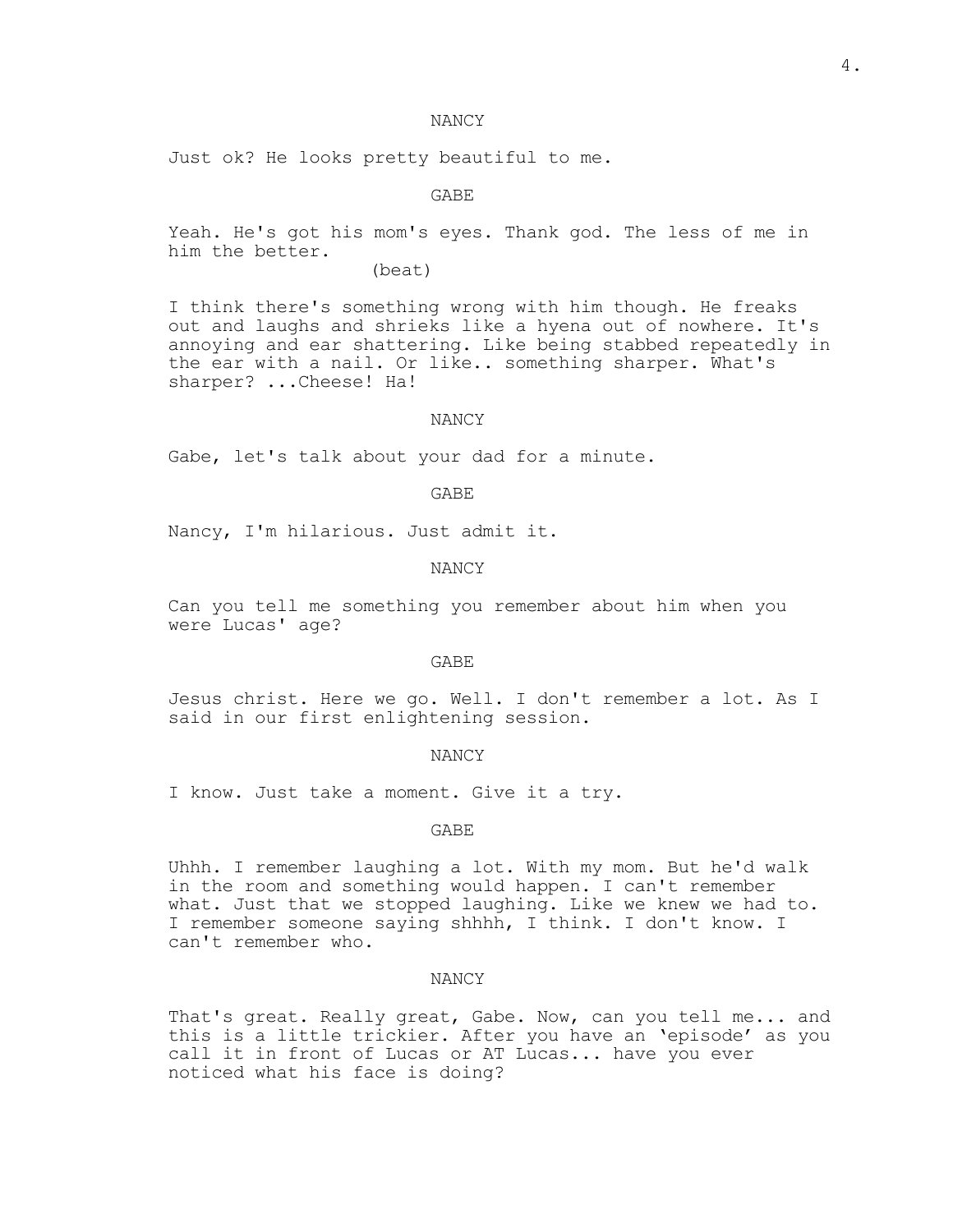Like, has a particular facial expression he's made while you're (she looks down at her notepad) "losing your mind like a psychopath on your baby boy for dropping his sippy cup" ever stuck with you? Has Lucas' face ever replayed in your mind later that day?

### GABE

Am I seriously paying you for this?

NANCY

Yes, Gabe. Please stay with me here. It's not an insult, I just want to explore something. When you see Lucas' face…

GABE

I know his name, you don't have to keep fucking saying it Nancy.

*(beat)*

**NANCY** 

How do you feel right now, Gabe?

GABE

Like I wanna punch something... Nancy.

NANCY

Do you feel like I'm attacking you?

GABE

You're trying to make me be somebody I don't want to fucking be!! You're trying to murder Gabe one! Everybody is! Yeah, I'd say you're attacking me.

> *Gabe stands up and starts frantically pacing back and forth, rambling on at an alarming pace.*

Why does everyone like him so much? He just sits there! He just fucking sits there and doesn't do anything! He's a mope and he's useless and he's boring as shit and he CRIES! He cries! And he paints totally worthless crap! I swear to God, you don't know what you're talking about. This was a bad idea. This was such a bad idea. I gotta go. I don't know about next week. I gotta go.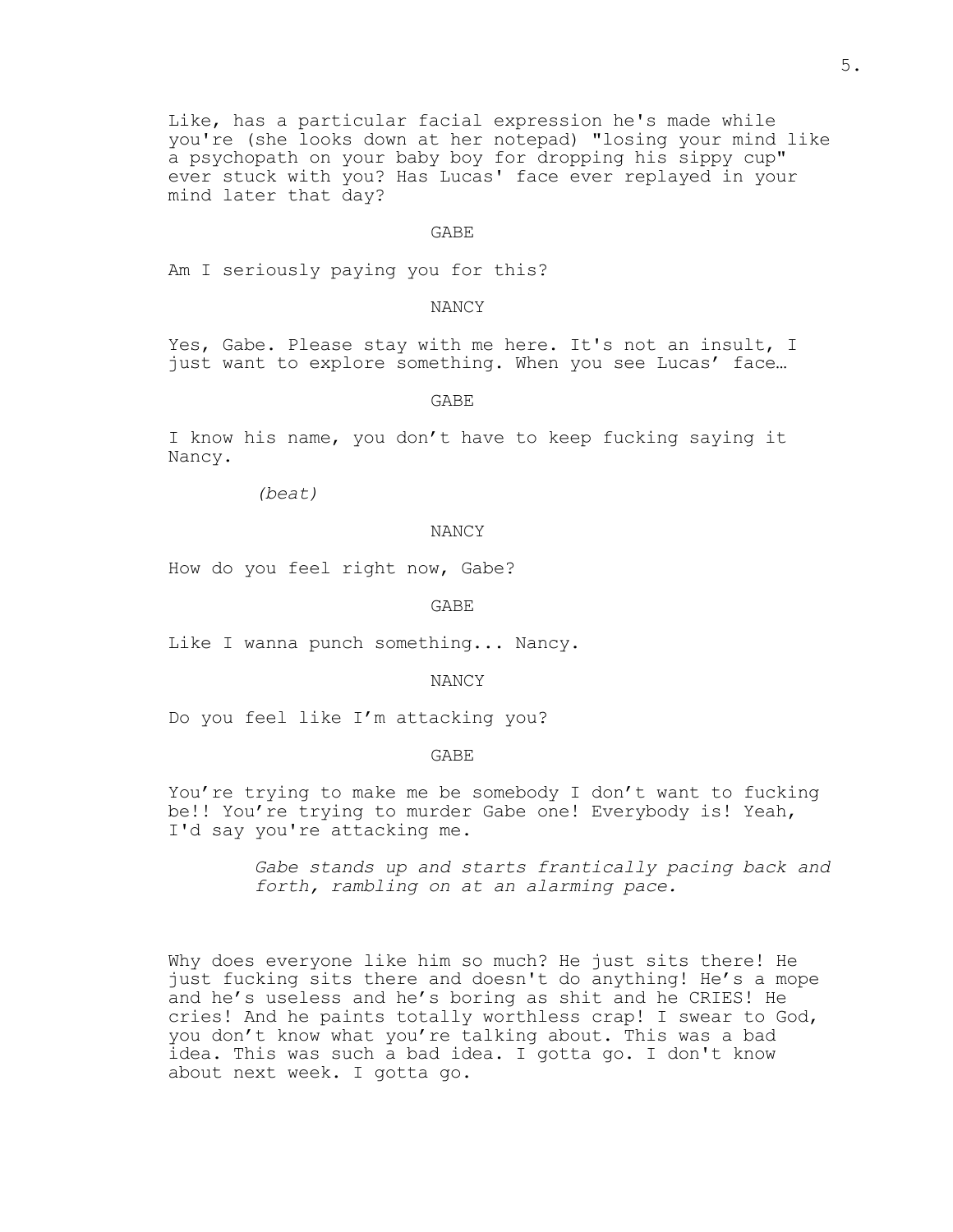*Gabe quickly exits, leaving Nancy alone on stage. She takes out her voice recorder.*

#### NANCY

Second session with Gabriel Johns. Is still unsure about meeting with me although I feel I may be gaining a bit of trust. It's hard to tell. After careful consideration I've decided not to tell Gabe about treating his father. Will revisit at a later time.

*She switches the recorder off.*

# SCENE 2

*STAGE RIGHT. 1995. The women set up Paul's study while he paces around it, weaving in between them. They never run into each other. They never see each other. There's a desk, a big laptop, a shelf with books. It's the middle of the night. We hear a clock ticking. He stares up at the ceiling intermittently like he sees something. But we can't be sure.*

*He walks over to his bookshelf and picks up a RED JOURNAL. He thumbs through it, grabs a post-it note from his desk then starts furiously notating. Writing on, then ripping post-its and sticking them everywhere. In the journal, on the desk, on his computer, on the floor.*

*He walks over to his desk, sets the journal open and begins to type on his computer, looking back and forth between the journal and the typed page as if he's copying from one to the other.*

> PAUL (speaking slowly to himself as he types it out)

There's very little chance this narrative will survive in its original form on the way toward a more comprehensive report, but maybe it will serve to get me started...

> *While Paul is sitting typing, lights come up on STAGE LEFT. The women are setting up The GLF Diner, 1953. A counter and 4 stools in front of it. A cash register. A pie case if it's available. A table or two nearby. Paul remains typing in dim light STAGE RIGHT throughout this scene. Bart is sitting, wobbling at the end of the counter, smoking a cigarette with a cup of coffee and a quart of vodka next to it.*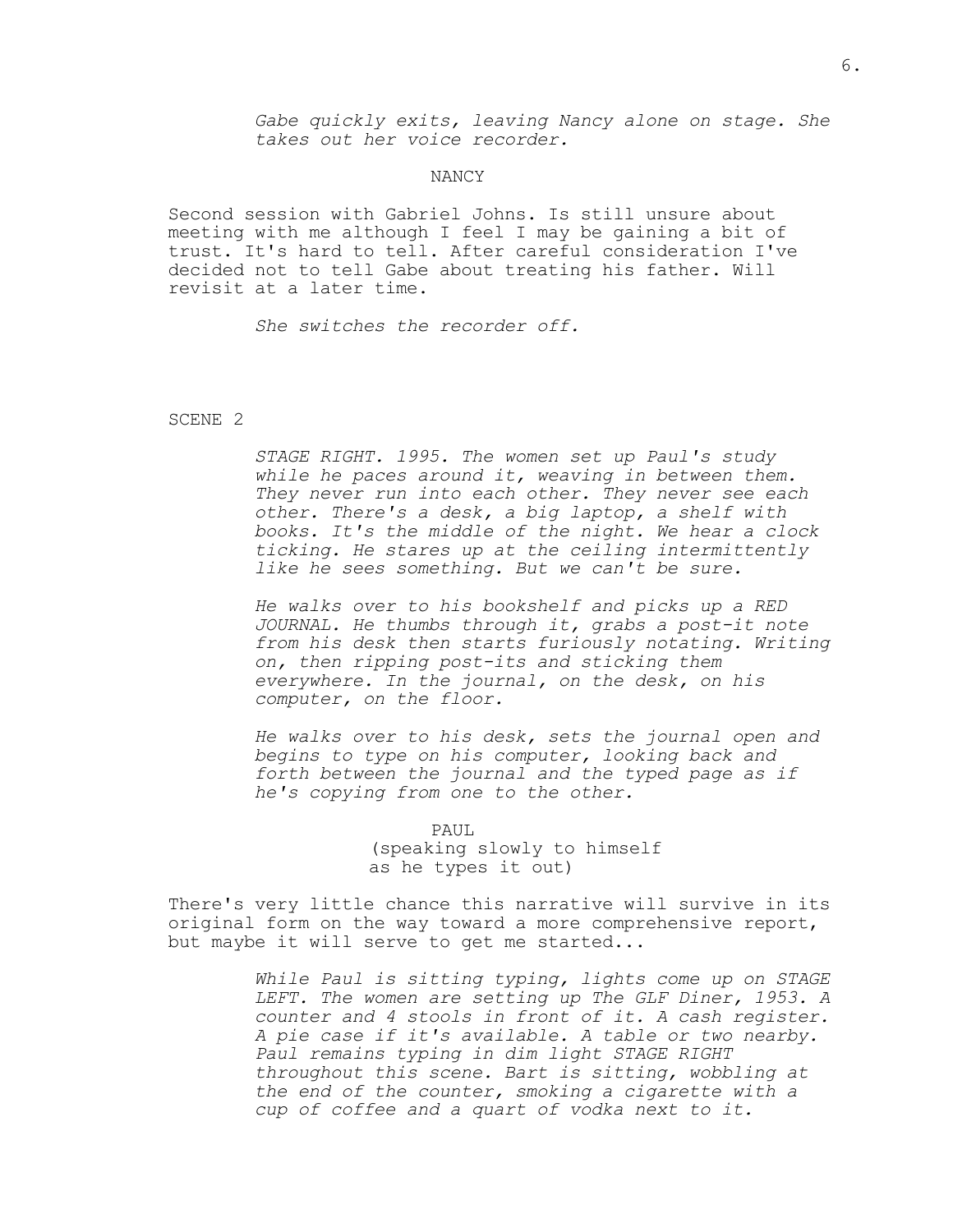*There are two patrons sitting at the counter. Viola is the counter waitress. Serving coffee. Smiling at the patrons (we can only see their backs- as they are played by Gabe and Jessica).*

*Young Paul is sitting at a table himself, making a paper airplane. There's paper all around him and he's trying really hard.*

#### BART

It's called a Corvette. A Cor-vette. Sounds like a ladies name to me, don't know why they'd want a ladies name but we'll get one, you watch. Cherry red. Peelin' down the street. Remember when we got the Bel Air? Hoooey!! Everyone lookin at us, respectin' us. Now we gotta worry about the commies gettin into our schools. Teachin our kids how to be... whatever they are.

Things are changing too fast! It's too much for everyone! You know they're over there killing babies, V! They're, they're, they don't care about anyone's life! They're just killing their own babies for what? For some cigarettes!! They're ana, ama, animals! V! (beat)

My beautiful wife. Look at her. Have you ever seen such a beauty. And she can cook. I know what I got. Don't you worry. I know. What. I. Got.

> *Bart jumps up (almost falls over) and scoops up his wife in his arms. He starts dancing with her all over the restaurant. She's laughing hysterically and as they dance by the spot where he was sitting she grabs the vodka bottle and slyly chucks it in the garbage.*

*They continue to dance for a few more seconds until he dips her. He falls over and drops her, nearly on her head. They both laugh and V scrambles to put herself back together in front of the customers. She's embarrassed but tries to cover it. She exits into the back kitchen through the swinging doors.*

*Bart sits back down and laughs to himself. He goes to grab the vodka bottle absentmindedly and it's not there. He looks all around him confused. Then forgets.*

*Young Paul jumps up from the booth and runs up to Bart with a paper airplane he folded all by himself. It's impressive.*

YOUNG PAUL

Daddy! Look what I made!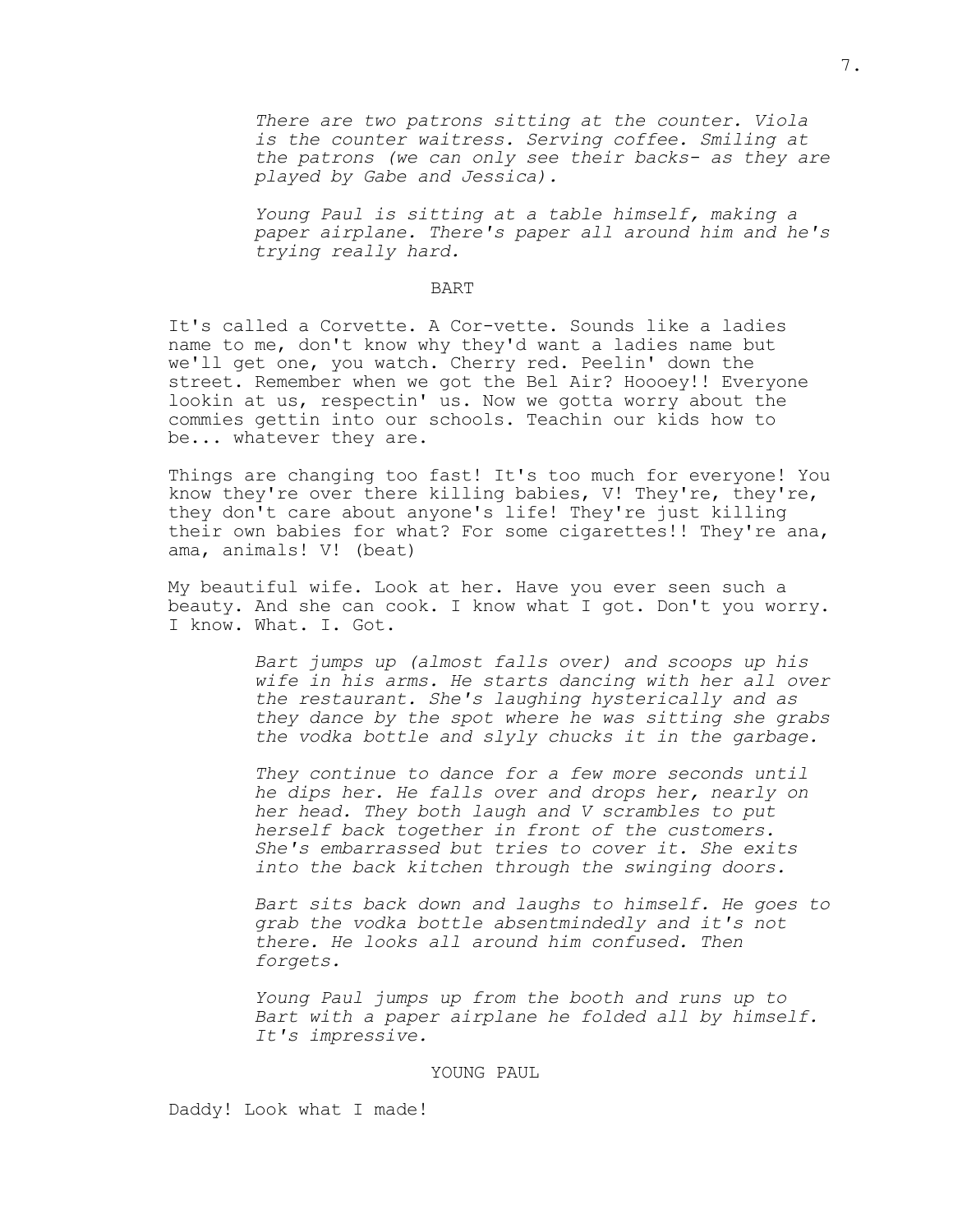*Bart doesn't look up from his ashtray. He takes another long pull from the cigarette and blows it out drunkenly. He stands up, stubs out the cigarette after repeated attempts then walks to the register. He opens it up, takes out \$1 and shuts it.*

*Never looking at his little boy or his proud creation.*

*Then something comes over him. He opens the register back up and starts furiously counting every single dollar and penny. He's obsessed. He starts rambling to himself not quite loud enough for her to hear from the kitchen.*

#### BART

I swear to god she would't know shit from shinola. You wouldn't know shit from shinola, V! I told you to put the dollar bills all facing the same direction in the register so's I can count 'em easier! It's really not that hard is it? Even for you? IS IT? It's so simple! I don't understand why you want the business to fail! Why do you wanna give all our money away? She's tryin' to take the place down, I know it! I knew it when I met her. Can't trust her worth nothin'. She's like dead weight, I tell ya!

### YOUNG PAUL

Daddy! Did you see what I made Dad? Just like the one you flew! You see dad? Dad? Dad? Dad?

> *The patrons in the restaurant watch the entire interaction. They look around the room. It's awkward. Bart exits into the kitchen.*

> *Viola enters from the back kitchen door, smiling with the patron's breakfast.*

### VIOLA

Here ya go Phil! Crispy like ya like 'em! I had Louis put extra bacon on the side.

*She winks and smiles. Exits back to the kitchen.*

*We hear a huge crash and a muffled scream from the back. Scares the heck out of everyone. She enters from the kitchen completely disheveled. She straightens her skirt as if in a daze and almost falls over. Everyone at the diner is staring at her. She has some blood coming out of her nose, but doesn't notice.*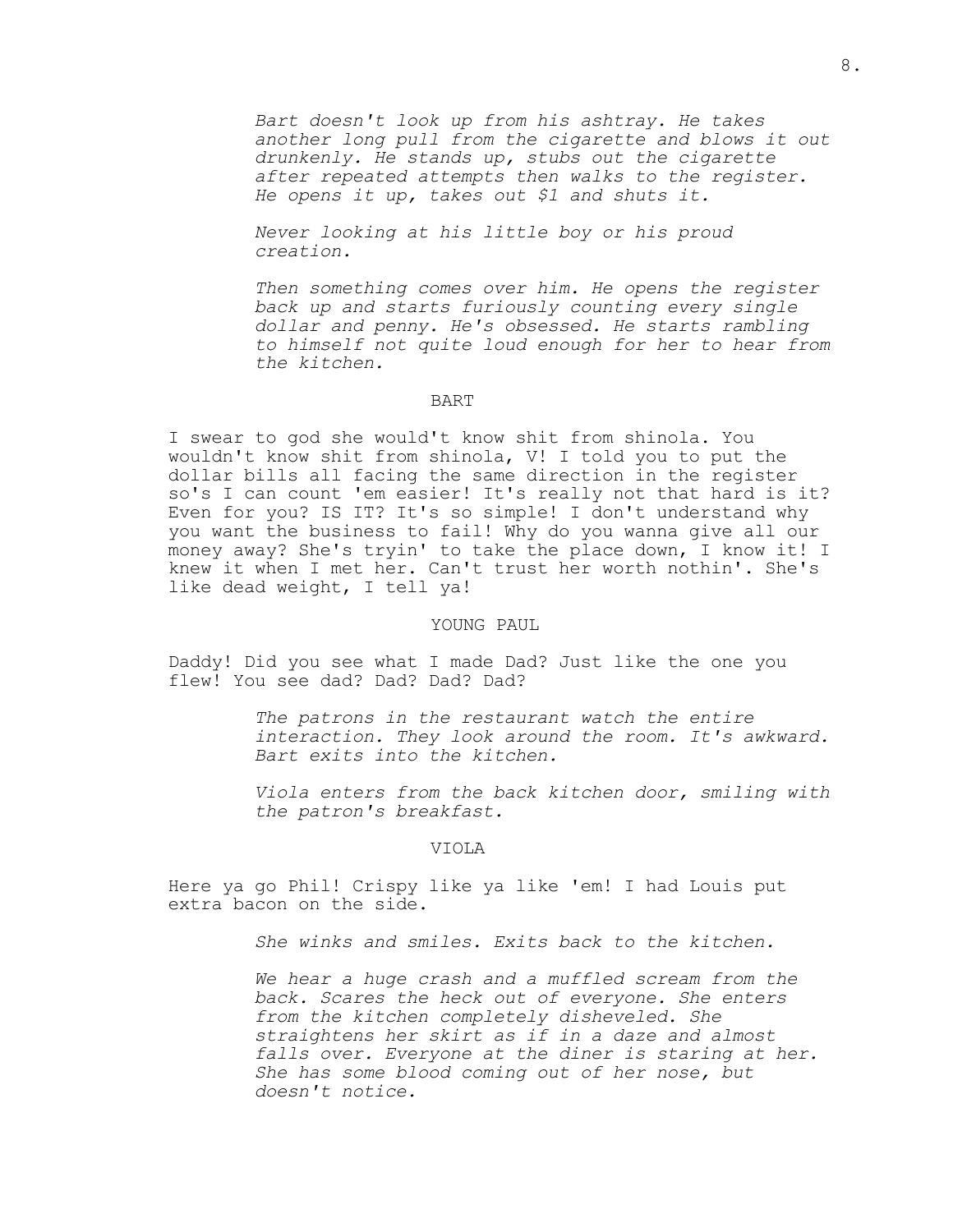## PATRON

V, you got somethin' there.

*She touches her nose. Smiles.*

### VIOLA

Thank you so much, Phil. Lost my balance back there. Gotta get those eyes checked! I've been promising Bart I'd get that done. One of these days, right? When the coffee serves itself!

> *She grabs a napkin and calmly exits into the kitchen. Lights go down on STAGE LEFT. Viola enters back onto stage with a bird cage, walks into Paul's study, sets the cage on the desk then exits.*

## SCENE 3

*1982. Lights come up on Paul STAGE RIGHT in his study. Morning.*

*Sitting on top of his desk is a bird cage with a parakeet inside. He's whistling and coaxing it.*

PAUL

I'm a pretty bird. I'm a pretty bird. Petey! Petey! Riiiiiight here. I'm. A pretty bird. I'm-a-pre-ttybiiiiiiiird. I'm a pretty bird! I'm a pretty bird. I'm a pretty bird.

> *This goes on for a bit. We hear audio of the bird chirping and starting to form these words. Slowly.*

> *Ann enters in workout attire. She stands there and stares at him for a minute. Blank. Paul's excited. She can't get a word in edgewise.*

## PAUL (CONT'D)

Good morning my Queen Ann! You sleep ok? Did you hear Petey? I got up around three and started on him again. Couldn't sleep. Too many things to do. He's really coming around. I taped a lot of our session together so we can see what his progress is. He said 'good morning Paul' before you got here. Just want to remind you... You said I couldn't do it.

> *Paul stands up and grabs her by the waist. He tries to dance with her.*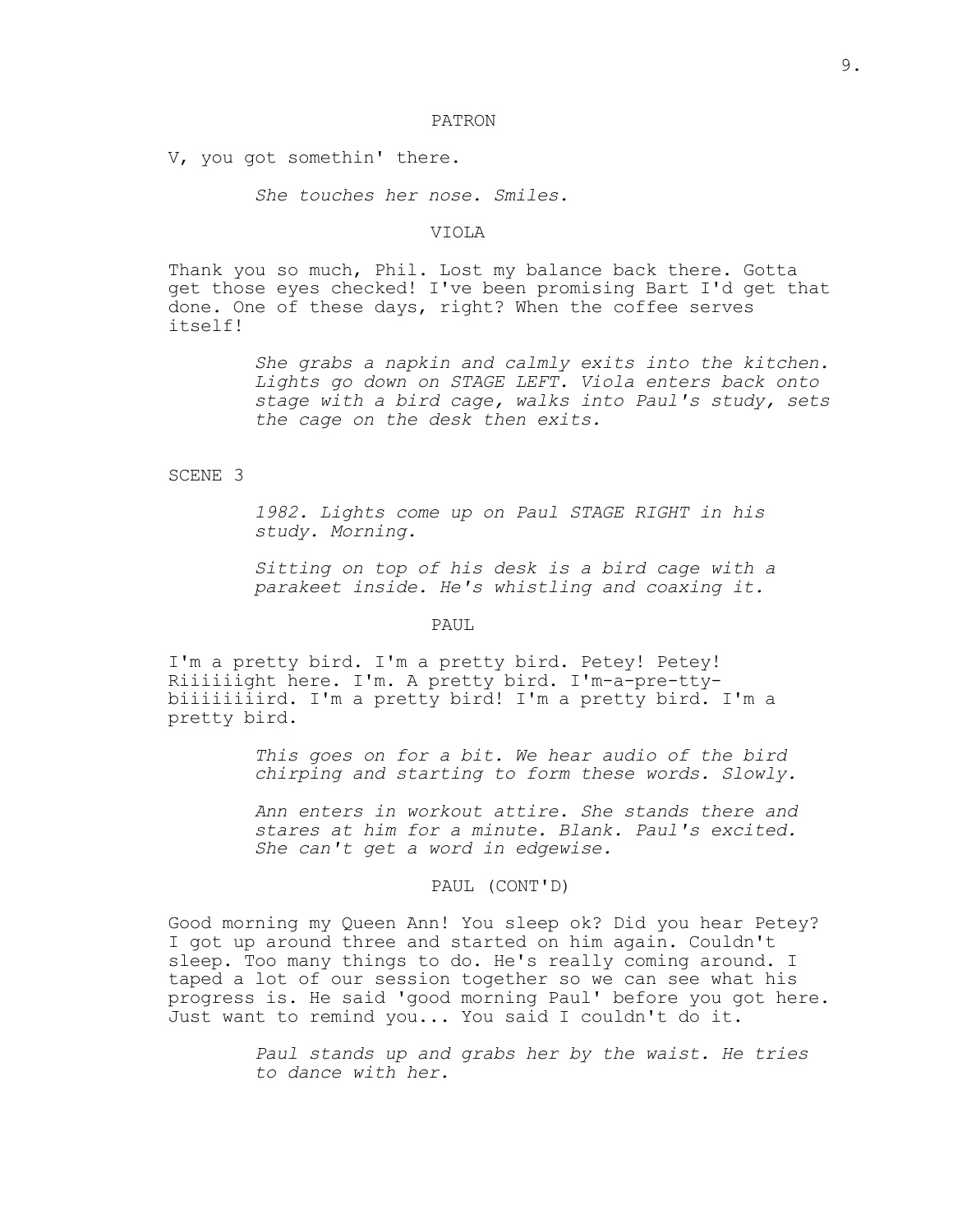*She politely, yet firmly pushes him away. (beat) Paul sits back down.*

ANN

Paul. Did you forget to take Gabe to school this morning?

PAUL

What?

ANN

Gabe. Your son. He's still in bed and it's 8am. School started 30 minutes ago. So.

PAUL

No! No no. I let him sleep in this morning. I'm taking him to the zoo.

ANN

It's Wednesday, Paul.

PAUL

And?

ANN

And. He can't just miss school. You can't just keep him out of school when you decide that you're bored and want a play buddy to go on an adventure with.

PAUL.

That's not what this is!

ANN

How is it then? How would you describe deciding to keep him out of school for the umpteenth time this year without telling anyone?

PAUL

It's not like that. It's educational! And he doesn't need school anyway! I can teach him more here. I don't like the institution of school. What it's become. It's just memorization and regurgitation, not actual learning. You know that.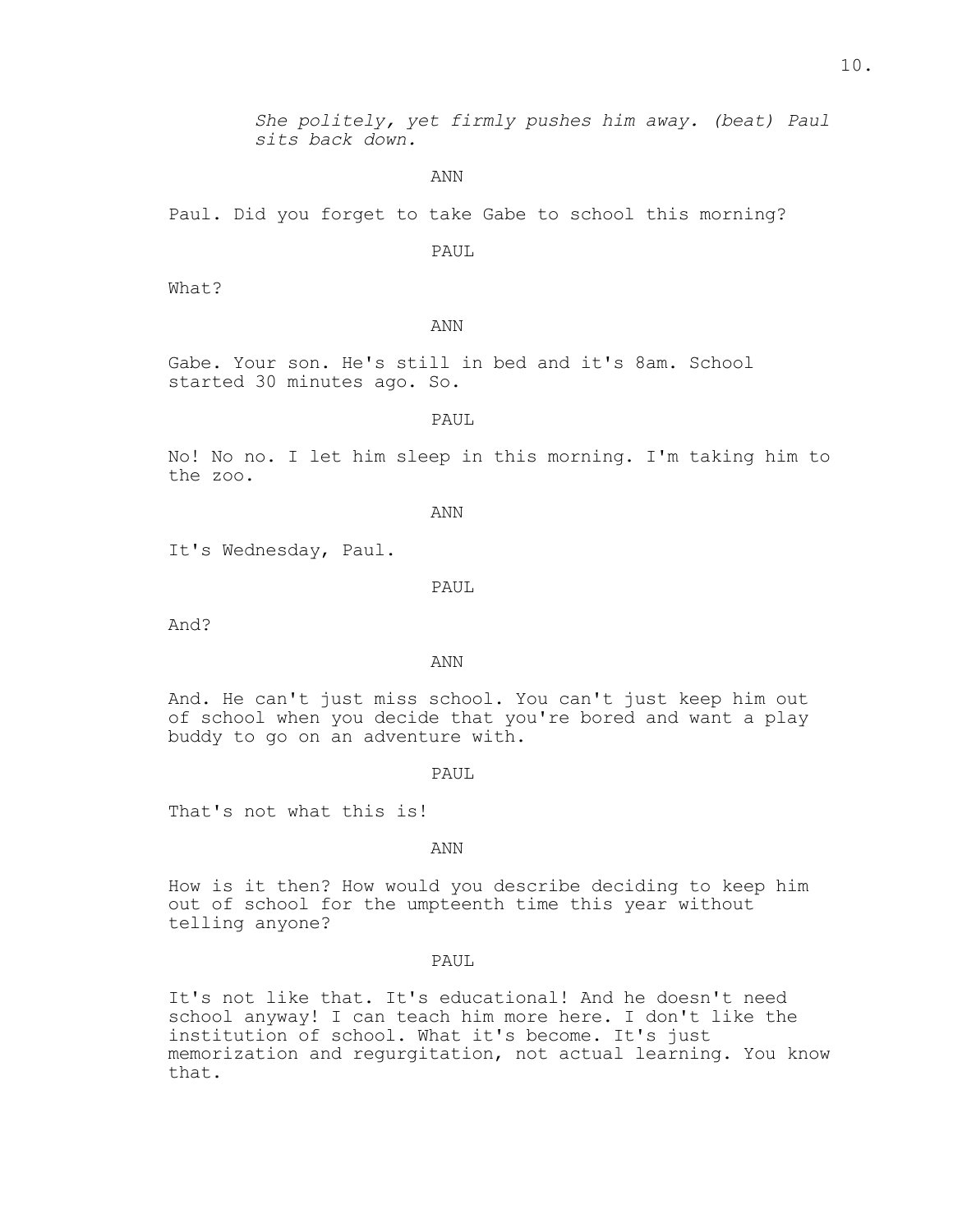## ANN

Do I? I don't feel like I know that. I feel like I know that I want our son to have an education and not have his teacher's hate us or think his dad's nuts just because at this moment in time he's decided he's off school. Even though he was very much so ON school only a year ago. When he was a TEACHER. I feel like it's your world again and you didn't bother to tell anyone else what you decided to do in your world today, so now we're all scrambling trying to clean up the mess. Again. Feels more like when you drove to New Orleans last summer.

## PAUL.

My sister lives there! I hadn't seen her in a year!

### ANN

You didn't tell her you were coming! You just showed up after a 24 hour drive! And you didn't tell me you were going until you had Gabe in his fucking carseat! You would have left without telling any of us if I hadn't gotten home early from class. I can't do this again, Paul. I can't do this. You can't just make decisions about our kids without consulting me first. You absolutely cannot.

## PAUL

Little dramatic aren't we, dear? I'm just taking him to the zoo so he can see the spider monkeys. Maybe if you shut your mouth once in awhile you wouldn't have to take all the early morning aerobics classes to work off those cookies and you could take him yourself. You know, I've read that eating a lot before bed can really effect your sleeping patterns. (long beat)

#### ANN

Jesus you're evil.

### PAUL

You didn't think I was evil when I was giving up my career to stay here with you.

*Ann stares at Paul without saying a word.*

ANN

Yes. Giving up your career. For me. That's how that went. So I'll just bring Gabe then?

*She exits. Lights out.*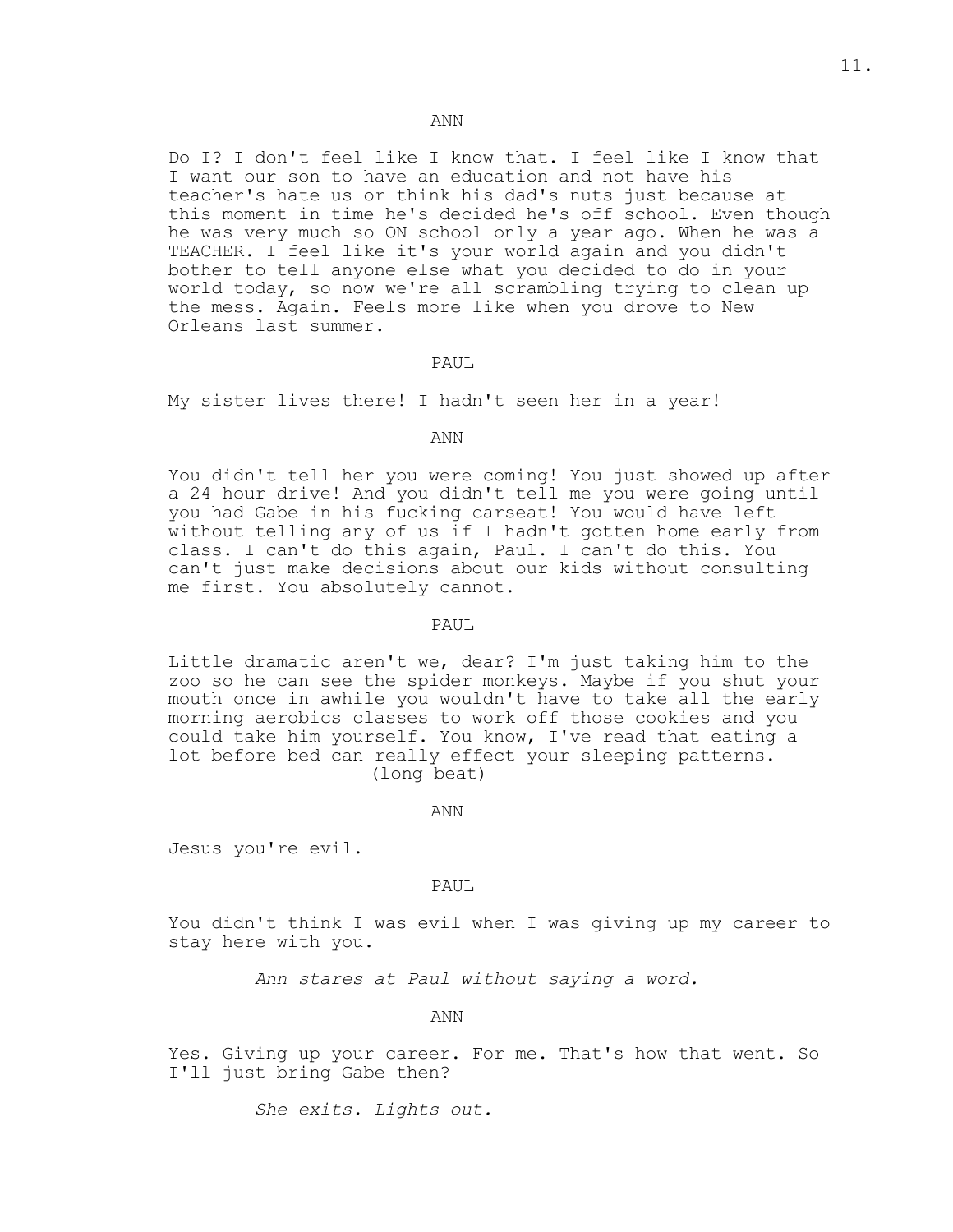*Gabe and Jessica. 2019 Stuffy back room of a church. Organ music is heard in the background. They're sitting in two chairs side by side, dressed in black and sipping from coffee mugs. There's a large plant between them.*

### JESSICA

Well. At least they only mentioned God four times.

GABE

Jesus christ. It felt like the whole thing! It's the only thing he asked for! No God!! He was off God, dude. Off. God. A year ago? Fine! Talk about all the Jesuses!! All the Jesuses you can muster up. Today? What'd he say? When I die. No God talk. Quite simple. For fuck's sake.

#### JESSICA

Oh my God, you're literally damning us right now. If that's a thing. Which, with our recent luck I'm unwilling to take a chance on. Please. No fucks or damns or "what a shitty reverends" for like two more hours. We're perfectly capable.

GABE

Sorry. Right. Fuck. Shit!... Sorry.

#### JESSICA

We tried, Gabe. We're literally sitting IN a church right now. Which is more for the people he left behind than for him, really. Four mentions of God seems like they put in a pretty good effort. I mean the entire service was built off Carl Saigon's 'Pale Blue Dot', for Christ-iiina's sake. They tried.

It was nice to see mom there. He would've loved that.

GABE

Yeah.

JESSICA

No?

GABE

I SAID YEAH!!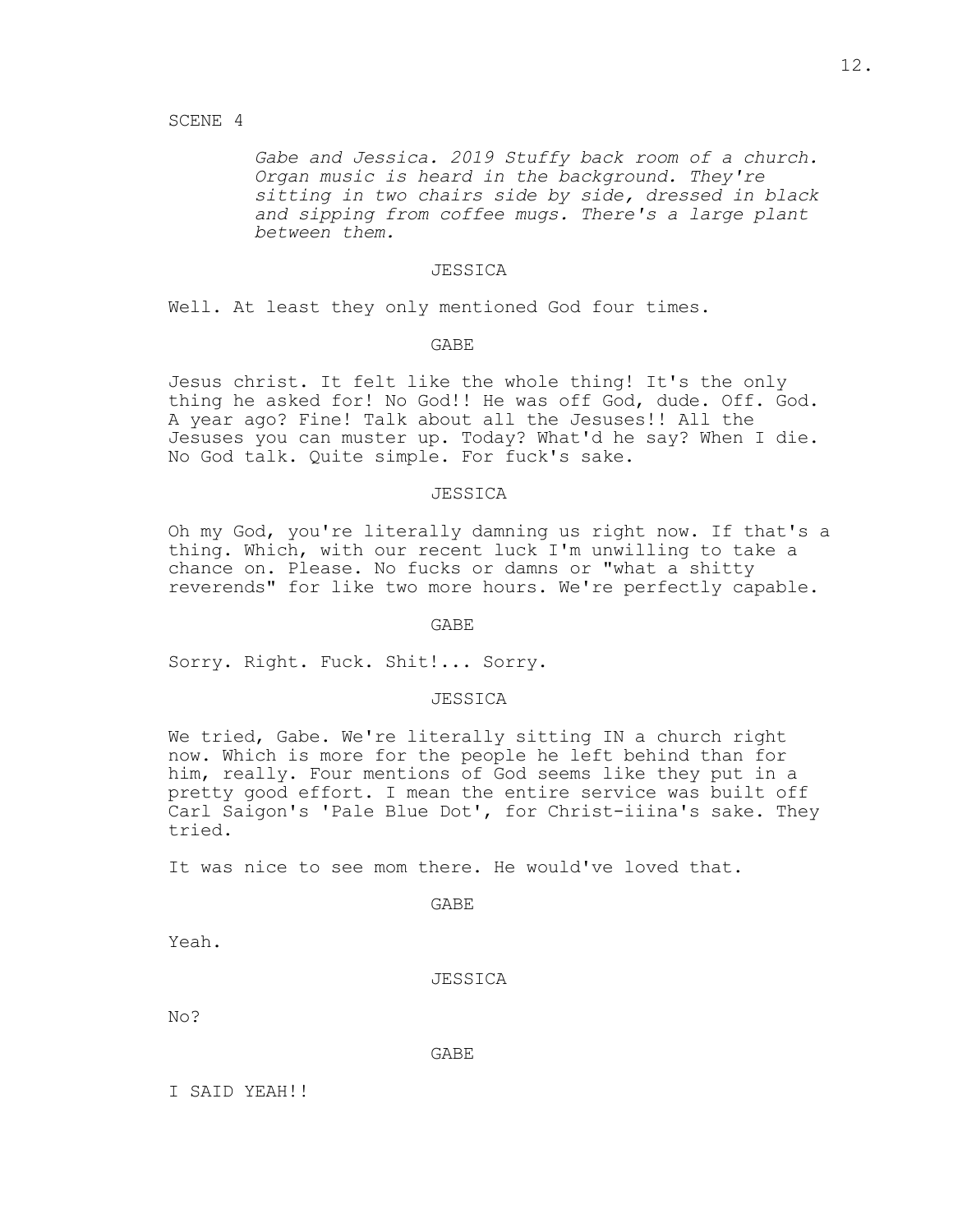Dude.

## GABE

Sorry.

*Jessica reaches around the plant and puts her hand on top of Gabe's. She squeezes. It's weird.*

GABE (CONT'D)

Mmmmm. It's weird, Jess.

## JESSICA

Shut up. You'll take it.

*They sit and stare ahead for awhile.*

GABE

I found something.

#### JESSICA

Uhh, like a clue? Like we found a treasure map?

GABE

No, you... twerp. Like a thing. I found a thing.

JESSICA

Twerp. This is...

## GABE

In place of 'No you retarded asshoolomio...'.

JESSICA

Twerp! I'll take it. So, you found a thing!

GABE

Yeah. Dad left this journal on a bookcase in his study and I shoved it under Lucas' shirt when we were there the other day after the hospital.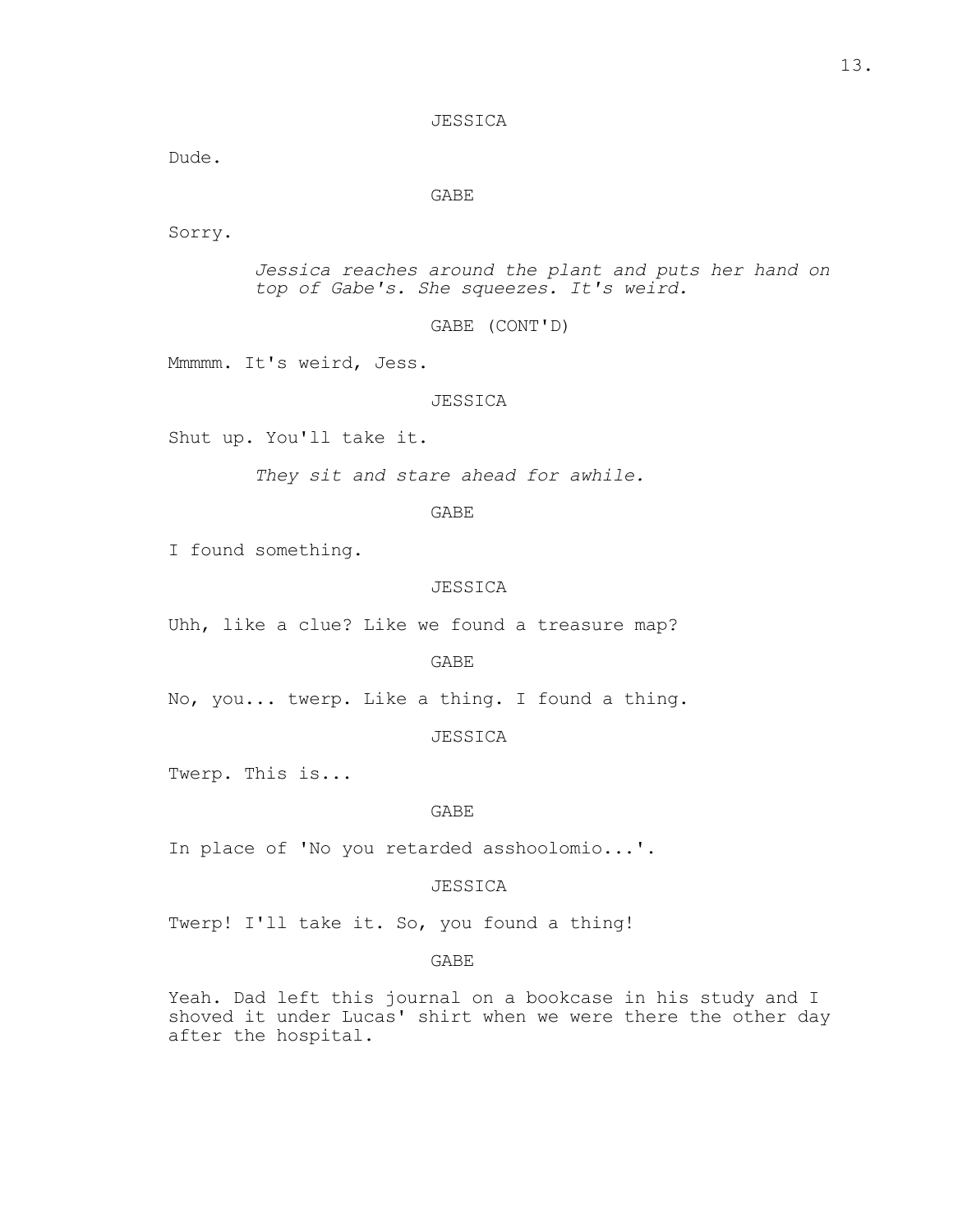Sure sure. That seems totally appropriate and like something a normal person would do.

## GABE

Shut up. I was desperate. I saw it and I knew it was meant for me. Ok?

### JESSICA

It had your name on it?

#### GABE

Holy fuck Jess!!!! No, it didn't have my name on it! I just knew I was supposed to have it! JESUS!

### JESSICA

Oh my God, Gabe. How are you married to a human, you total lunatic?

(Beat. He knows he did wrong)

#### GABE

I can successfully keep a solid best-foot-forward for like a year.

## JESSICA

Ohhh! And then you sprinkle in the crazy once she's emotionally attached.

### GABE

Correct. I don't know how much longer I can keep it together though.

### JESSICA

I feel like that's actually excellent advice for some of my girlfriends.

Just so we're clear... you married up. If you fudge it up, I'll kill you.

# GABE

I'm sure I'd kill myself first.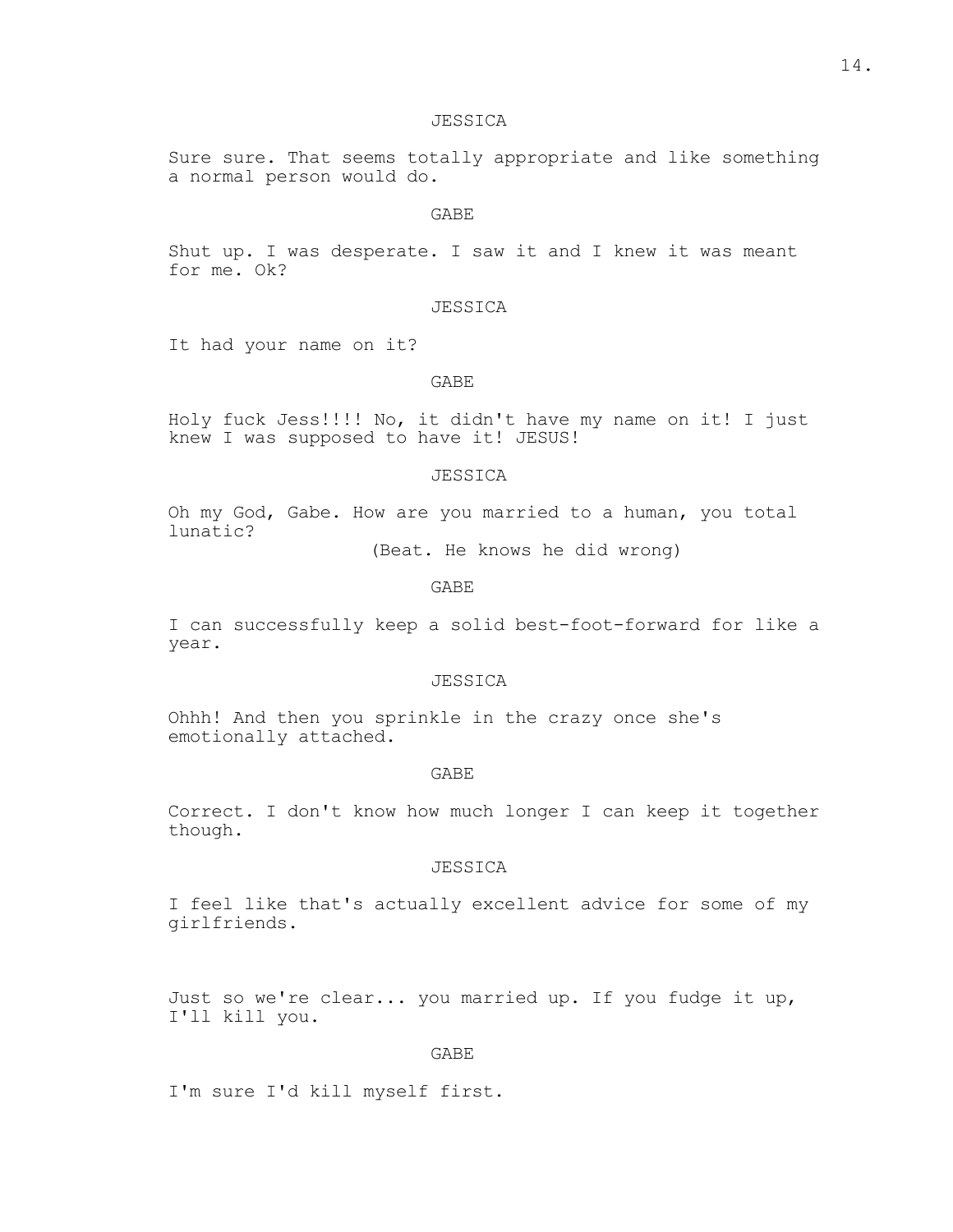So funny. Super effing funny, Gabe.

GABE

Anyway... I found this thing.

*Gabe stands up and goes to his coat hanging on a coat rack. He takes a RED JOURNAL out of his coat pocket, sits back down and opens it.*

Listen to this shitsssalooma.

## JESSICA

Amazing. Like watching a baby bird learn to fly.

GABE

Shut up. OK.

### (he starts to read)

There's very little chance this narrative will survive in its original form on the way toward a more comprehensive report, but maybe it will serve to get me started. There's little doubt my sisters will never do it since the thoughts of my father, which are all that remain are mostly painful and rarely expressed. Simply speaking of him releases him back into the world… to pollute. And the gate keepers - his children- are sick of the smell. Determined to keep the lid secured. Unfortunately, it can't be done.

#### **JESSICA**

What am I listening to right now?

GABE

Shut up.

All around us are boarding platforms we find ourselves on (through the wandering of our mind) where without a step, we're whisked away to some event in our past at the speed of memory. We tend to revisit the same places.

In the case of our father, unless we make in-roads toward a fuller, more honest picture of the man, we will live out the rest of our lives as victims, never to remember the good times we had … with our good father.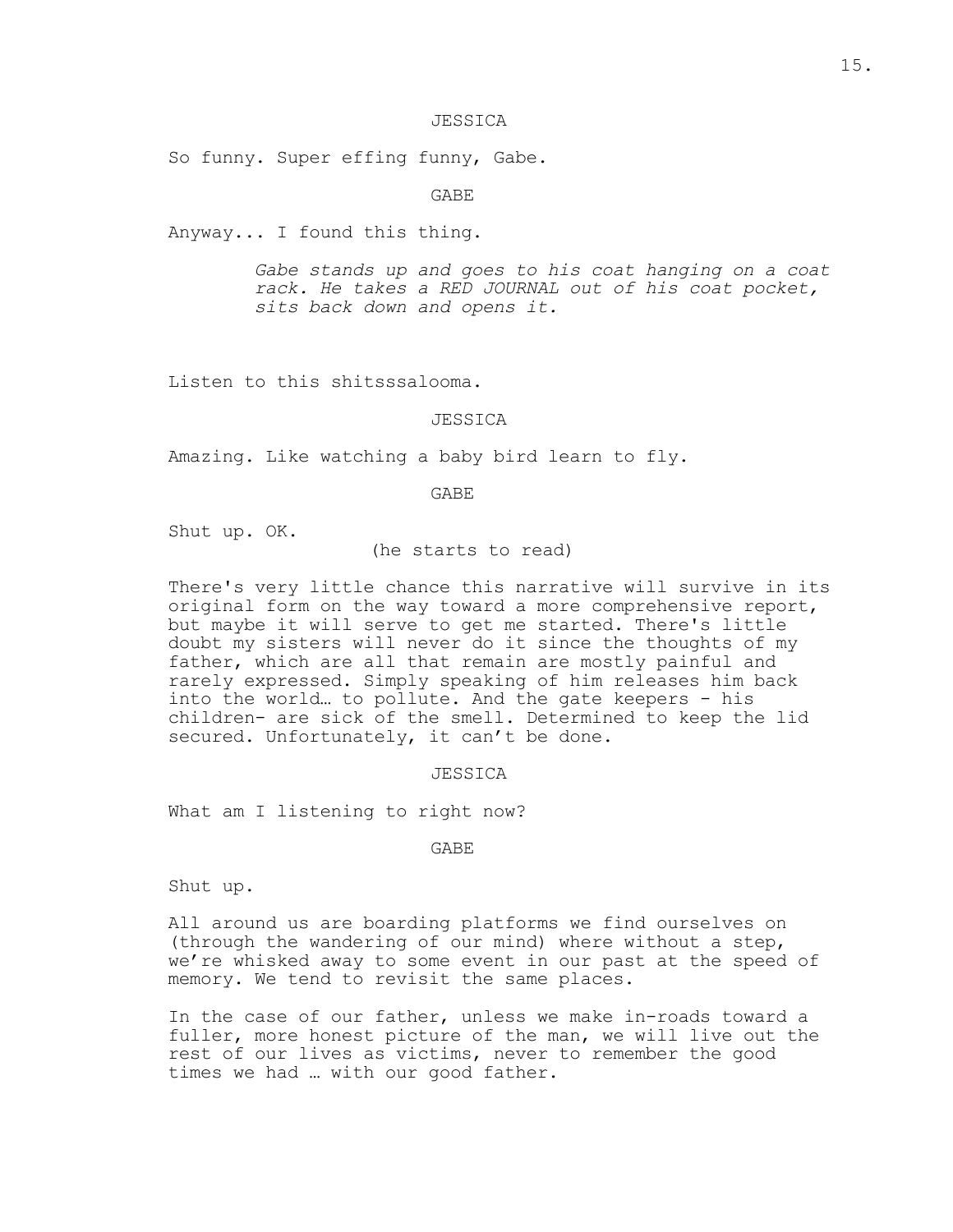Dude. What is this?

# GABE

I think he was writing a memoir maybe?

## JESSICA

What? Well where's the fudging rest??

GABE

You know he couldn't finish anything.

## JESSICA

Yeah, that's not actually true. He finished tons of shhtuff. He just had a million projects going at once so it seemed like he didn't. Treehouse?

GABE

Oh. True.

### JESSICA

Entire gymnastics set made from scrap wood in the back yard after I said I wanted to be Mary Lou Retton?

### GABE

Totally true.

## JESSICA

Weird book of one million dots he made on the effing typewriter to better illustrate the quantity of the number one million because who the hell knows why?

#### GABE

You swore.

### JESSICA

Did I really? I plead locational reference.

## GABE

Ok ok. You're right. He finished things. But. Why the heck didn't he finish this?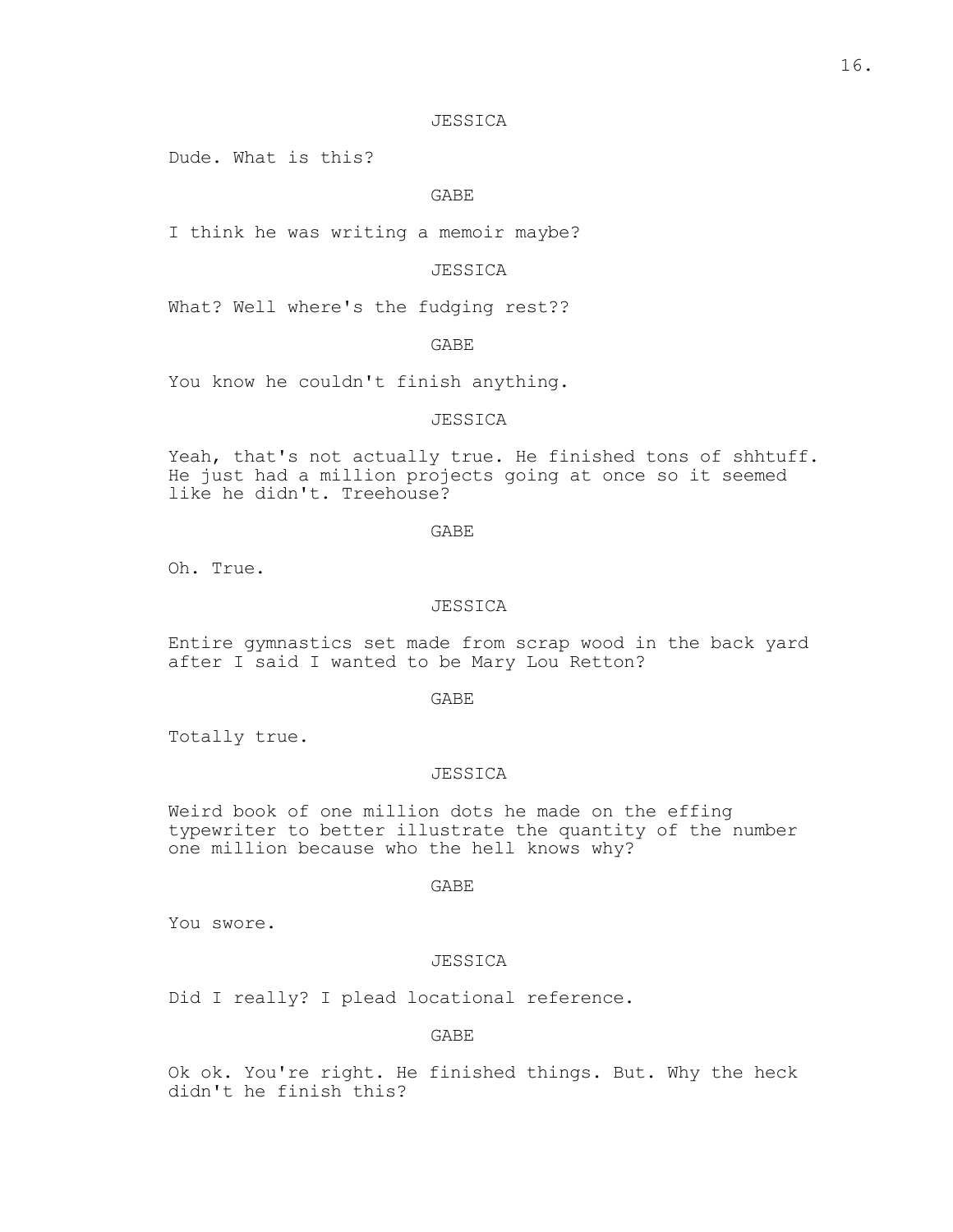Too painful?

## GABE

Um he loved to punish himself.

### JESSICA

If he could admit he was wrong, yeah! Otherwise, absolutely not. He'd die before he apologized.

(long awkward beat)

GABE

Well, I don't know why he couldn't finish it, but the craziest part is what comes after the memoir. I didn't know what I was reading at first, but after a few of them I realized what they were. Pages and pages of suicide letters. Or like, mission statements about why he shouldn't be here or something. Like he was writing his memoir and then just started writing a letter for every day he wanted to check out instead.

### JESSICA

What? That's so dark, dude. God he was a mess.

GABE

I know. But... do you think?

JESSICA

What?

GABE

Nothing.

JESSICA

What?

GABE

Nothing Jess! Jesus! Take a hint!

JESSICA

What?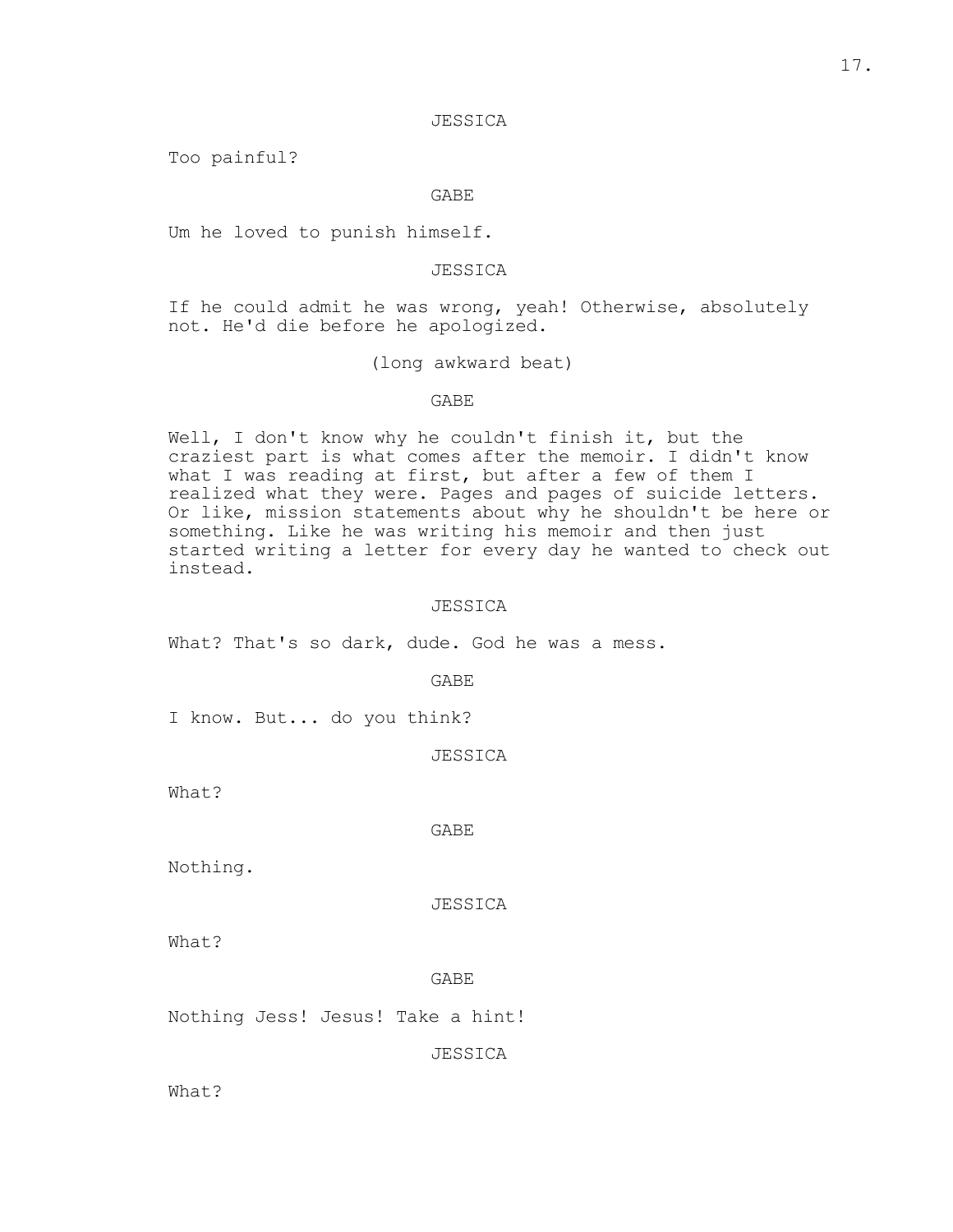Nothing, sorry. Never mind.

*(beat)*

#### JESSICA

You have more of his stuff?

## GABE

Yeah actually. Mom gave me a big box labeled 'Dad's shit' like ten years ago.

They weren't speaking at the time so she asked me to give it to him, but he'd just barged into my apartment the day before screaming that I had to pay him back every cent of my college tuition because he decided I hadn't tried hard enough in high school and didn't deserve to go anymore. So like... fudge him straight to heck and back. I'm getting quite good at this. I should swear less.

#### JESSICA

Ha! So amazing.

### GABE

Not the word I'd use to describe it, but sure... amazing in it's own super fun abusive way. So I decided to burn all his stuff obviously. But then I forgot and just shoved it in my closet. I went through it like one time I think.

#### JESSICA

That'll show him. I'm kinda glad you didn't burn it though.

## GABE

Yeah.

#### JESSICA

Think we should go through it all?

GABE

Yeah, but it's just fragments of shit in the box. Stories started and never finished. Weird long rambling thoughts. I think we should go through his other stuff. Like... in his study. There has to be more. He wrote all the time. I mean. Why not, right? What's the harm now? Not like he'll care or anything.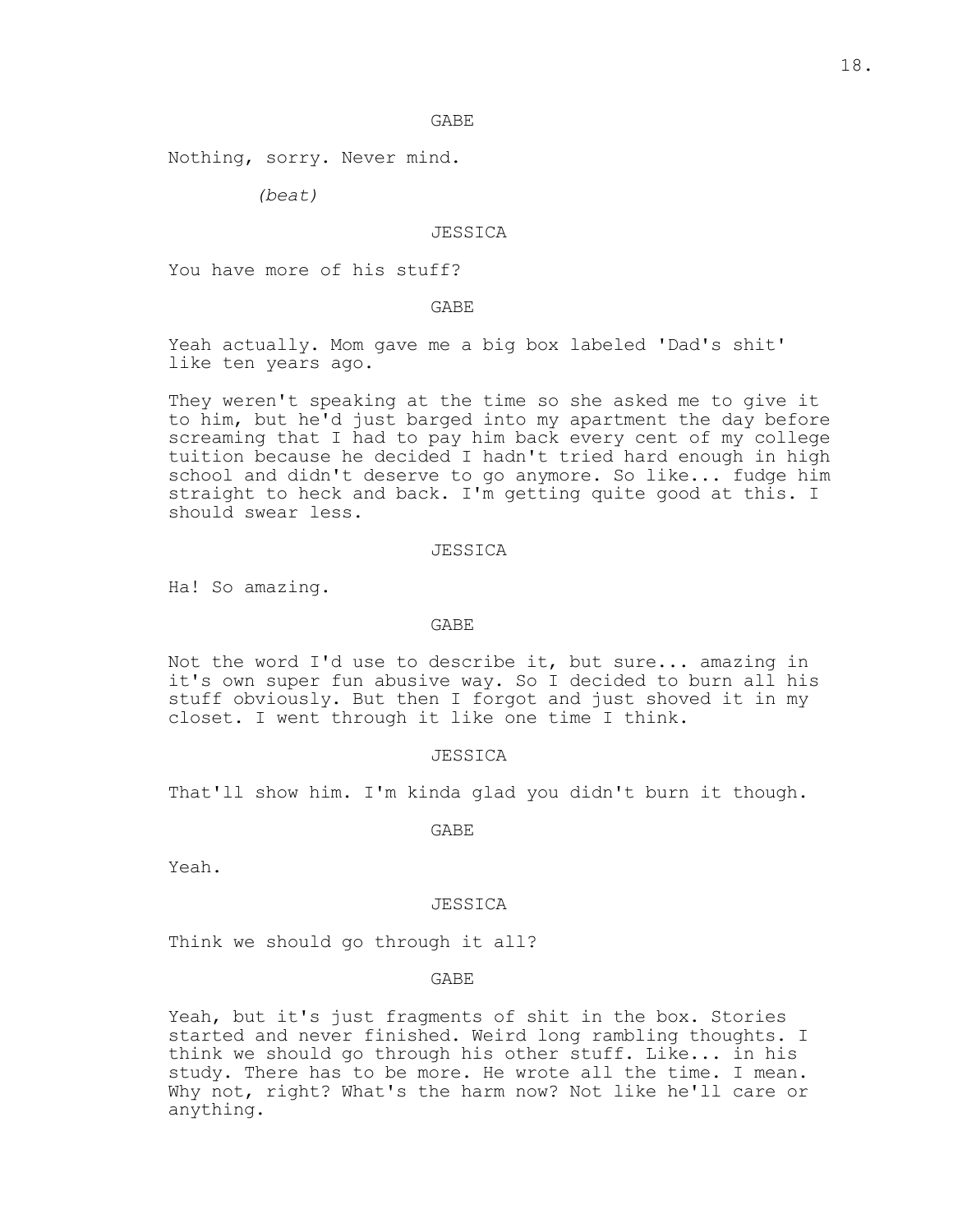Ew. What if he's watching us right now?

GABE

Oh he is. He's cursing us out for not following the only real last wishes he had.

### JESSICA

Well. We'll add a couple points back to House Paul, then mkay, pumpkin? He's still deeply and forever in debt to like basically everyone else in his life.

GABE

Yeah that's fair. Ok! Here we go. We've stalled fooooor, Jesus. Too long. I love a good small talk sesh with people we don't know who didn't really know him. Gushing about what an amazing person he was is my favorite thing.

JESSICA

Second only to whiskers on kittens.

GABE

It's like we're the same person.

JESSICA

Mmmmm. And yet... very much so NOT.

GABE

Thanks for the whiskey. Life saver.

JESSICA

I got you. Bring it in.

*They cheers, swig the last drop, stand, set the mugs down, quick hug, clap their hands in unison.*

GABE AND JESSICA (CONT'D)

Break.

LIGHTS OUT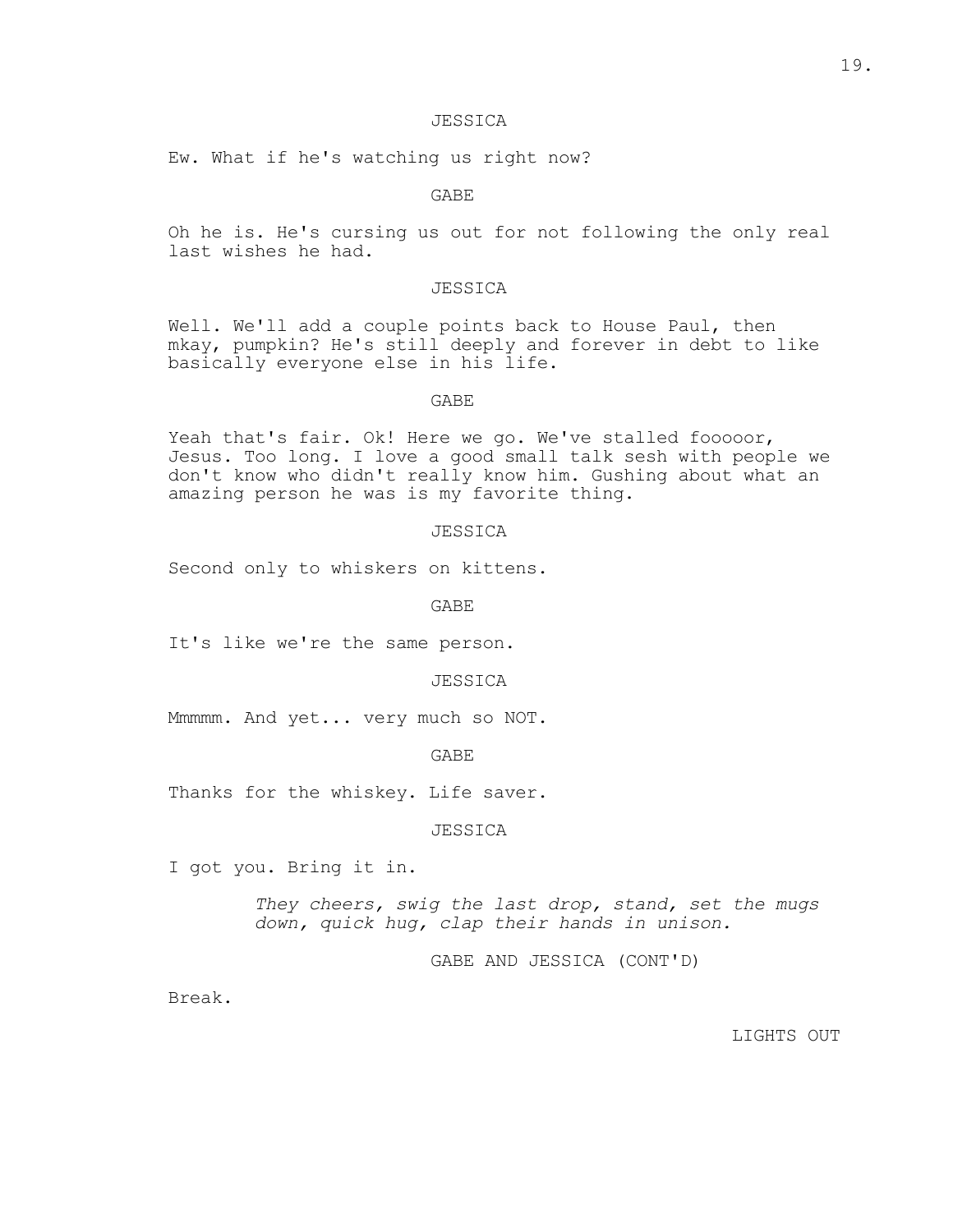SCENE 5

*JESSICA sets up Paul's office in a slow and calculated way that builds to frantic. Once she's gone... It's empty. We hear people yelling from offstage.*

ANN

What color is it?

## PAUL

You know it's black and gold. You KNOW that Ann! God!

*Paul enters in a frenzy. Opening drawers, slamming them shut. Rifling through everything. Muttering to himself.*

## PAUL (CONT'D)

Where is it? WHERE IS MY PEN? I put it right here yesterday! I put it RIGHT here on my desk. Where is it? I can't work without it! WHERE THE FUCK IS IT?

> *Ann runs out on stage with a pen in her hand. She holds it up.*

> > ANN

Paul!!

### PAUL

THAT'S NOT IT! Why are you trying to mess this up for me, Ann? Why don't you want me to be successful? It's like you're trying to fuck everything up. Is that what you want? DOES EVERYONE IN THIS FAMILY WANT ME TO FAIL? Did you take it? I know you took it. Because you hate me. Why don't you just kill me in my sleep then. Why don't you just smother me with a pillow in the middle of the night if you hate me so much?

> *Jessica, their daughter (teens) has been standing on stage with a pen in her hand. She holds it up frantically. Right behind her is Young Gabe. He has a handful of pens in his hands. He's out of breath and crying.*

> > *PAUL* (CONT'D)

THAT'S NOT IT!!!

*He gets in Jessica's face.*

One of your friends took it didn't they.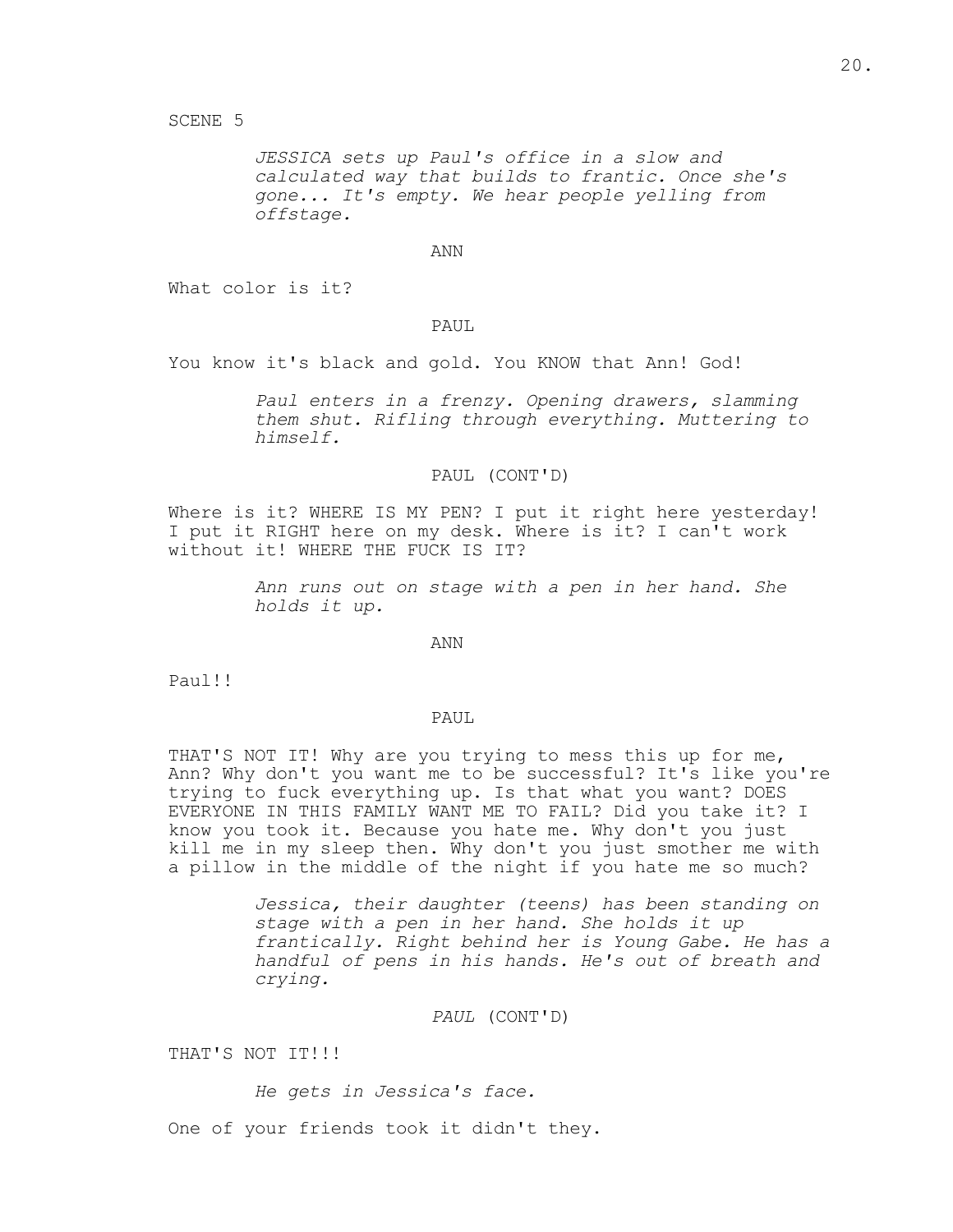My father gave me that pen! I know one of your lazy friends took it because they thought it was worth something. We're calling Beth's mom. It was her wasn't it? Was it? I know it was. It's always her.

> *Jessica throws the pens on the ground and runs off stage yelling...*

#### JESSICA

I hate you! I hate this fucking house!

PAUL

*Bends down to Young Gabe. Looks through the pens.*

This isn't your fault, son.

Your mom wants me to fail so she took the only thing that matters to me in this world and she hid it so I can't finish the ONLY OTHER THING I'VE EVER CARED ABOUT. Because she hates me. Do you hear me? Do you?

*He nods. Paul picks him up and exits the stage.*

*The women start to flit about the stage frantically looking through everything. Ann stops. She yells out in utter frustration.*

ANN

No! No. No. We're not doing this. Jessica, we're not doing this again. Get your shoes on and get your brother. We're going to the movies. What's playing? Let's find something we'll all love, ok babe? Goddamn it, Paul!! Sorry honey. Just. Go get ready ok? I'll meet you in the car. Hurry.

SCENE 6

*Nancy sets up her office. Sits. With Gabe.*

NANCY

What do you think Gabe three is like?

GABE

I'm sorry?

NANCY

Gabe three.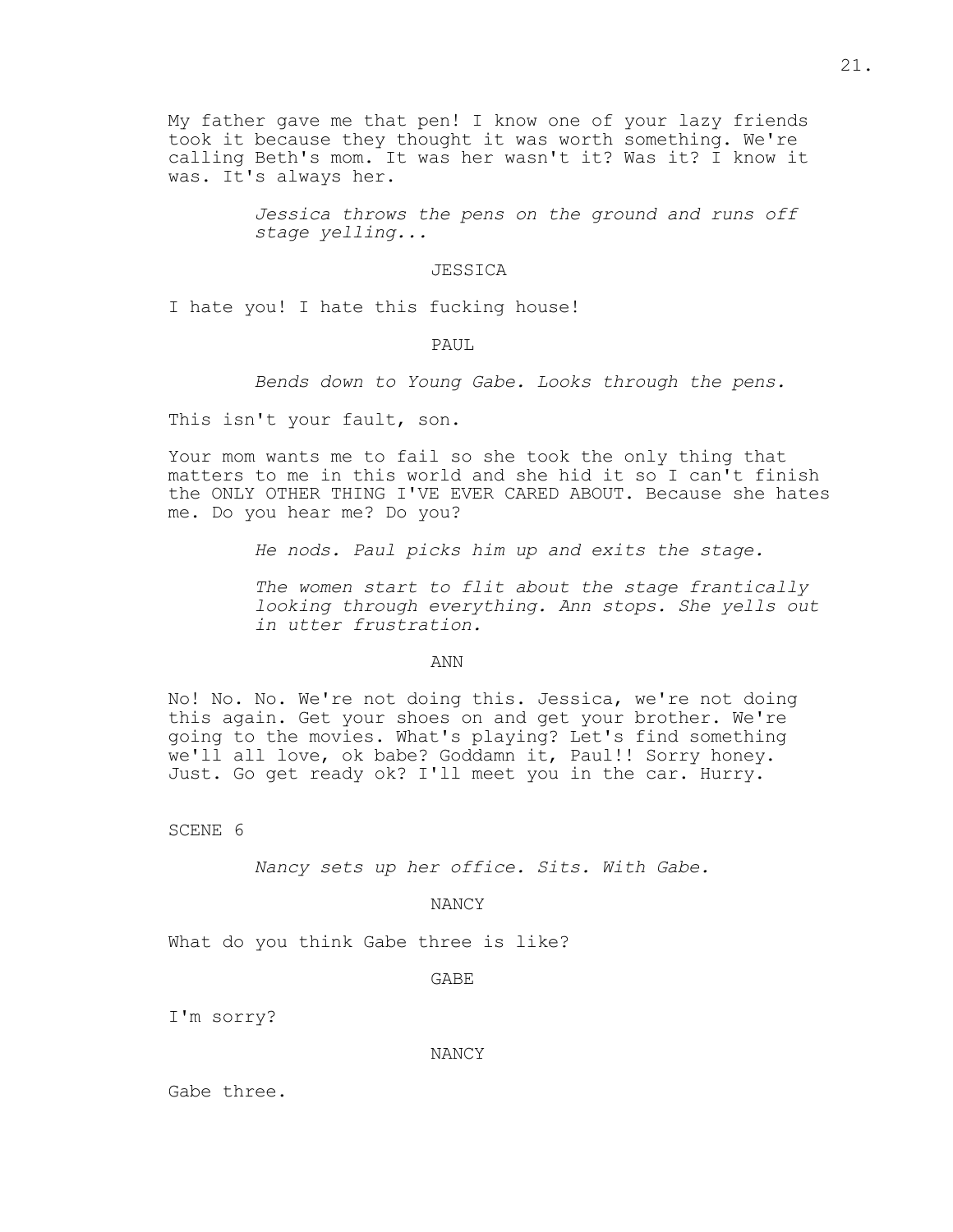# GABE

I heard you, Nancy. I just don't know who that is.

NANCY

The one in the middle.

## GABE

The one in the middle. Ohhhh the dull normal one. Sure. I know him. He sucks.

### NANCY

But he has friends. And a job.

## GABE

Ohhhh, she zings! You're really growing on me, Nancy. No, Gabe 1 has friends. Gabe 2 stares a lot and Gabe 3 doesn't really exist.

### NANCY

Isn't he sitting in front of me?

GABE

This is fun.

### NANCY

Sorry. Wouldn't you say that Gabe three is sitting in this room right now? You're not particularly wild at the moment and I think it's safe to say you're currently not on the verge of suicide. So that eliminates one and two. Gabe three, no?

#### GABE

By process of elimination. Sure.

*(beat)*

## NANCY

Gabe, have you heard of bipolar disorder?

*(beat)*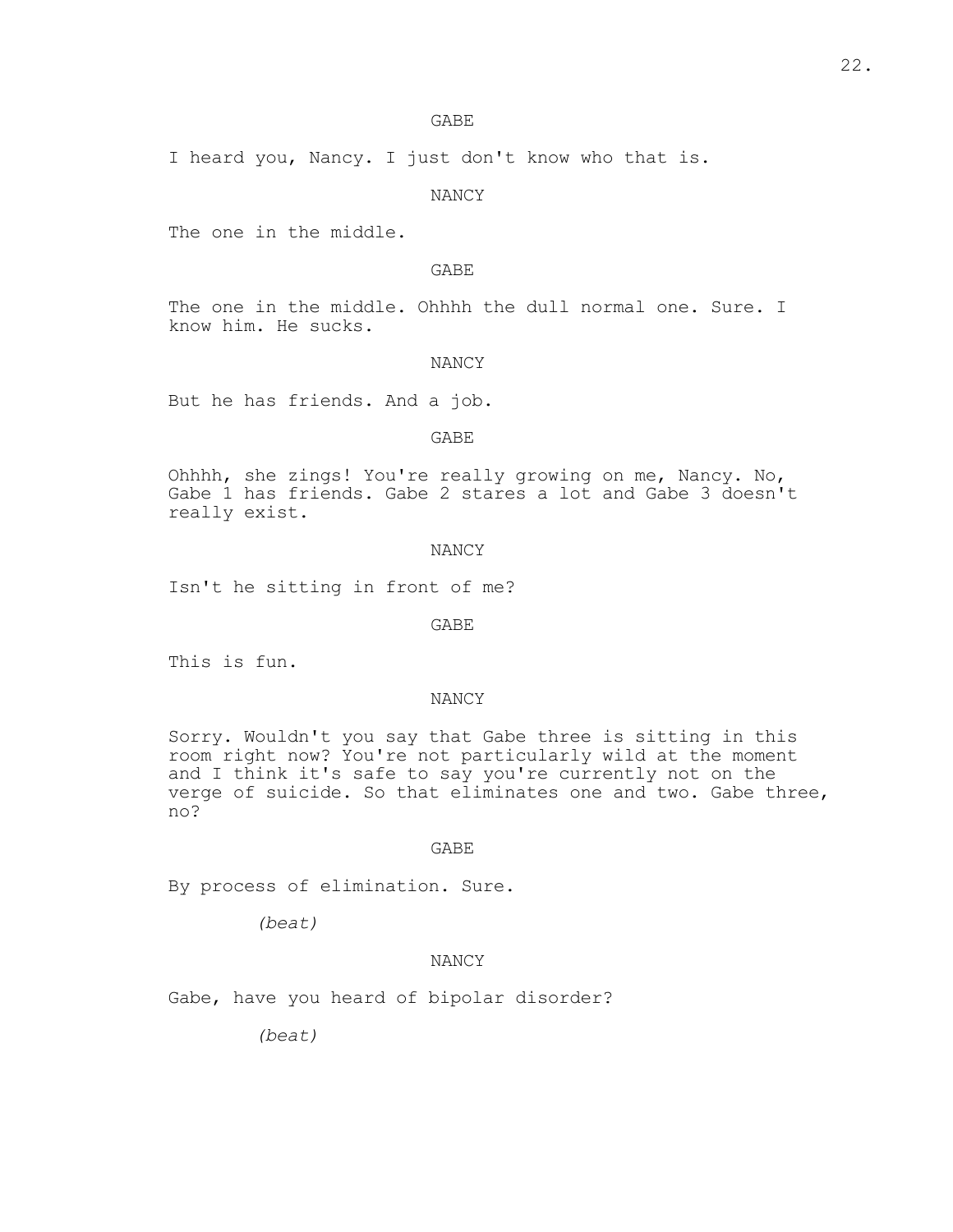## GABE

Yes. I have. I believe Bradley Cooper and Claire Danes played charming versions of this? They organize things a lot, postit notes become like a love language and in the end dancing saves everyone?

#### NANCY

Technically that's accurate in Hollywood. But here in the real world, it's not really that simple. Bipolar 1 is represented by intense mood swings usually beginning with uncontrollable mania, something I know you've experienced several times and is often followed by deep and debilitating depression, sometimes lasting a couple weeks or so.

GABE

Sounds fun.

#### NANCY

It certainly can be. It can also be crippling and the cause of lost jobs, friends, loved ones.

GABE

I see. Double edged then. Say I had it. You want me to get rid of which Gabe? One or two?

#### NANCY

I don't want you to get rid of any of them. I'd love to see how long we can get Gabe three to stick around for though.

GABE

So you want me to be like everyone else.

NANCY

Don't you?

#### GABE

Do you like being normal? Seriously. That's a genuine question. Because I feel like God sometimes, Nancy. And I don't mean that figuratively. I feel like fucking God. There is absolutely nothing you can do to take me down when I'm up. I'm the funniest person in the room, the most attractive, certainly the smartest and by far the most talented. Why would I ever want to get rid of that?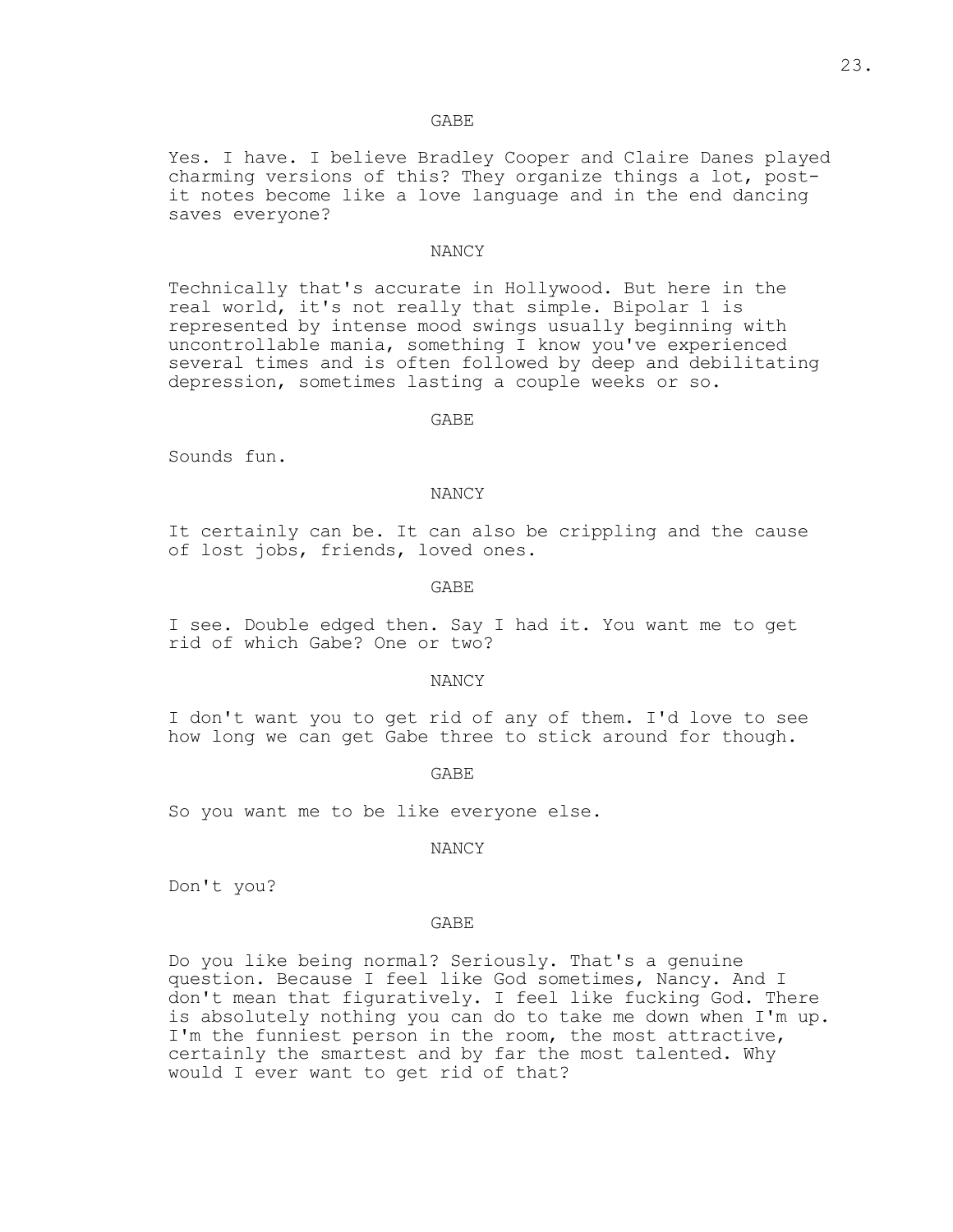## NANCY

Because you tried to kill yourself last year. And this year. And I'm worried about next year. Your wife moved out/

GABE

/She always comes back, she'll come back.

NANCY

Have you threatened her son's life before this?

GABE

OUR son's life.

*(beat)*

#### NANCY

Yes... your son's life. You're also unemployed again because you threatened your boss with a broom stick. Which is ironic because he was trying to help you understand why the other employees were scared of you. He was trying to help. As am I. As is Melanie.

*(beat)*

#### GABE

Don't you feel even a little jealous that I have a cure to the mediocre redundancy of normal people's lives? I have that. I experience total and complete self confidence. Do you even know what that's like? I can look in the mirror and be one hundred percent, crystal clear positive that I'm on top of the world.

## NANCY

So can drug addicts. But it's the down that really worries me, Gabe. Why don't you tell me what the down is like?

GABE

Sounds like you already know what the down is like. And nothing comes without a price, Nancy.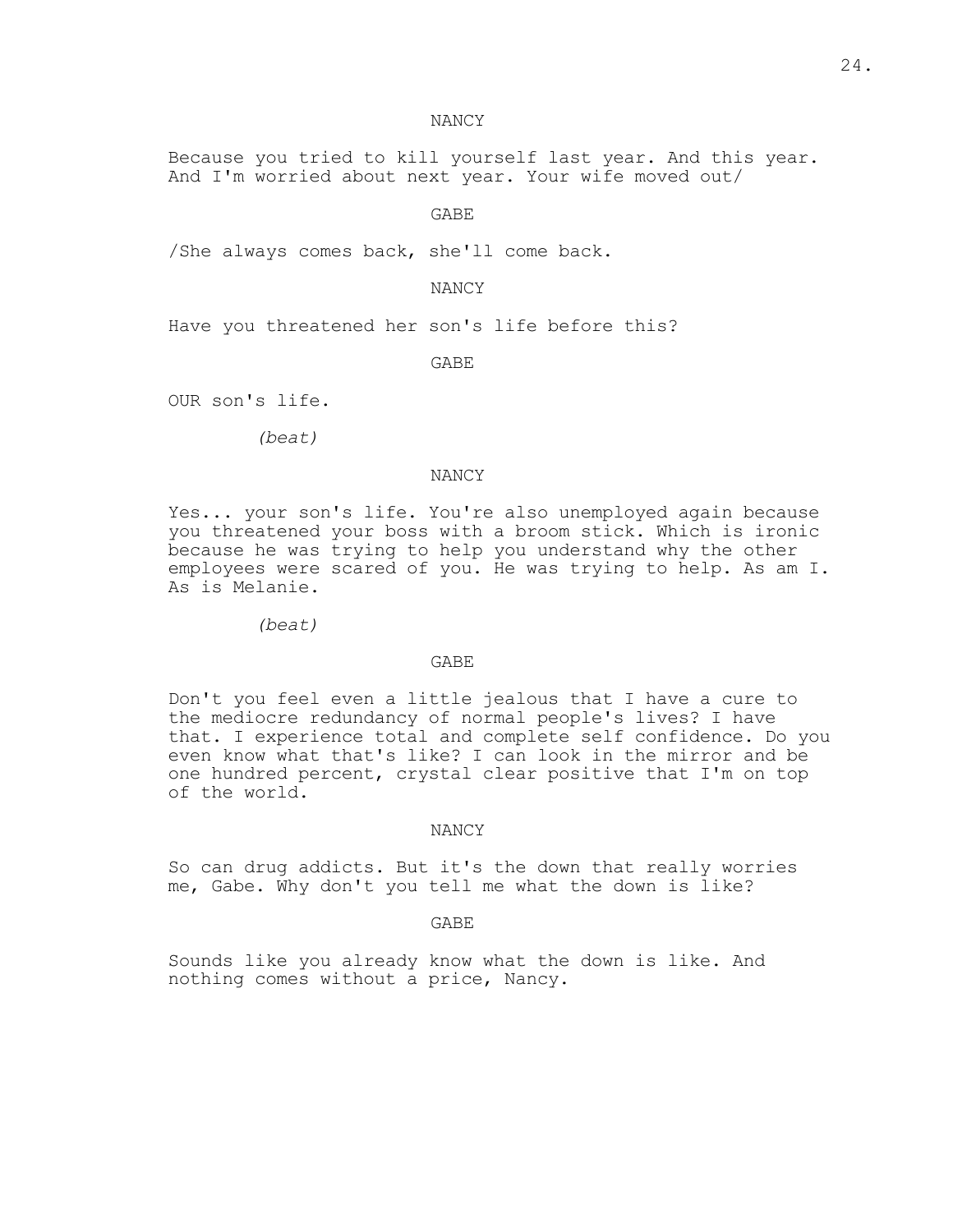## SCENE 7

*STAGE LEFT. Ann sets up Gabe's apartment and a door in front of it. She walks to the other side of the door. 2019. We hear knocking at the door, then silence. Then we hear scratching at the door and see the knob jiggling. The door gives way and Ann tip toes in with a credit card in hand. While she's entering the stage, Jessica starts setting up STAGE RIGHT. Bart's bathroom. 1952.*

### ANN

Honey? Gabriel, sweetheart? Hellooooo?

*There's no answer. She knew there wouldn't be. She looks around and takes in the scene, which is disgusting to say the least. Liquor bottles everywhere, trash, an EMPTY canvas. She walks over to his desk and starts going through things quietly. She finds journals and pauses only momentarily before opening them. She starts reading. She falls to her knees quietly crying but keeps going.*

*STAGE RIGHT. Bart and Young Paul are in their bathroom. 1952. There is an empty window frame hanging in front of them, which is the mirror. We see them through the frame. Young Paul is sitting on the countertop watching his dad shave in the mirror. He's not old enough to shave, but he's pretending nonetheless. He has a play razor and is miming his father as Bart carefully instructs. It's a rare, sober and endearing moment and Young Paul is infatuated with his father. They both have lather on their faces.*

#### YOUNG PAUL

When does the smell good stuff come? Before or after the whip cream?

#### BART

What's that now?

YOUNG PAUL

The smell good stuff. The stuff that makes your face smell good.

#### BART

Ohhhhh. The aftershave you mean.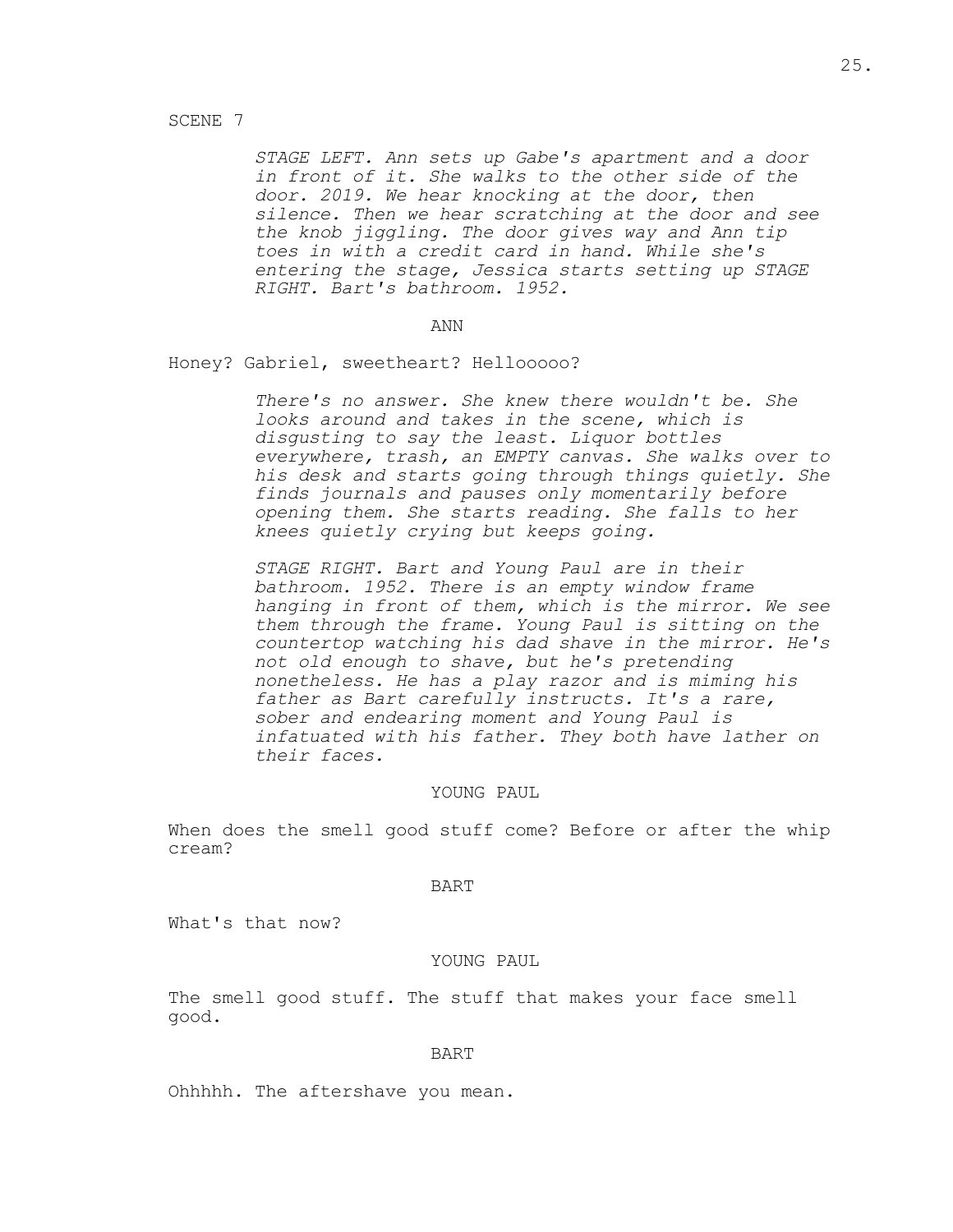## YOUNG PAUL

After you shave what?

## BART (he laughs)

No it's called AFTER shave. Old Spice. You splash it on after the shaving cream and after the razor and after the water.

### YOUNG PAUL

The whip cream?

*(beat)*

## BART

Exactly. After the whip cream. The second whip cream. Watch.

YOUNG PAUL

Two whip creams?! Shaving is so great.

*Young Paul sticks his tongue out to the side and tries to lick his own face.*

### BART

Pauly, don't eat that you dummy. You'll be real sorry, I'm tellin' ya. You hear me?

### YOUNG PAUL

Yes, sir.

*Bart wipes off his own lather with a hot towel, then applies another coat of lather with the brush.*

You have to do it twice. Once WITH the grain. And once against the grain.

YOUNG PAUL (CONT'D)

What's a grain?

### BART

It's the way your whiskers grow on your face. See how when you rub your hand on my face some hair is smooth one way and some is smooth the other way?

> *Young Paul reaches up to feel and Bart lowers his face to his hand. Paul rubs one way and then the other.*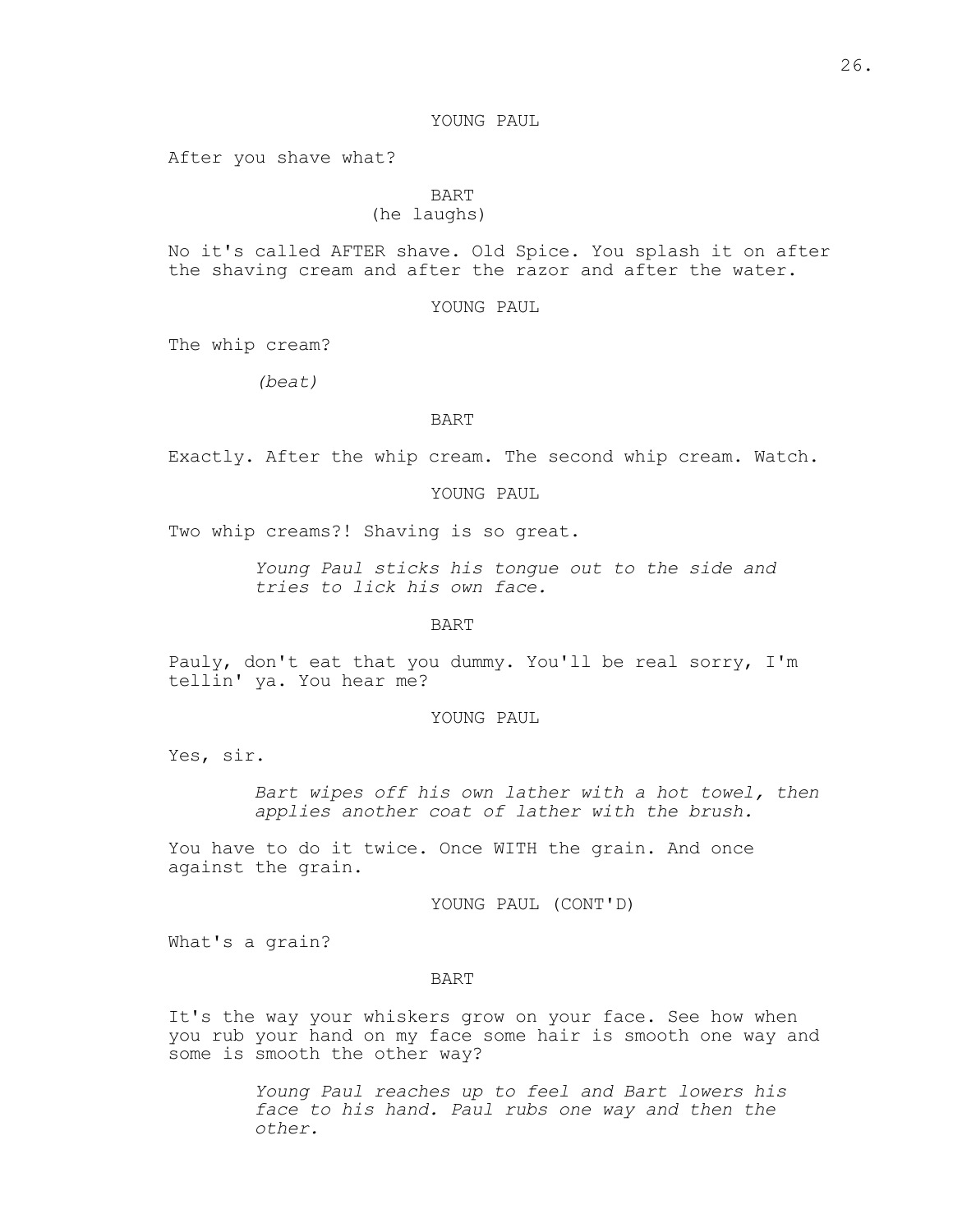## YOUNG PAUL

Ow, it's sharp that way!

### BART

That's because whiskers don't grow like regular hairs. They go in all different ways. So's you gotta shave in one direction and then again the other way.

## YOUNG PAUL

Dad. You're not a cat. You don't have whiskers.

*Bart bursts out laughing.*

#### BART

Well. You got me there, Pauly boy.

*He picks up the razor again, slowly shaves and eyes Young Paul in the mirror who is doing exactly the same thing.*

### BART (CONT'D)

Watch. When you do it twice it means you get as close as possible. You want smooth cheeks and chin so you don't scratch your lady's pretty face when you kiss her.

### YOUNG PAUL

Ew! If I don't shave does that mean I don't have to kiss ladies?

#### BART

Trust me. You'll want to kiss ladies, boy.

YOUNG PAUL

No I won't.

### BART

Ok. You'll see. Your mom's face gets scratched up real good when I'm all stubbly. But sometimes she don't mind. I try to keep it clean though, so's I keep from hurting her.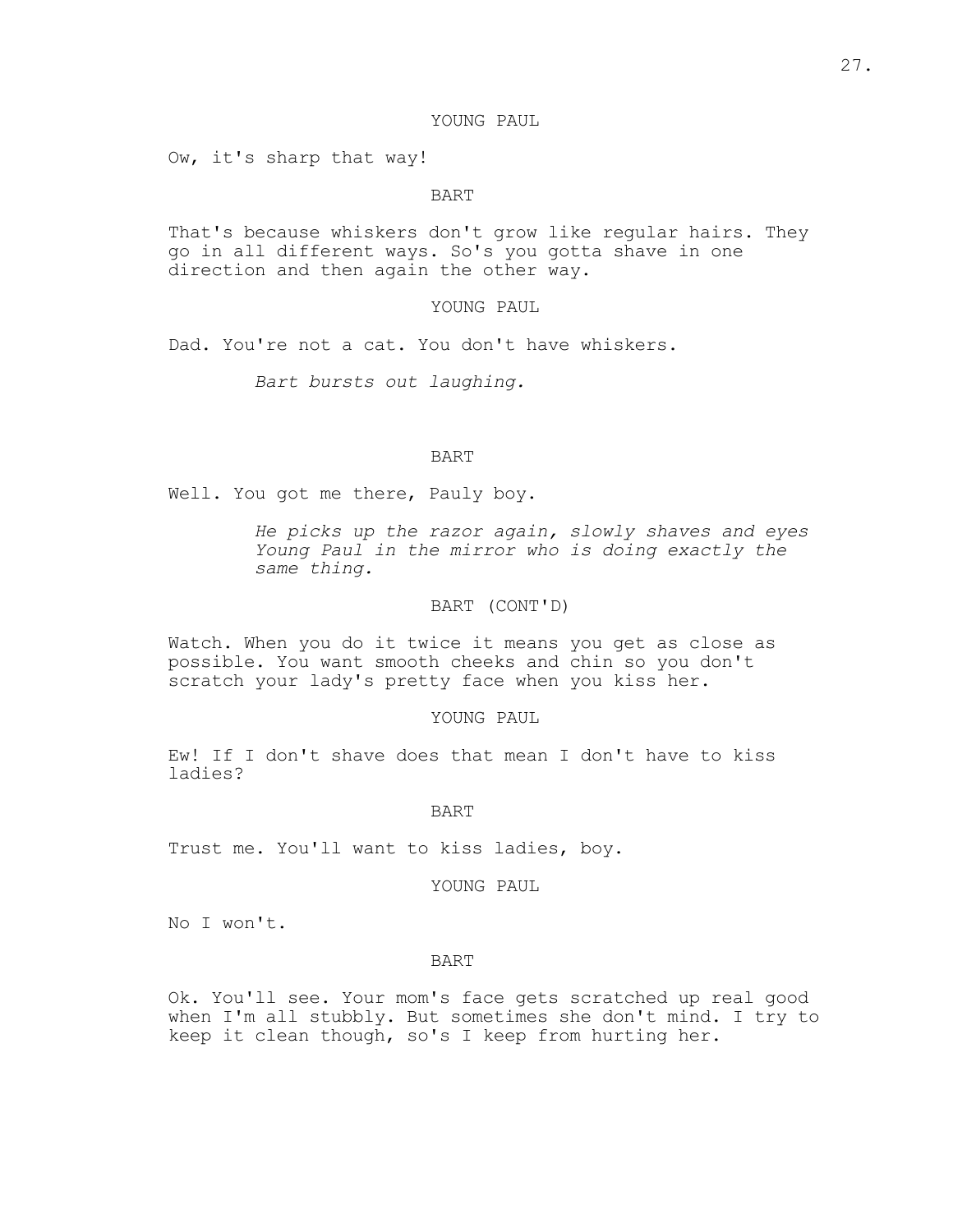## YOUNG PAUL

Yeah daddy, I don't like it when you hurt her. (beat)

## BART

I don't hurt her much. You've never seen me hurt her. She hurts me a lot more.

## YOUNG PAUL

Then why does she cry all the time?

BART

When does she cry?

### YOUNG PAUL

After you yell at her. And she falls. She told me that she falls sometimes after you yell at her because her heart hurts and she gets clumsy when her heart hurts.

> *(long beat. Bart keeps shaving and has a hard time looking at Paul. He starts whistling to himself.)*

## BART

Well I try real hard not to yell at her. Real hard, Pauly. I don't like hurting her... Do you?

## YOUNG PAUL

What? No I'd never hurt mama. I love her more than anything in the world. She's bright and shiny like the sun. And she smells good. All the time. Like cookies and bacon.

## BART

You love her more than me?

*(long beat)*

YOUNG PAUL

No.

#### BART

That's what I thought. Now come on, help me wipe this all off. Then you can put the Old Spice on.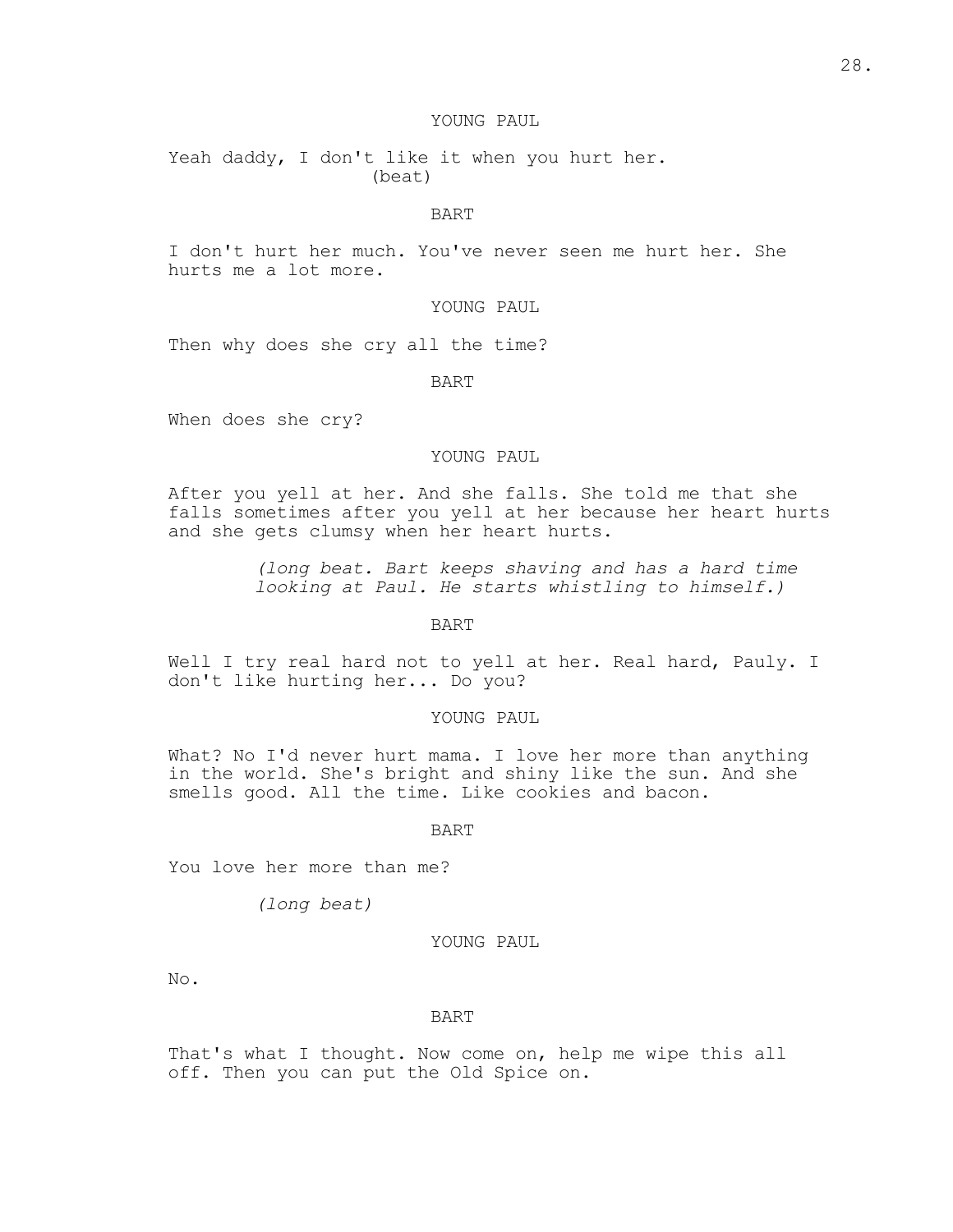# 29.

## YOUNG PAUL

Why do you like old spices?

#### BART

(beat)

Cuz they smell good, boy. And your mom likes how good they smell. Now stop asking so many questions and hand me that bottle right there. Lesson's over today. And wipe that off your face.

> *He tousles Young Paul's hair, helps him down, then flips him upside down and carries him off stage that way, Young Paul squealing and laughing. They exit. Lights dim on the bathroom.*

*STAGE LEFT. Ann closes the journal and keeps looking around the room. She finds a single piece of paper on his desk.*

#### ANN

Hm. No date. Dear Jess, If I had to describe what it's like to be in my head for just one minute I'd say this. There's another version of me living in there and I can't get him out. He's the only one I'm truly terrified of. Because he's going to kill me and I can't stop him.

There are other versions of me, but this one hates me with every breath I take. He thinks Gabe 1 and Gabe 3 are enemies who have to die. He doesn't understand though that if he wins, there won't be any Gabe's left. We'll all be gone. We'll all fly for a minute and then we'll crash together. I guess that's life though. A slow crash and burn.

Maybe I'll come back as an eagle so I can fly forever. Maybe there actually is a God and he'll have mercy on me because he sees I've suffered enough. I hope he makes me an eagle. Please make me an eagle.

I don't think it hurt. I think I just flew for awhile. And I think you'll all be relieved anyway. I wish I could plug my ears so I couldn't hear the resounding sigh of relief once everyone learns I'm gone, but I'll probably be flying all around, so maybe I will hear. That's ok. I get it. I'm sorry for who I was. Gabe 2 is probably right, honestly. He used to tell me it's time to fly all the time and now he tells me it's time to die. Every single day. He never stops. And I'm confused which one is which. I think they're the same maybe.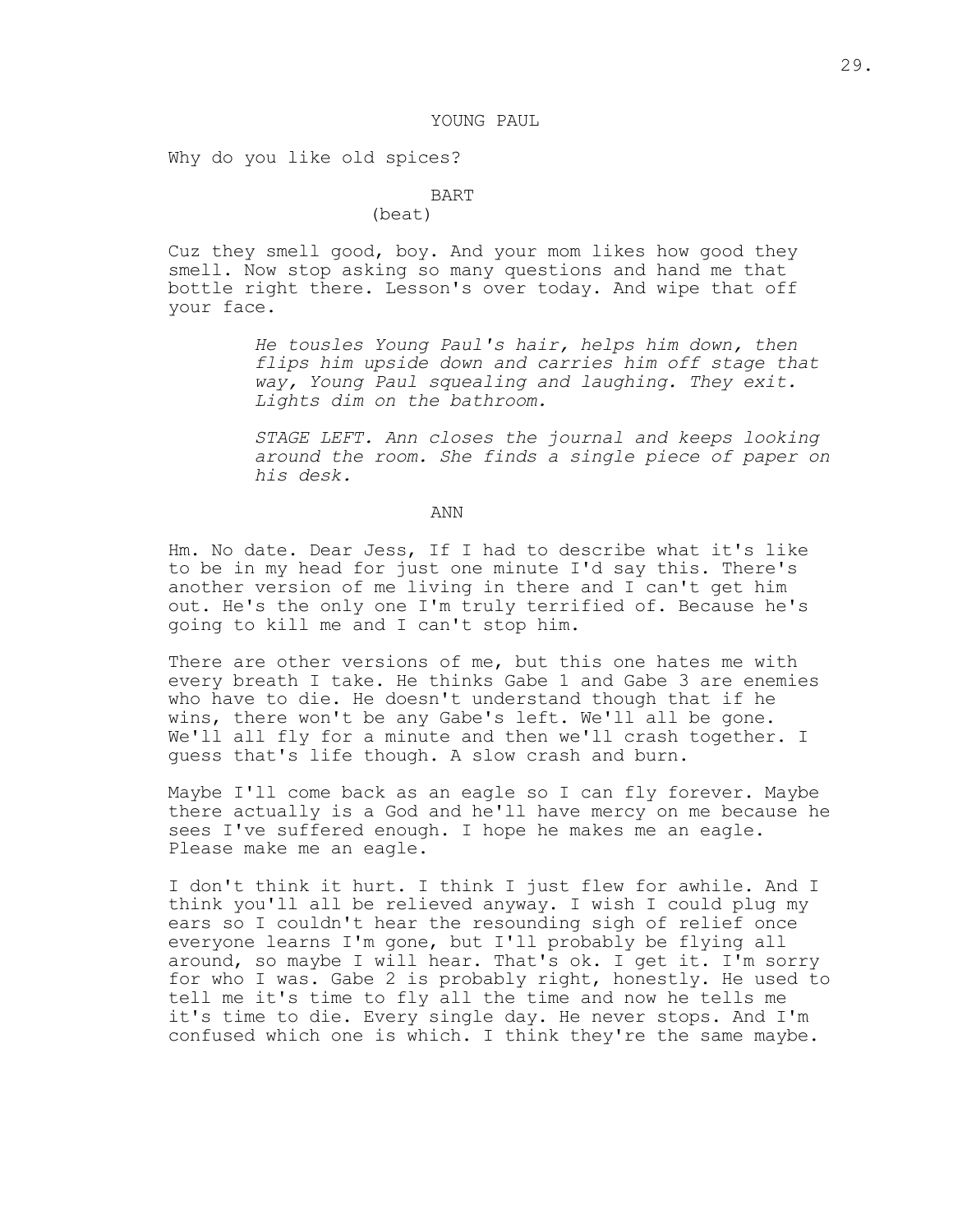I know he's going to win. He already won. Everything's black. I'm sorry. I tried, but he won. Tell Mom it's not her fault. And tell Lucas he's not me.

Love, your bro

*Ann gasps loudly, grabs all the letters and runs off stage.*

SCENE 8

*JESS and MELANIE set up Gabe's apartment bedroom STAGE LEFT which is much neater now. 2013. GABE and MELANIE sit on the floor with a deck of cards.*

*While this scene is happening JESS sets up STAGE RIGHT, 1993, The John's driveway. A car tire and some minimal representation of the side of a car.*

### GABE

Look if you're going to be part of this family you need to understand how important it is that you learn this game. Simple as that. You're either in or you're out and on Christmas morning you don't want to be the one left out in the kitchen with The Aunts while we're drinking mimosas and assaulting each other in our pajamas. Are you one of them? The Aunts? Feels like you might actually be one of them now that we're really getting into it.

#### MELANIE

It's just very violent.

### GABE

Yes. That is the appeal actually.

MELANIE

The screaming and the slapping.

GABE

Exactly.

#### MELANIE

It's horrifying. The first time I met all of them your mom actually drew blood with her ring.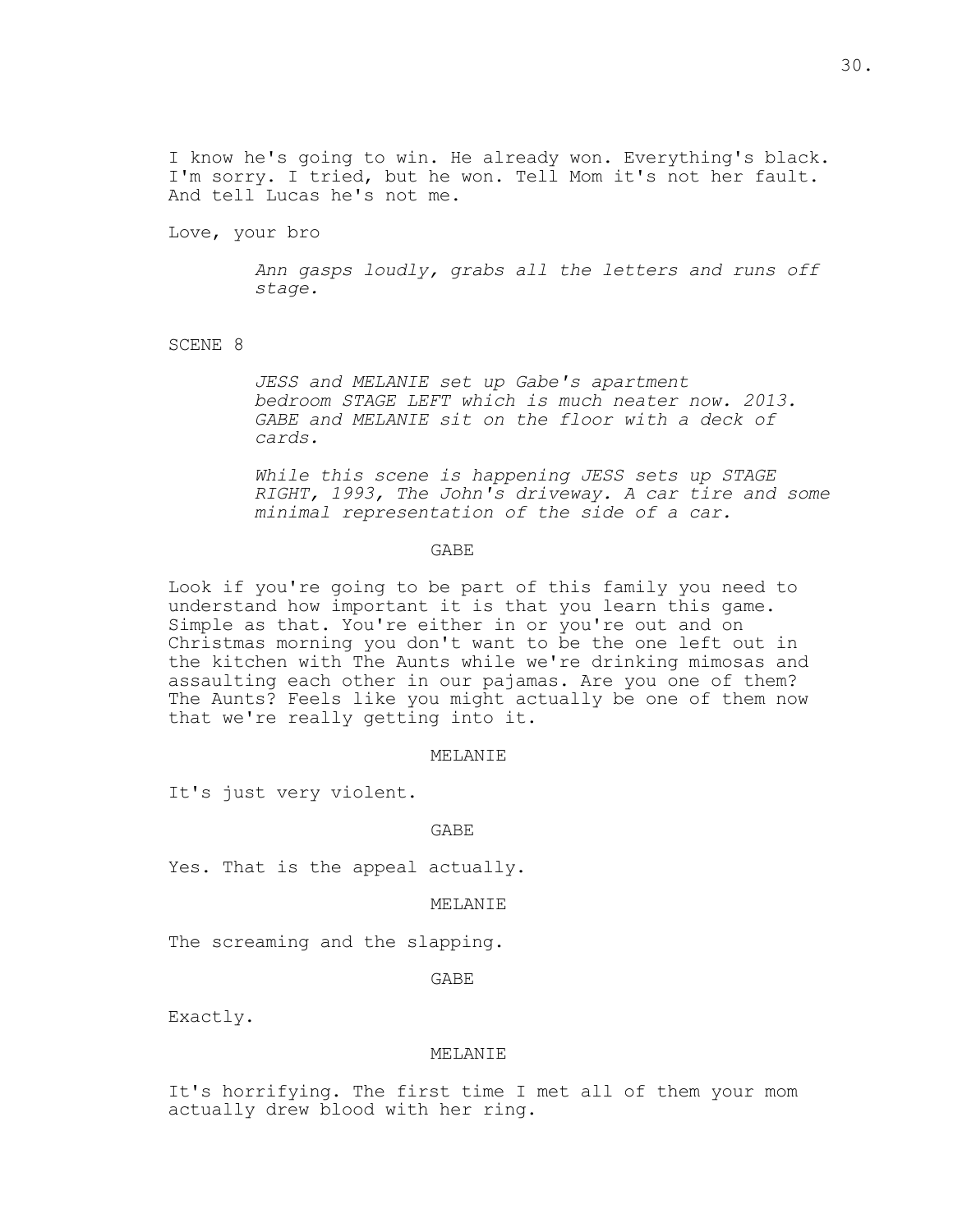She was legitimately smiling when your sister screamed that she lost pinky finger skin.

### GABE

I remember that. It was beautiful. I mean if you can't hang...

### MELANIE

Excuse me? Can't hang? Do it again. The what's now?

GABE

The whatsawhat?

## MELANIE

What exactly do I have to do here? Oh my god you're ridiculous, stop smiling.

GABE

I'm sorry I have no idea what you're talking about. The what now?

### MELANIE

Mocking me will get you absolutely nowhere. I spoke very clearly. What's the what now on the card situation.

#### GABE

Oh! Well now that you put it like that. The whatnow is that you put cards in the center around the circle until someone either plays a face card, a double or a sandwich.

## MELANIE

A sandwich, like a BLT?

#### GABE

No no. A sandwich like a nine-five-nine.

## MELANIE

Ah.

#### GABE

And if you see the sandwich or the double before anyone else you slam the top of the deck with a fury of a WWF wrester. A smackdown.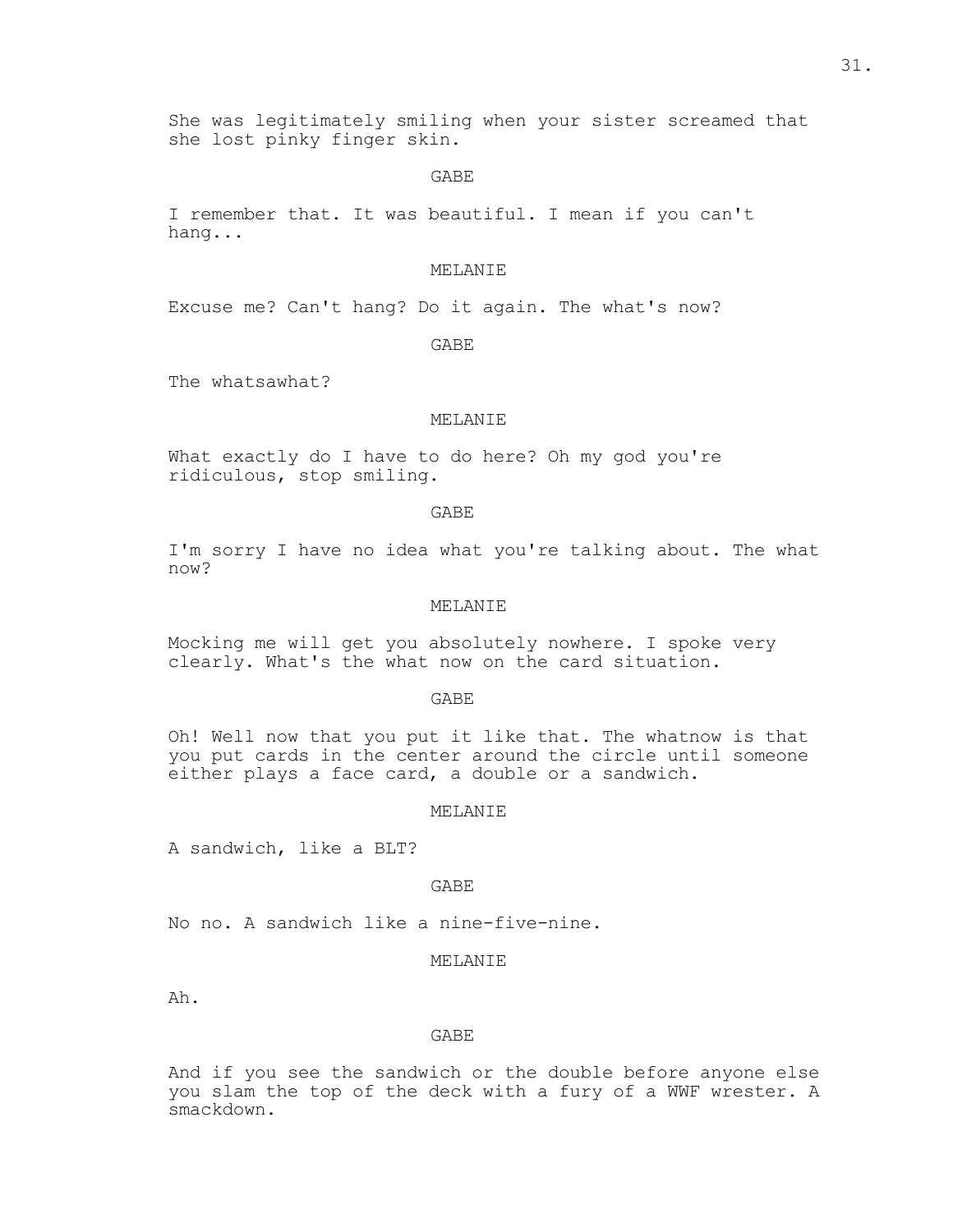# MELANIE

I think that's WWE now.

GABE

The what now?

MELANIE

Yes exactly.

GABE

I like you.

# MELANIE

You barely know me.

GABE

Two months now! I know you enough.

MELANIE

Hm.

GABE

Exactly.

### MELANIE

And then?

#### GABE

And then that's it. Right? Once that's it, that's it really. Figuratively speaking.

## MELANIE

Figuratively.

## GABE

Strictly figuratively.

## MELANIE

So figuratively speaking, what would one do if one was faced with a face card? See what I did there?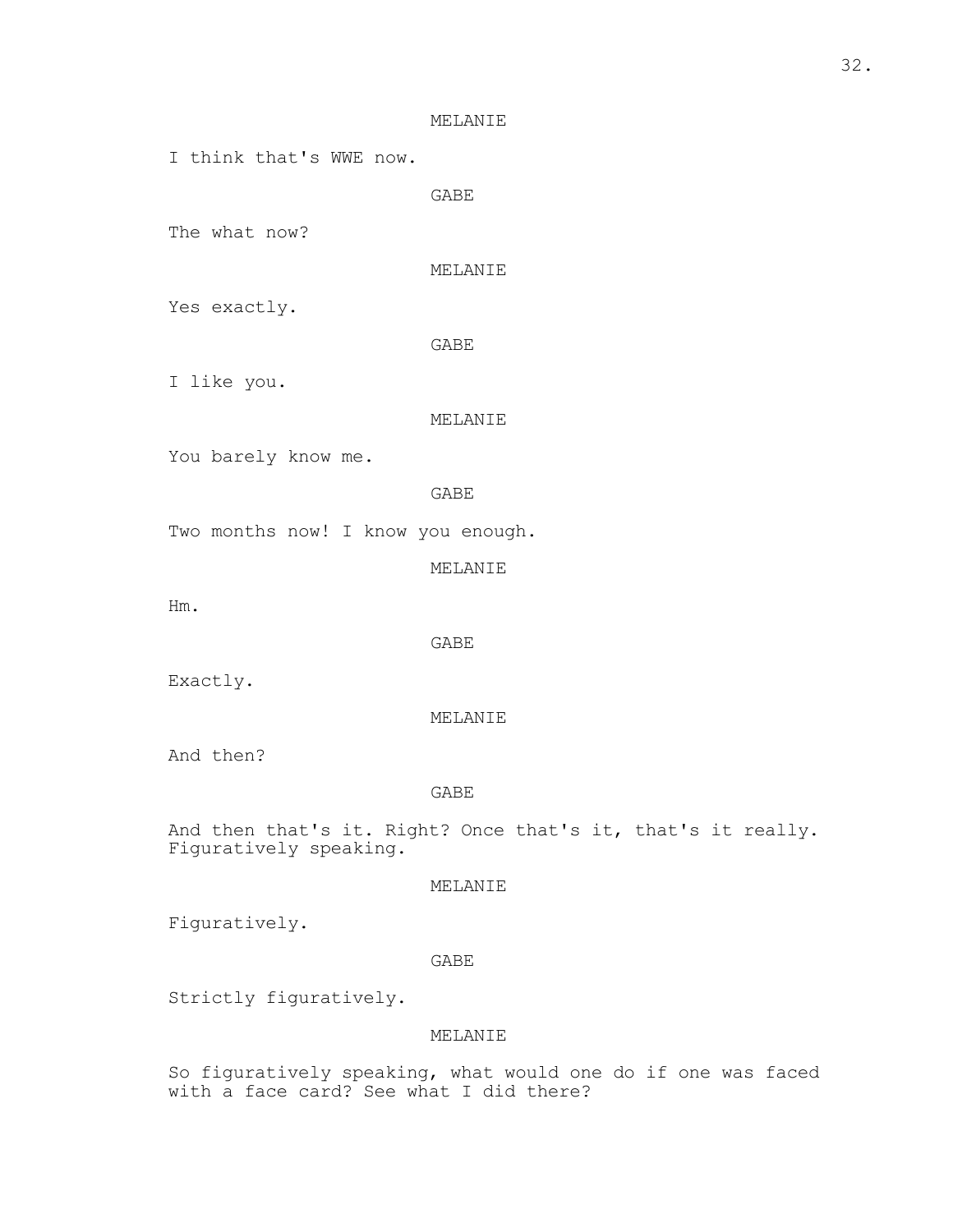GABE

Who are you?

MELANIE

Evil genius.

GABE

Clearly.

## MELANIE

So what's the what when faced with a face?

GABE

When faced with a face you have to draw cards until you also get a face card. But you only get a set number of chances. So if I throw down a Jack, you get one chance to come up with a face or I get the pot. If I throw down a Queen, two chances, King three and if I throw down an Ace you get four whole chances to get a face card, otherwise you're mine.

### MELANIE

Figuratively speaking.

GABE

Yes. We've established that. Always figuratively. Never for real life.

MELANIE

No never.

### GABE

You ready for a practice round? We'll go super slow.

#### MELANIE

The slowest?

## GABE

Absolute snail like pace. I promise. Good lord you're gorgeous.

## MELANIE

Figuratively?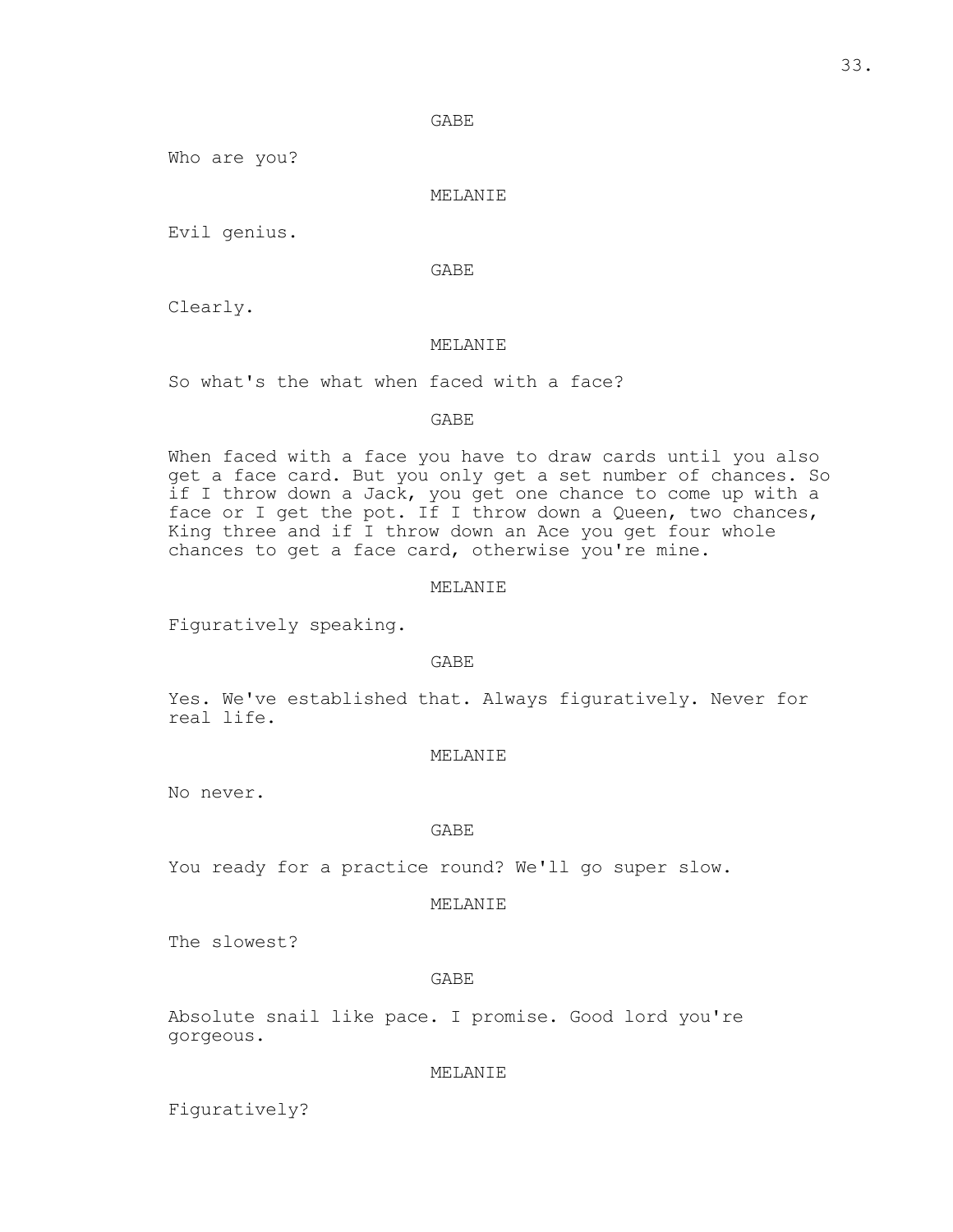GABE

Nope.

*GABE grabs MELANIE by the back of the head and kisses her. Then they start a quiet card lesson, interspersed with someone slamming the pile of cards. MELANIE is having a blast, at first.*

*Lights come up on STAGE RIGHT. As the following scene continues the card game gets more violent STAGE LEFT and GABE seems to get more agitated. By the end of the following scene GABE and MELANIE are standing across from one another.*

*STAGE RIGHT. PAUL and BART (a little older looking) are standing around a car together. JESSICA (a little younger looking) is holding a tire iron and dancing around the stage with it. BART coughs a deep, disturbing, rattling cough throughout the scene.*

BART

Jessie, come over here sweetheart. It's important you know this.

PAUL

Jessica that's not a toy. You're practically an adult, for Christ's sake. Grow up. Come on. Come over here so we can show you how to get the tire off.

> *Jess continues to dance around using the crowbar as a baton, almost catching herself in the face a couple times.*

#### BART

Hey you little shit, get over here we're tryin to teach you something!

PAUL

Jesus, dad. Relax.

# JESS

Seriously? Ekkhhhh. Fine. Why can't I just call someone?

PAUL

Oh you think you're gonna just breakdown in front of a payphone? Not likely. If you're going to be driving then I need to know that you can change a tire.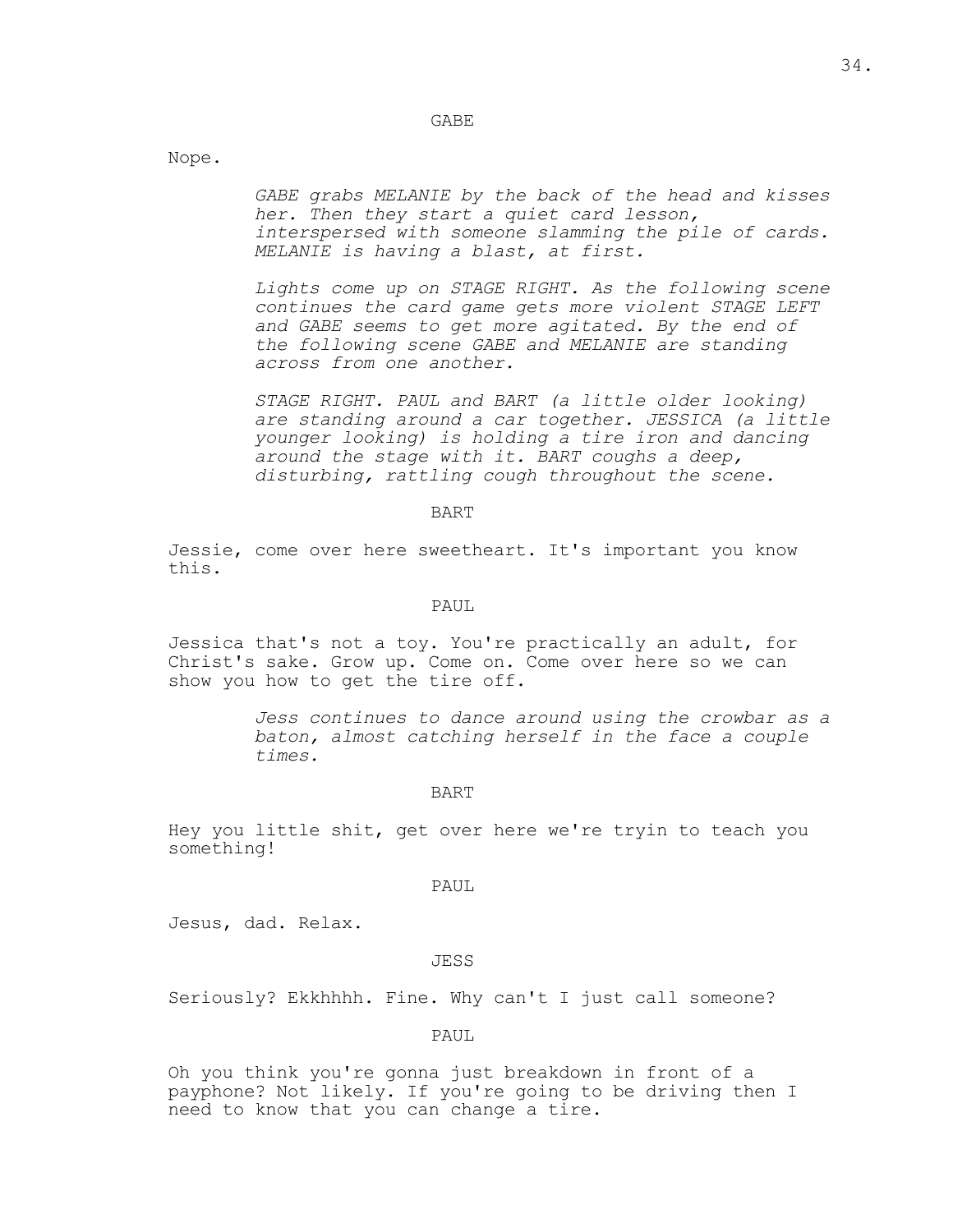## BART

You can't just be relying on other people, little girl. COUGH. You break down on the side of the road at night, someone pulls over to help you and BAM! That's it. Knife to the throat, artery sliced and before you even know it you're dyin in a ditch because YOU didn't know how to change a tire yourself. You want that? You wanna die a slow death in a ditch somewhere because you didn't listen to your dad? You're a Johns, Jessie. Time to act like one.

PAUL

Thank you. Dad. That was exactly the point I wanted to make.

*Jessica sets down the crow bar and picks up the jack. She slides it under the 'car', then starts pumping.*

PAUL (CONT'D)

Make sure it's under the/

JESS

/Yes dad, the jackpoint. Yes. Got it.

BART

Don't you talk to your dad that way! He's tryin ta protect you!

JESS

Sorry, Grampa.

*She continues to work on the jack, and she's pretty good at it. Confident.*

## BART

Look at that. Smooth like butter. She's one of us, I tell ya. COUGH. One. Of. Us. Even got the eyes. You see that?

#### PAUL

Yeah, dad I see that. Every day. Got the Johns' eyes. She's smart too. Whip smart.

### BART

Course she is. Just don't let her get fat.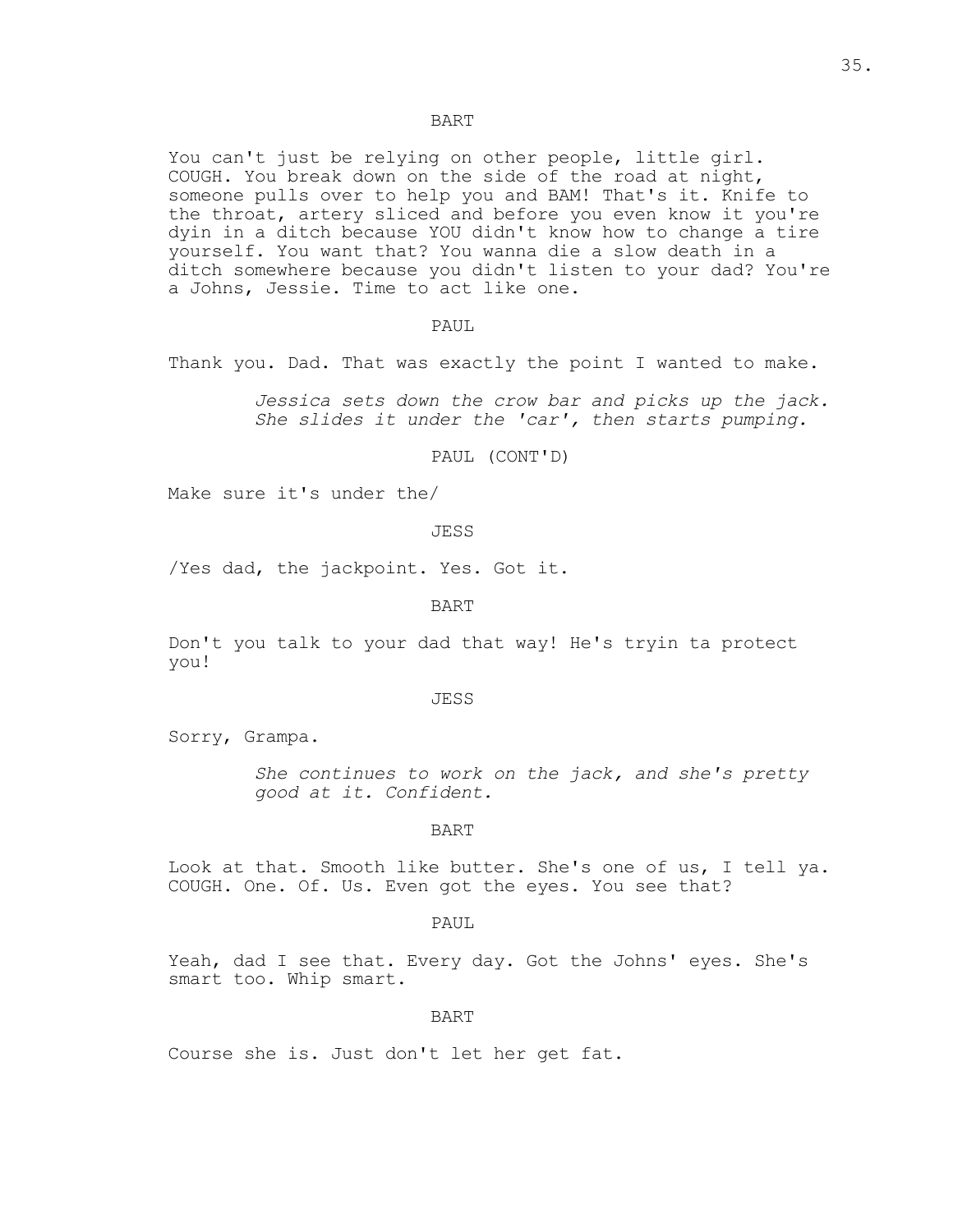JESS

Uhhhh yeah I'm right here.

## BART

Don't you sass me, little girl. No one gives a shit if you can change a tire if you're fat. No one's gonna want you. I see your cheeks rounding out there. You gettin chubby on me? Little Chubby Jessie? Chubby chubby Jessie girl? COUGH.

# PAUL

Ohhhkay. That's enough. Next up, the lug nuts.

JESS

Here I go!! Changing the lug nuts! And not being fat about it!

#### PAUL

Jessica. Don't.

*Paul nervously shakes his head and eyes his father. JESS doubles down. She stands up to get the crow bar, then makes a point to squeeze herself between her dad and Grampa.*

### JESS

Oh excuuuuse me. Let me just squeeze my fat self through here. Not sure if my thunder thighs can make it though. Maybe somebody should grab a jar of Crisco, we can slather me up? Dad? Crisco?

> *She gets back down on the ground and starts loosening the lug nuts like a pro. BART starts cackle laughing through his cough.*

> > BART

That mouth though.

# PAUL

That. Mouth.

*Lights shift to STAGE LEFT. MELANIE is now standing a distance from GABE. She's genuinely upset and timid but firm. A huge shift has occurred in this room.*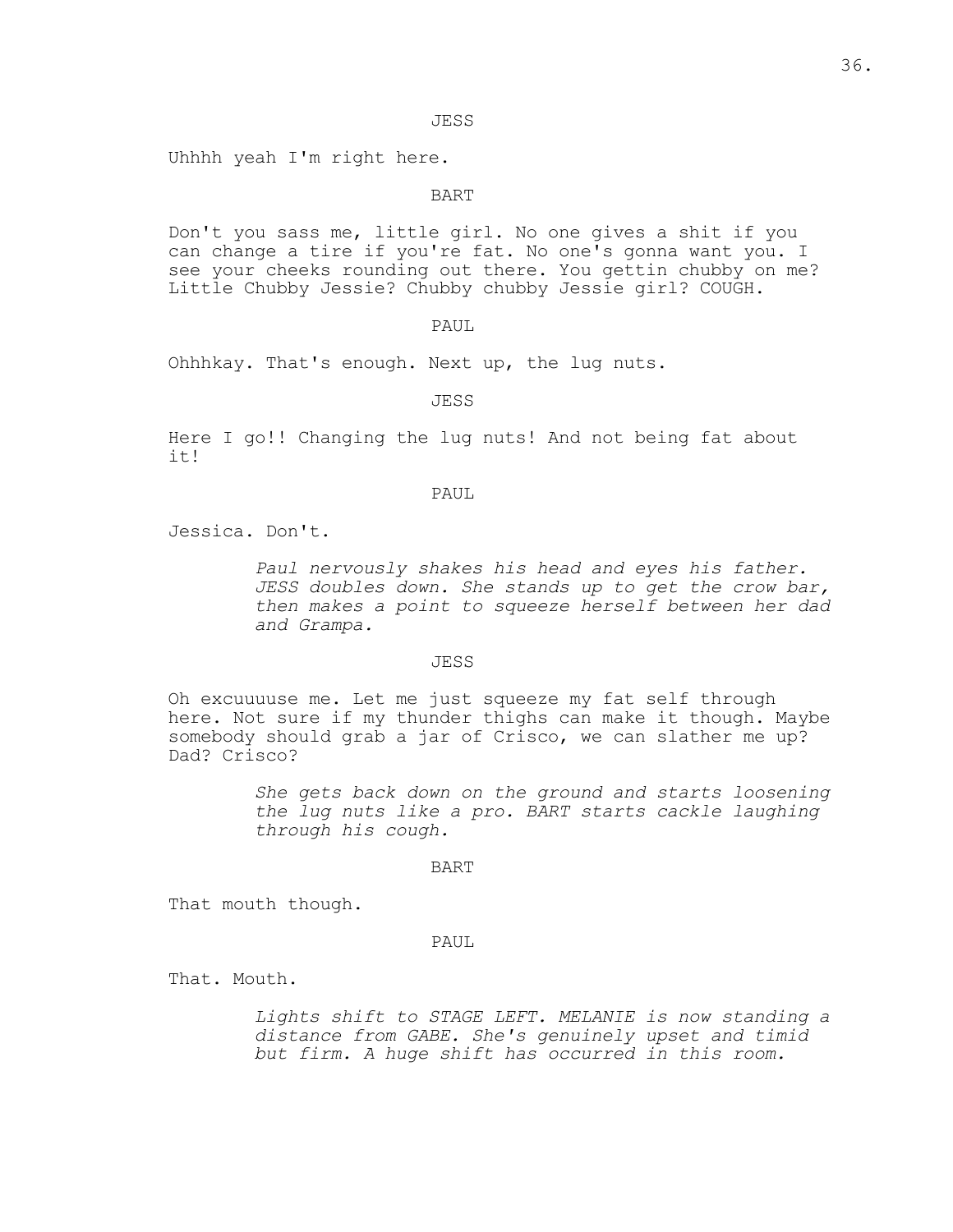# MELANIE

I'm so sorry. I don't mean to hurt you. I just. It's me. I'm just not ready for this right now. It's just not working for me. I'm sorry. I'm so sorry. It's just not going to work out, Gabe.

### GABE

For who? Not going to work out for who? Seems like it's going to work out just fine for you. (beat)

No? Am I missing something?

## MELANIE

Gabe, you just fluctuate back and forth so much.

GABE

I'm sorry? I fluctuate?

## MELANIE

You're so intelligent and you have so much creative energy I just feel like I can't keep up. Like there's no room for me.

GABE

What? What are you talking about?

## MELANIE

I feel like I'm standing too close to the sun when I'm with you, you know? You're so... bright.

GABE

Is that?...

#### MELANIE

Yes, it's a compliment.

## GABE

Oh it is? I wasn't sure. Because of the bumbling and the murmuring under your breath. And the shifting back and forth on your feet. A compliment. Got it. Go on.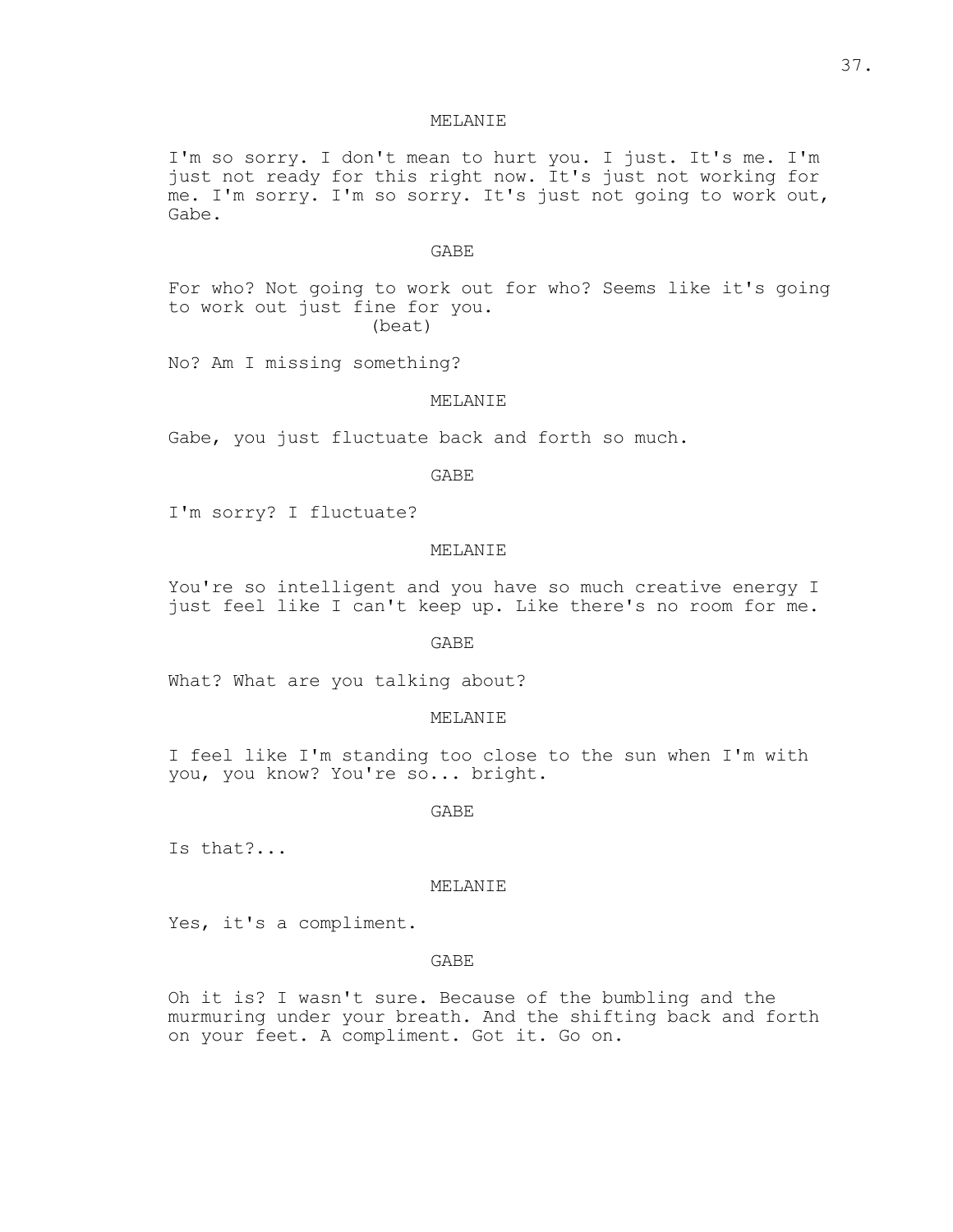## MELANIE

It's just a little too intense for me. Sometimes when I look at you I can tell you're not there really. Like your brain is cooking up something amazing but you can't let anyone in on the secret.

#### GABE

Well that's adorable. Like you have any clue what it's like to be in my head for one fucking second. I'd love to get inside your head. What's it like in there? You like your dull life? What's it like to just be you and have everyone be ok with that? You don't want to know what's in here. You don't want your worst enemies to know what's in here.

You're sorry? You can go fuck yourself Mel. I don't need this shit. I have enough right here to deal with without having some harpee breathing down my neck about 'fluctuations'. The fuck is that. You should probably find someone that's a little more suited to your pace. Maybe someone from Alabama or the short bus or something. More your speed.

> *Gabe is staring at her with an intensity that clearly makes her uneasy.*

## MELANIE

Yes. I'm sorry. I just. *Long beat.* I just. Ha! Jesus Christ. I don't know, Gabe. I can't... put my finger on it. I have zero proof of this. But I know in my bones I could never fucking trust you.

*She exits.*

### GABE

Smart girl.

*Gabe is left on stage by himself. He stands for a moment then he starts walking around the room. Aimlessly but with energy.*

*He walks over to his dresser and dumps out the contents of his sock drawer onto the floor. He gets on the ground and starts rifling through. He finds an envelope with ticket stubs in it and dumps the tickets out. He starts organizing piles of the tickets, but only gets halfway through.*

*He stands up and walks over to his closet, ripping through the suit jackets with a fury. He tries one on. Too tight. He throws it on the floor. He tries another one on. Throws it on the floor. A third, a fourth.*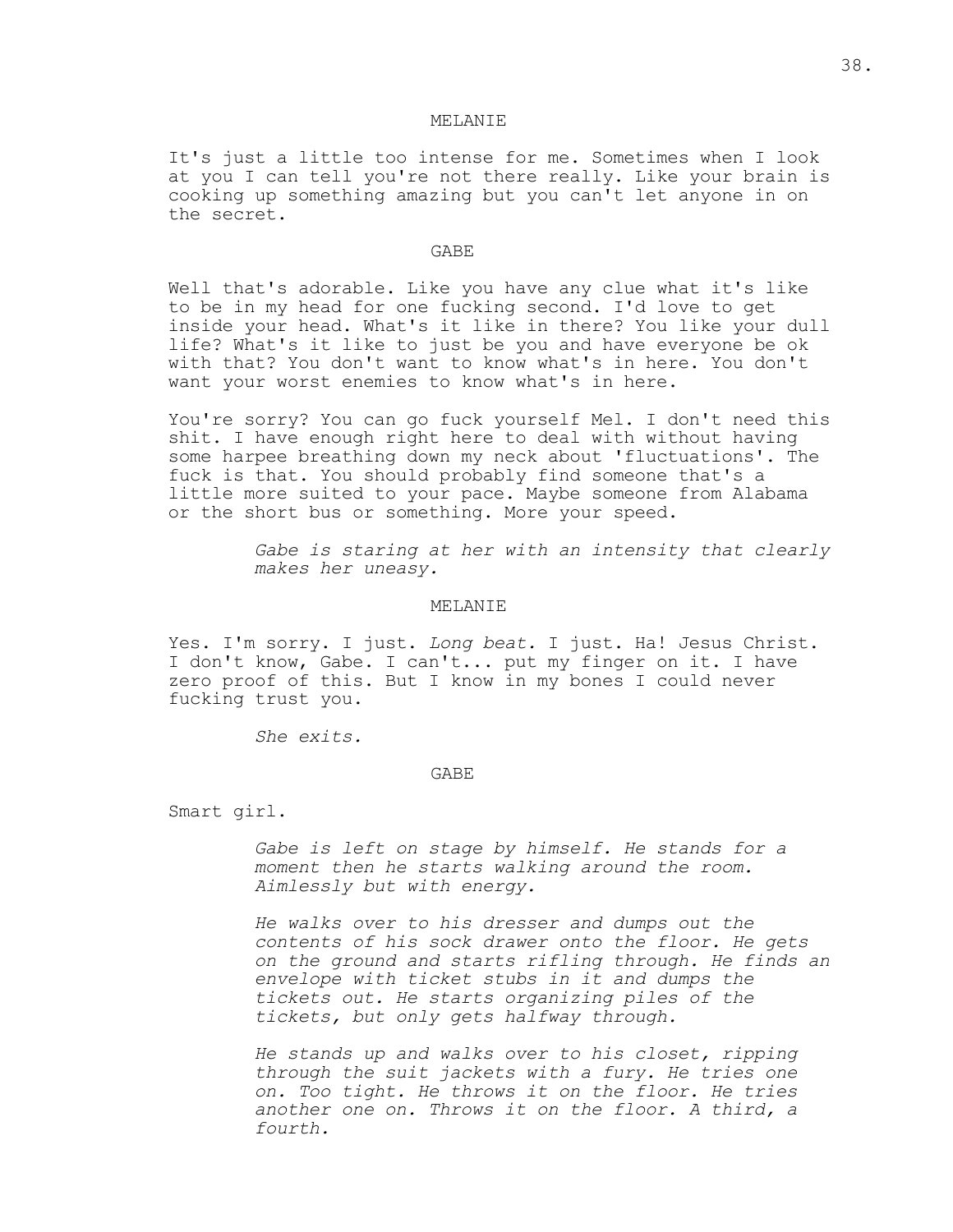*Then he pulls his pants down and puts on running shorts and sneakers without taking his suit jacket off.*

*He gets back down on the floor with the ticket stubs and starts organizing them again. He can't find one in particular.*

## GABE (CONT'D)

What the hell? Where is it? Where is it??

*He runs over to his closet and pulls out a big box of files labeled "DAD'S SHIT". He starts to frantically go through the folders. Paper is flying everywhere.*

*He's reading little bits and then pulling out another file.*

*He goes back to his socks on the floor and starts folding a couple of them, then goes back to the files on the floor. He pulls out a book and flips through it.*

*He jumps up, does a couple of stretches and jogs out the door with the book in hand, suit jacket on. Natalie comes back on stage and starts cleaning the room up. Jess and Ann/Viola join her. They exit.*

## SCENE 9

*Paul at Nancy's office. Chairs across from one another. Ann is sitting far stage right in the waiting room reading a book or magazine.*

### PAUL

It was in my shirt pocket. It was right there. In my shirt pocket. I screamed in my daughter's face again and it was in my shirt pocket. I think she looked terrified, but I can't really remember. I came back downstairs and everyone was gone. I figure I got about three or four more times like this before they don't come back.

#### NANCY

It was just a pen, Paul.

## PAUL

Thank you... Nancy. I'm aware. It was my dad's pen though. It's basically the only thing I have left of his.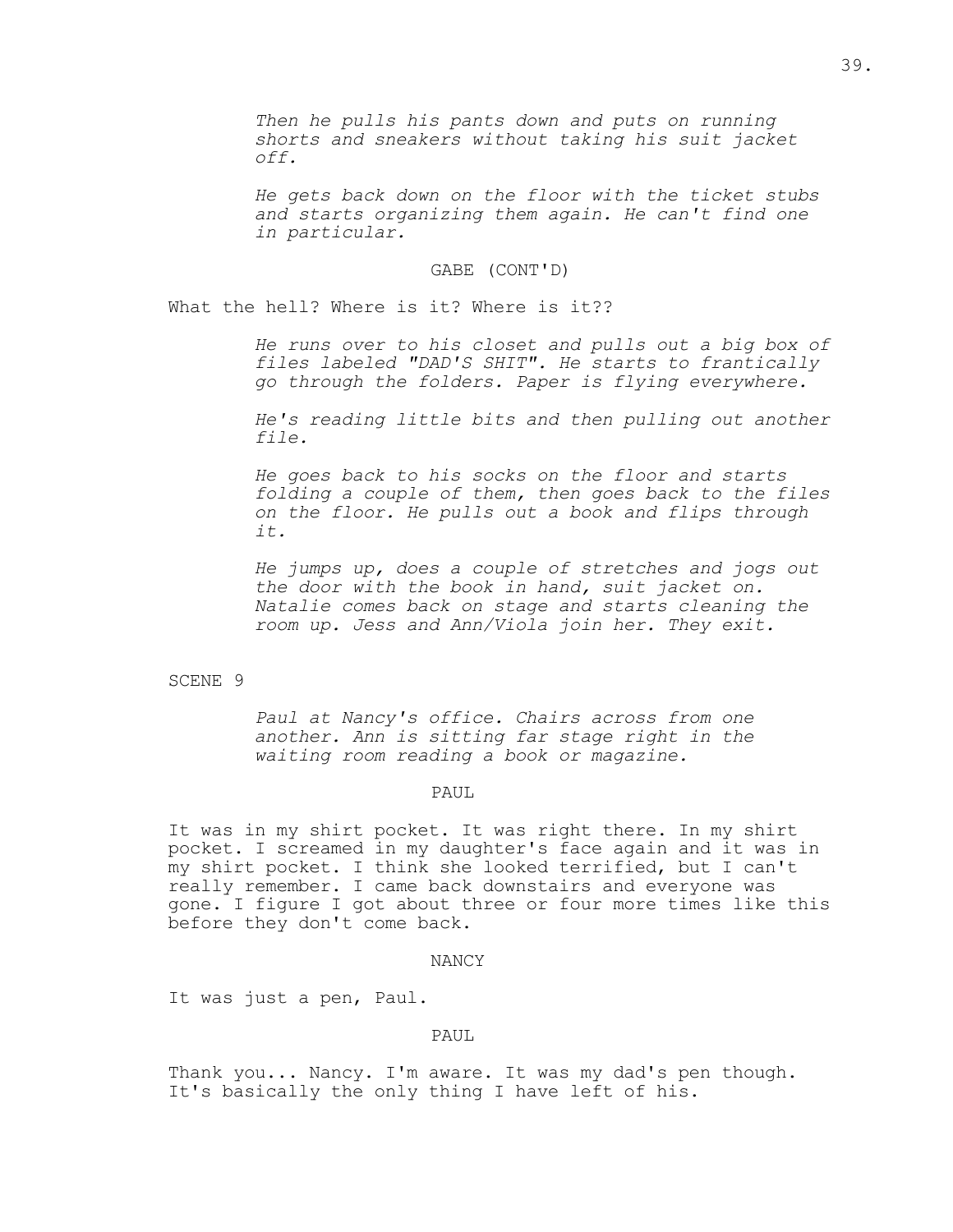Not that this should even matter, he was a fucking monster and I really want to burn anything of his I find. I was totally out of control. Again.

## NANCY

I understand the need to keep something from your dad. Things can have a powerful hold on us. That's ok. But Paul, it's just a THING in the end. Your writing has nothing to do with what pen you're using to journal. And furthermore, when you're in those uncontrollable moments you don't seem able to consider how your actions will affect other people. And they very much do.

### PAUL.

I wish I could be inside your brain. For just a minute. Your brain seems nice. Normal. I wish someone could just fix mine. Permanently. I need someone to come in and un screw the top of my head and rewire everything in there. Just open it right up and unscramble everything that's scrambled. I hate it so much. I hate my brain.

#### NANCY

Well. We're working on that. I'd like to try something different this time, if you're open to it. There's a drug called Wellbutrin. They think it can really help with mood disorders.

### PAUL

Fine. I guess. Let's try all the things. Why not at this point right? What's to lose? I can always throw myself off a bridge in the end anyway, right?

#### NANCY

That's not funny. Paul have you and Ann talked to your kids about what's going on?

### PAUL

Oh no. No. No, I'm not ready for that.

### NANCY

Ok, well it's very important that we keep open communication about this with them. So they understand what's going on. It can be very confusing for children to have a parent with a mental illness, especially if no one is talking about it with them.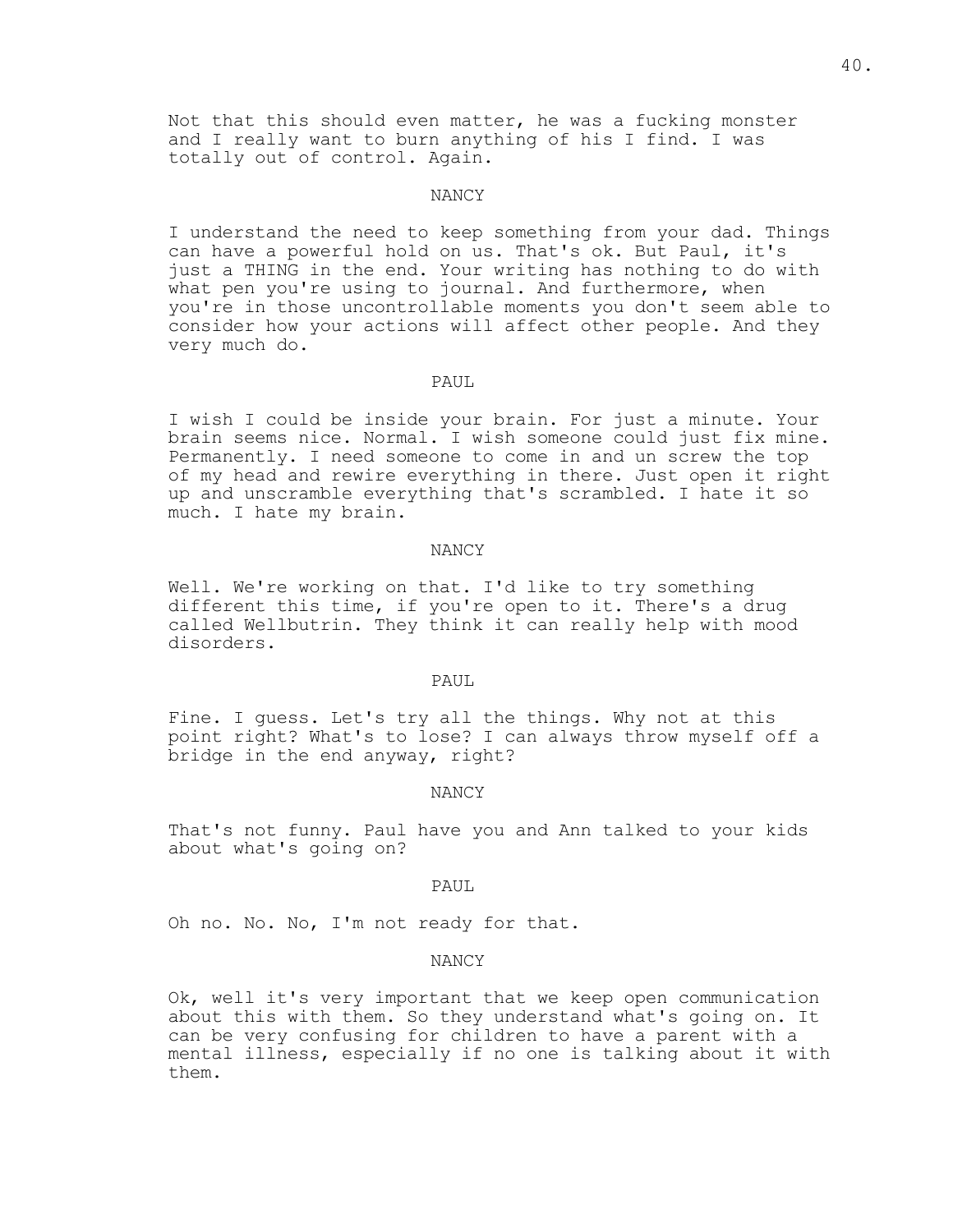# PAUL

I'll think about it. I don't like the term mental illness.

NANCY

I understand that. We'll work on it. Did Ann bring you today? (he nods)

Great. Here's the prescription for Wellbutrin and I'll see you next week. Take care of yourself this week, ok?

> *Paul exits the office to see Ann reading her book. She stands and gathers her things.*

> > ANN

How'd it go?

#### PAUL

She wants us to talk to the kids.

ANN

Well yeah. I've been saying that since you were diagnosed.

PAUL

Well that's my decision, right? Because it's my illness.

ANN

For now.

### PAUL

She gave me a new prescription to try. Well... something.

ANN

Wellbutrin. I read about it last week in that magazine I started getting.

## PAUL.

The one about mental illnesses?

ANN

Yes, Paul. I need support. Because you're killing me.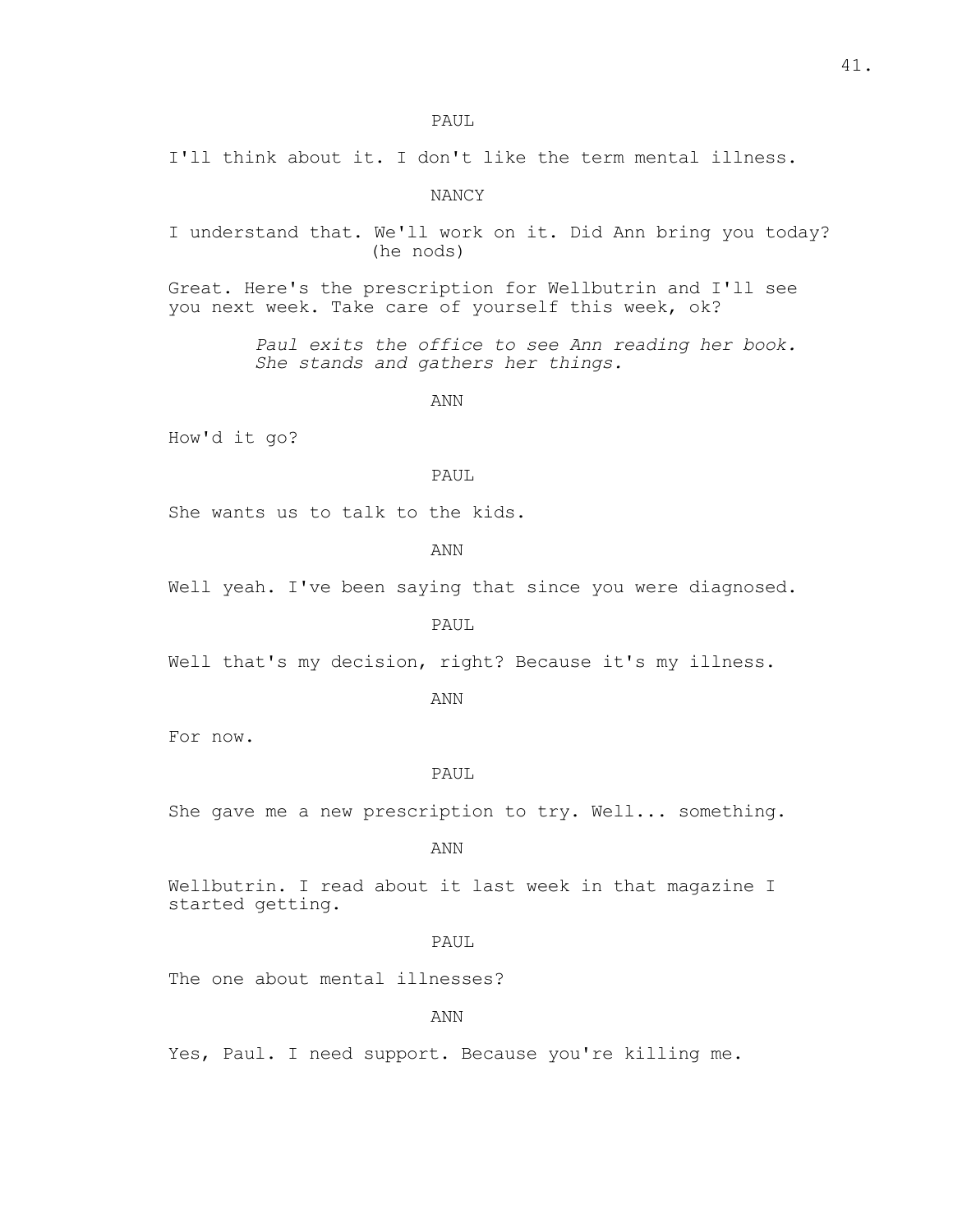# PAUL

I hate that term mental illness.

ANN

Well.

(beat)

I'm taking Gabe to Georgie's house when we get back, so I'll get it filled for you at the pharmacy, ok? You have to start taking it tonight. And you have to take it every single day. I'm not joking. Every day. Like clockwork. Got it? I'll make you the ravioli you love.

PAUL

Because you're my queen.

*She doesn't respond. Just looks at him for a moment. Then exits. He follows.*

SCENE 10

*Lights up as the women set up three framed mirrors hanging over three bathroom sinks. These are simple small tables with an empty picture frame hanging above it, so the audience can see through. Bart enters and stands in front of his mirror center stage. He starts shaving absentmindedly, whistling the song 'Should've known better' to himself. Paul enters, stands at the mirror stage right. Starts shaving. Gabe enters, stands at the mirror stage left. Starts shaving. All three men shave exactly the same way, same facial expressions, same technique. First they're moving at their own pace, then slowly fall into rhythm with each other, perhaps the music has started playing out loud, perhaps they're in rhythm with it. Either way, it's a choreographed shave.*

*After about a minute of this Paul stops and just stares at himself. Something is happening. Something is being realized. Disgust perhaps. Fear perhaps. Sadness perhaps. Gabe stops shaving and stares at himself. Same thing. Paul and Gabe slowly look over at Bart in the middle who is continuously whistling. Bart stops, taps his razor on the sink, rinses it off, slaps some aftershave on, checks his work, and walks off stage still whistling. Gabe and Paul are left just staring at their razors. BLACKOUT.*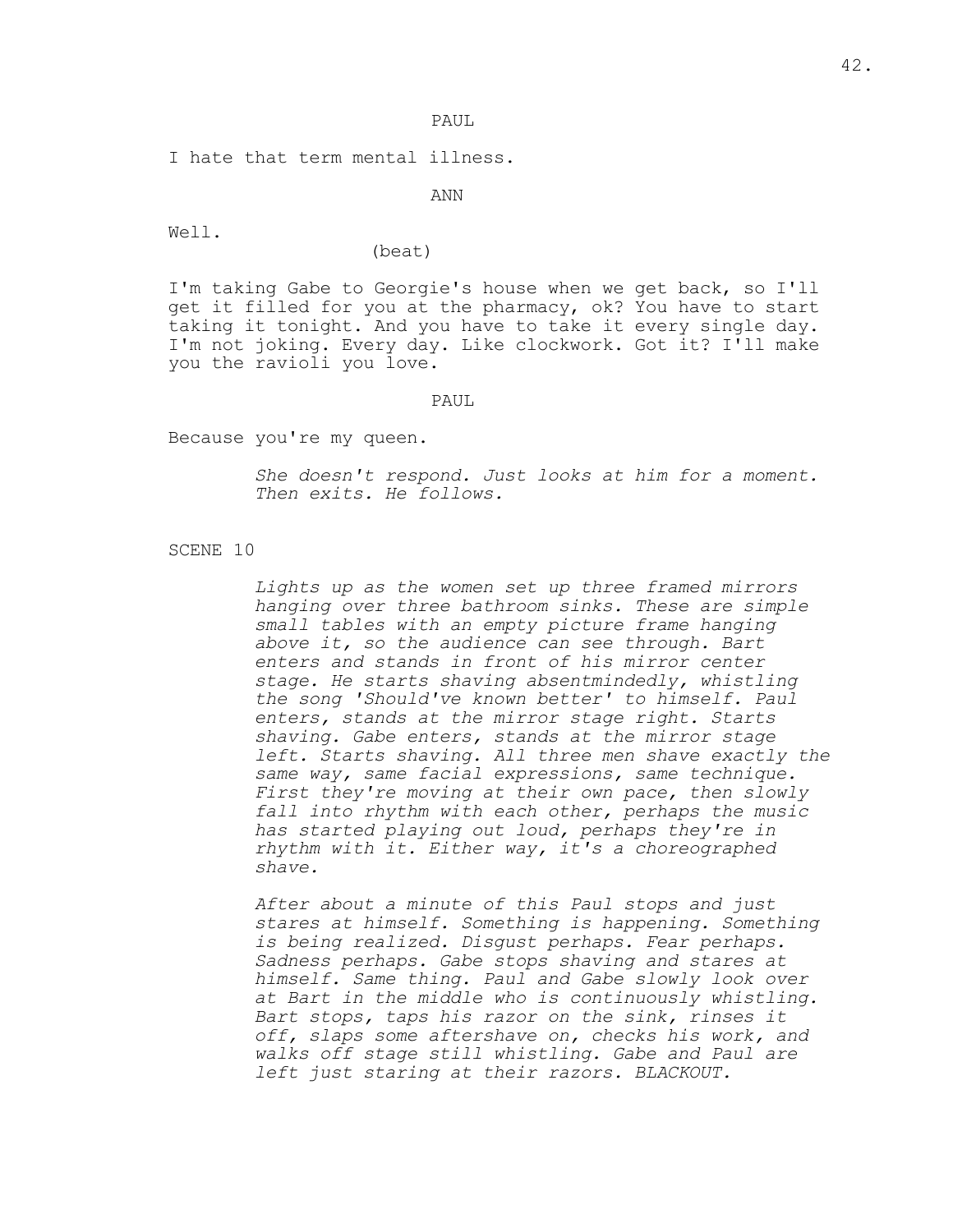# SCENE 11

*STAGE RIGHT. The Johns' home. 1991. All the women set up a four person dinner while Paul and Young Gabe sit waiting at the table.*

*STAGE LEFT Nancy sets up the Johns' bathroom. A table for a sink, a picture frame hanging as a mirror. A stool for the toilet is fine. Nancy exits. Ann and Jessica sit.*

*Lights up on the dinner table, the family is in the middle of eating.*

JESSICA

Because Nirvana is life. Jesus.

ANN

Language.

## JESSICA

Jesús, Gabe.

## ANN

It's the same thing in Spanish, Jessica.

GABE

Like, nirvana the place?

PAUL

That is one way to look at it, actually!

# JESSICA

I can't even sit at the same table as you. You're like the anti-cool. Like a black hole of cool. I don't want to catch it. Can you slide over?

*Gabe reaches out to poke her.*

JESSICA (CONT'D)

Don't touch me.

# GABE

But seriously what kind of nirvana are we talking about here?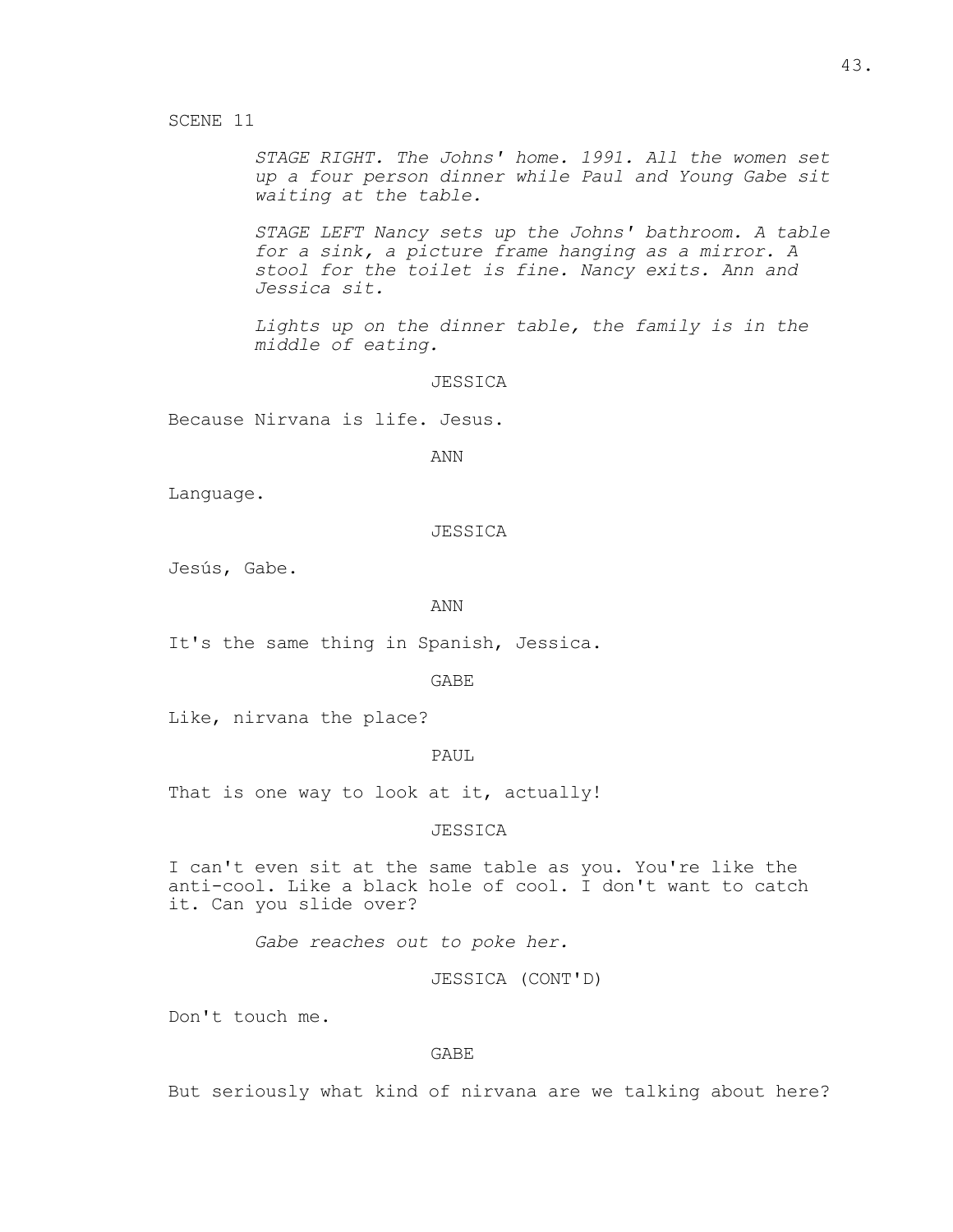PAUL

Gabe. Come on.

You know what she's talking about. Don't egg her on. She's talking about the transcendent state of no suffering or desire or sense of self. A state of perfect happiness and bliss. The final step to paradise for every Buddhist. Also called 'Moksha'.

### ANN

Paul.

### GABE

Ohhhh. That's what I thought she was talking about. I just wasn't sure because there was some guy Kurt she was blah blahing about. But maybe Kurt's there? Waiting for you? In your perfect place? Hmmm?

> *Jess picks up her dinner roll and throws it directly at his face.*

> > GABE (CONT'D)

DUDE!

ANN

No. Absolutely not.

### PAUL

Ohhhh!! What are we doing here? No no. Noooo ma'am. You know your mom doesn't like any fun 'round these parts!

> *Everyone starts to laugh with the exception of Ann. Paul then picks up a spoonful of carrots and chucks it at Gabe's face. They erupt into screams and laughter and the food starts flying. Wild improv is encouraged. It gets incredibly loud and Ann is simply staring at the wall. Paul stands up on his chair with a bowl of plain spaghetti over his head and screams...*

# PAUL (CONT'D)

They're all going to laugh at you!!

*He dumps the spaghetti on Jess who is screaming with delight.*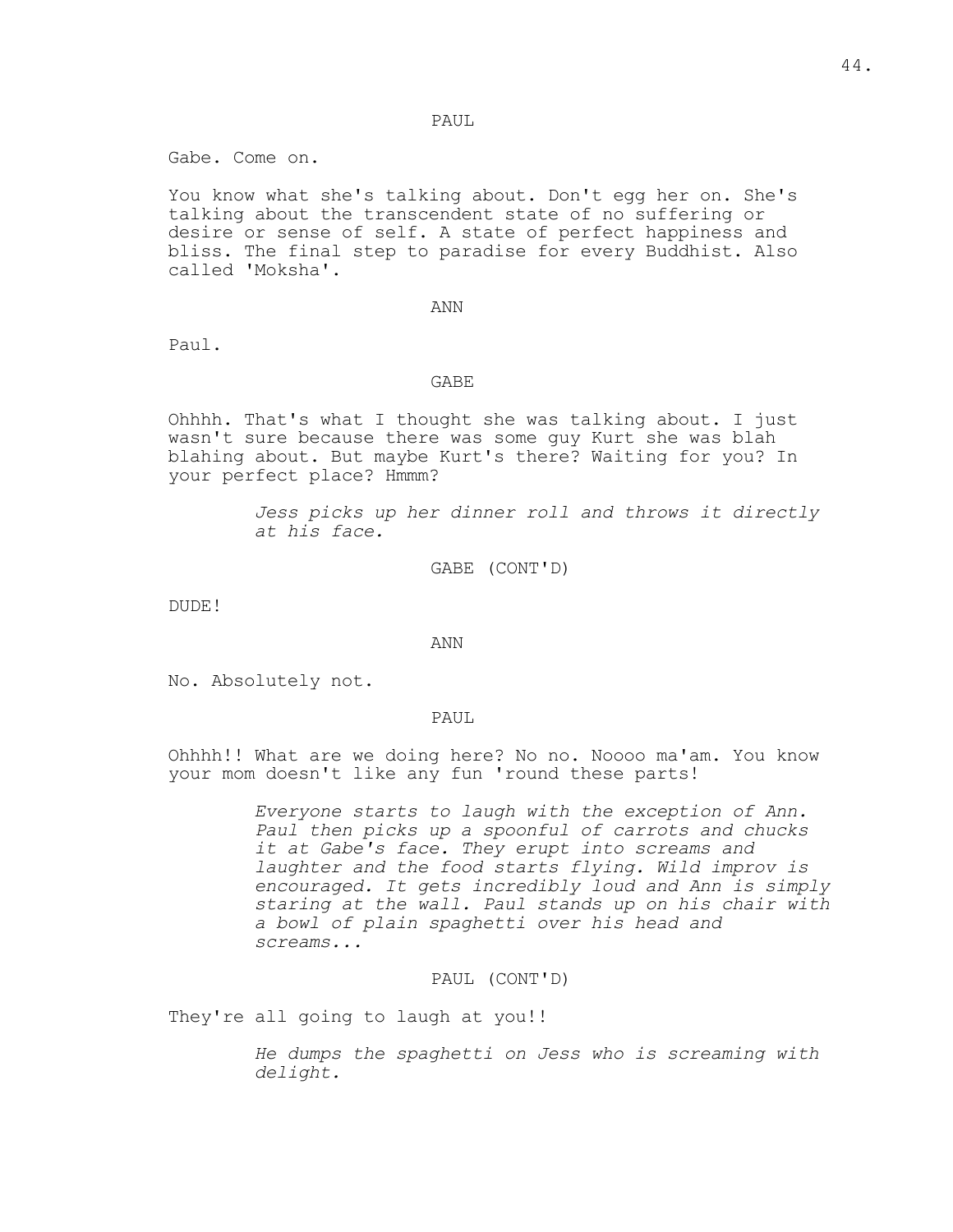## ANN

Paul!! Jesus!

### PAUL

Boooo!! Booooooo to mom! Booooo! Party pooper!!!

### JESS AND GABE

Booooooo!!

*Everyone is booing and giving the thumbs down sign to Ann. She looks around at the chaos and reluctantly joins in on the laughter for a minute. Then she stands up and walks to the bathroom.*

*There's a picture frame hanging as a mirror. Ann stands in front of it. She puts her hands on the counter and breathes. She's exhausted in every sense of the word.*

*She straightens back up and stares in the mirror. Turns to the side. She sucks in her stomach and pulls her dress tight. She lets out her stomach and starts playing with it almost like a piece of dough she's kneading. A piece of dough she loathes. She starts panicking while she's prodding at herself. She pulls at her neck skin. She pulls at her arms. She hears her family laughing in the other room and turns on the faucet. She stares in the mirror.*

#### ANN

Just go. You can do it. Just go. Just go. Go. Gooooo.

*She silently screams at herself, hears her family laughing in the other room again and starts laughing, which turns to sobs.*

*She sticks her fingers down her throat and begins to wretch. When she comes back up she's shaking quite a bit and uses the sink to steady herself. She towels off her face, perks her skin back up and stares at herself for a moment longer. Then forces herself to smile. She exits slowly back into the dining room. Into the chaos.*

*Everyone is now on the floor playing Egyptian ratscrew, an incredibly loud, violent and competitive card game. If you don't know it, choose another obnoxiously loud game to play.*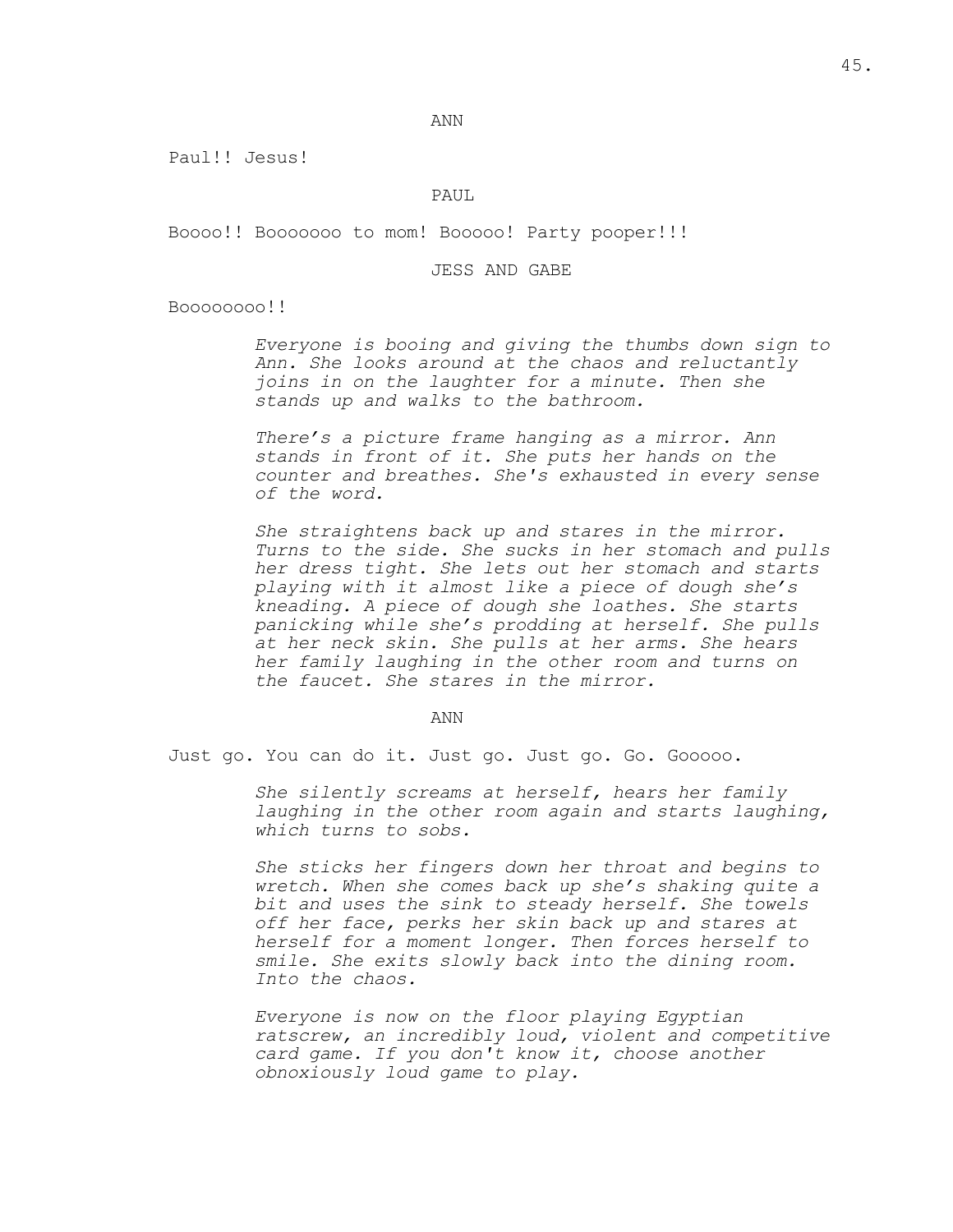*She stares at the dinner table and the room which are in complete disarray and starts cleaning it up. Alone.*

## BLACKOUT

## SCENE 12

*Spotlights up on a psychiatrists office. Nancy sits in the middle with Paul on one side and Gabe on the other. She's having two separate sessions at two separate times.*

### NANCY

Are you afraid of becoming your father?

#### GABE

Not really. I mean. I'd like it if my kid didn't think I was evil incarnate.

### NANCY

Do you think you are your father?

PAUL

Well I don't hit my wife and kids, if that's what you mean. And I don't wrap myself around a bottle every night. So. No. I don't.

#### NANCY

Do you think that's what I mean?

PAUL

There's this photo of my dad from 1945. He's about thirty or so and he's sitting in a rocking chair on our front porch with me in his lap. He's got a white t-shirt on and an Elvis curl in his hair and this smirk on his face. Like he was proud to be showing me off. Happy even. He looked like the picture of contentment, except this one thing. His eyes. The intensity of his gaze. Like he's totally alone. And eager to bring someone down there with him. This desperate, unhinged evil lurking underneath, just waiting for the perfect opportunity to murder someone's happiness. My sister was joking about how she couldn't believe how similar we looked recently.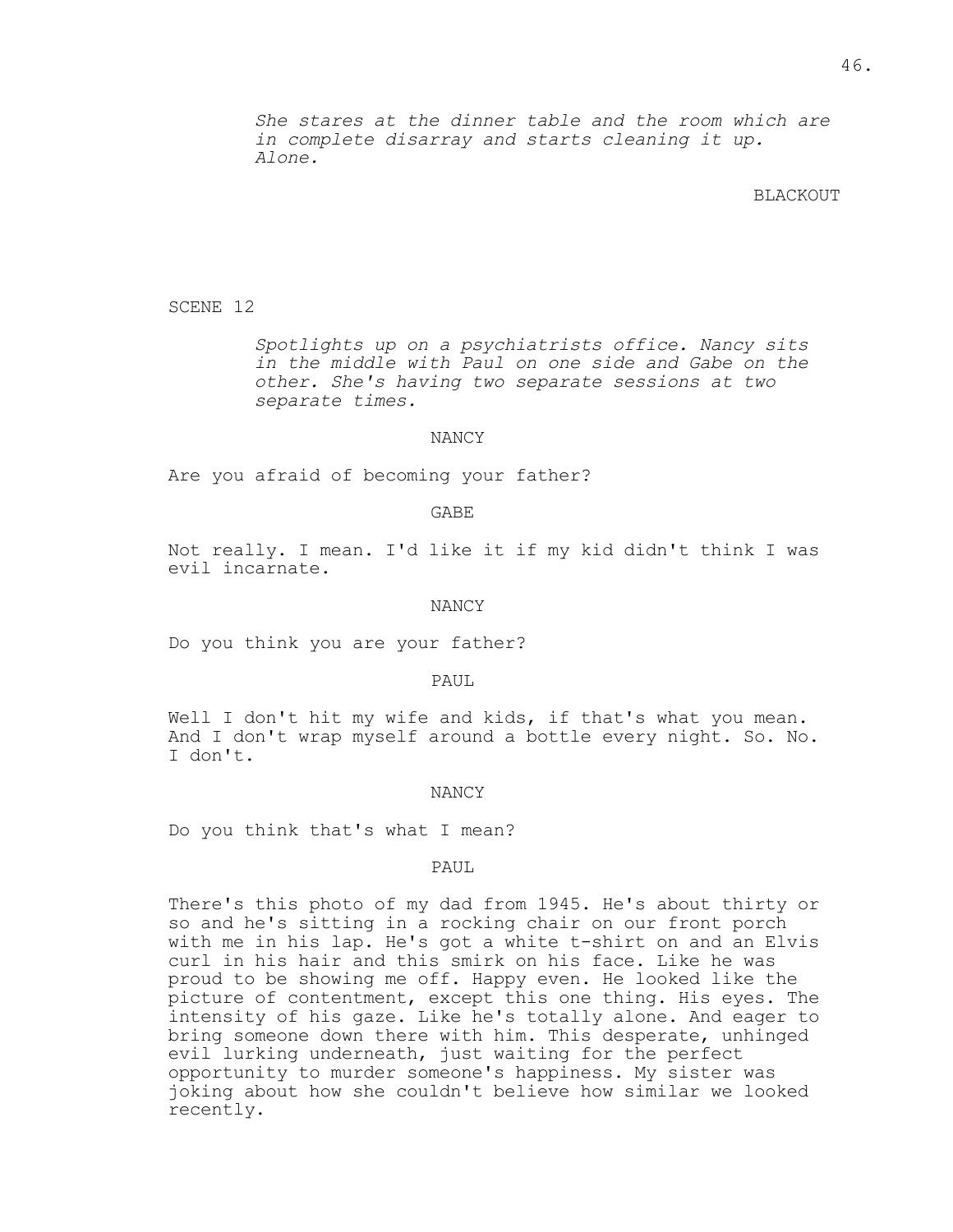She was laughing about our sideways smile and our hair and our ears and then she said 'I always forget you totally have his eyes too.' She was reminiscing and I was having a fucking panic attack next to her. Why'd I never notice that before? I mean. I know I have his eyes. But. It meant something different that day. It seemed... evil.

#### NANCY

And? Gabe? Do you think that same 'evil', as you call it... lives inside you?

> *They both stare at Nancy for an uncomfortably long time.*

> > GABE

Well I think the real question here, Nancy is...

PAUL AND GABE (CONT'D)

Do you?

*Lights out on the men. Nancy is left alone in the middle. She picks up her voice recorder.*

## NANCY

I'm still in shock that Ann and Paul chose to keep Paul's illness from the children. It would have been instrumental in helping to diagnose Gabe. We could've looked at his family history and helped him to understand that communication with loved ones can be integral in finding the right support. I thought they told them. I thought at least Ann would've told the kids eventually. What the fuck, Ann.

> *She stops the tape, rewinds. Plays back 'I thought at least Ann would've told the children eventually'. Then re-records-*

## NANCY (CONT'D)

But I know as well as anyone. Shame is the eighth deadly sin.

*She stops the recorder. Rewinds.*

Aaaaand I can't use any of that.

SCENE 13

*Lights up as the women transition the set to Paul's study and the door in front of it. 2019. They're exhausted.*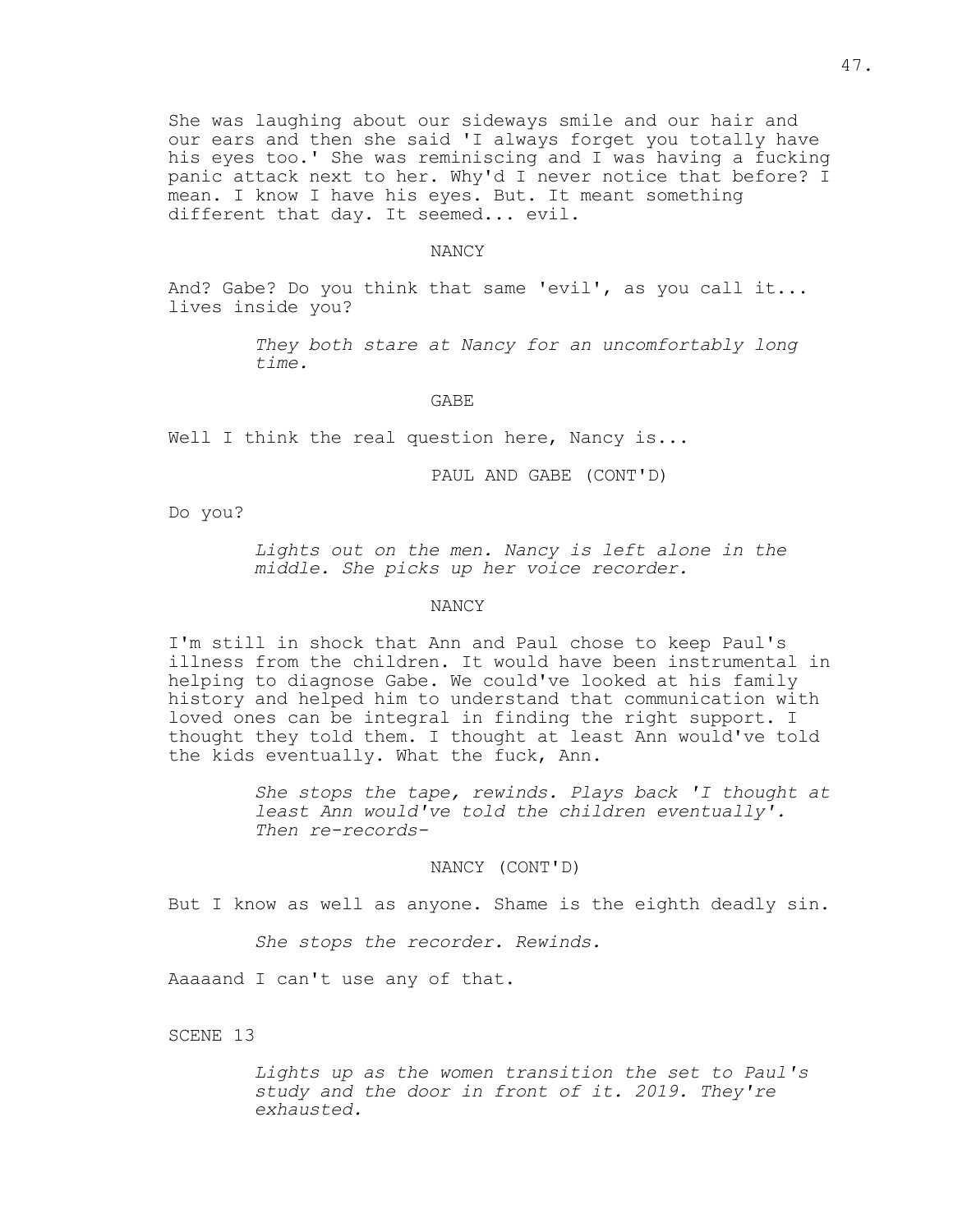*The transition builds with speed and an almost mechanical frenzy. Every time Jess passes a liquor bottle while cleaning up she takes a swig of it. She calms herself and joins her brother in front of the door. Exhale.*

*We hear knocking at the door, then silence. Then we hear scratching at the door and see the knob jiggling. The door gives way and Gabe and Jess tiptoe in, Jess with a credit card in hand.*

GABE

It's alarming how easy that was for you.

JESS

Science camp. What do you think we did all summer long?

GABE

Apparently mastering the art of breaking and entering.

JESS

And sleeping with our teachers and smoking crack.

GABE

What?

#### JESS

Juuuust kidding.

(she coughs while saying...)

Sort of.

*They both start looking through things but Jess is really enjoying it. His desk, drawers, bookshelves.*

#### GABE

Who ARE you?!

## JESS

A saint.

#### GABE

The patron saint of crime, maybe.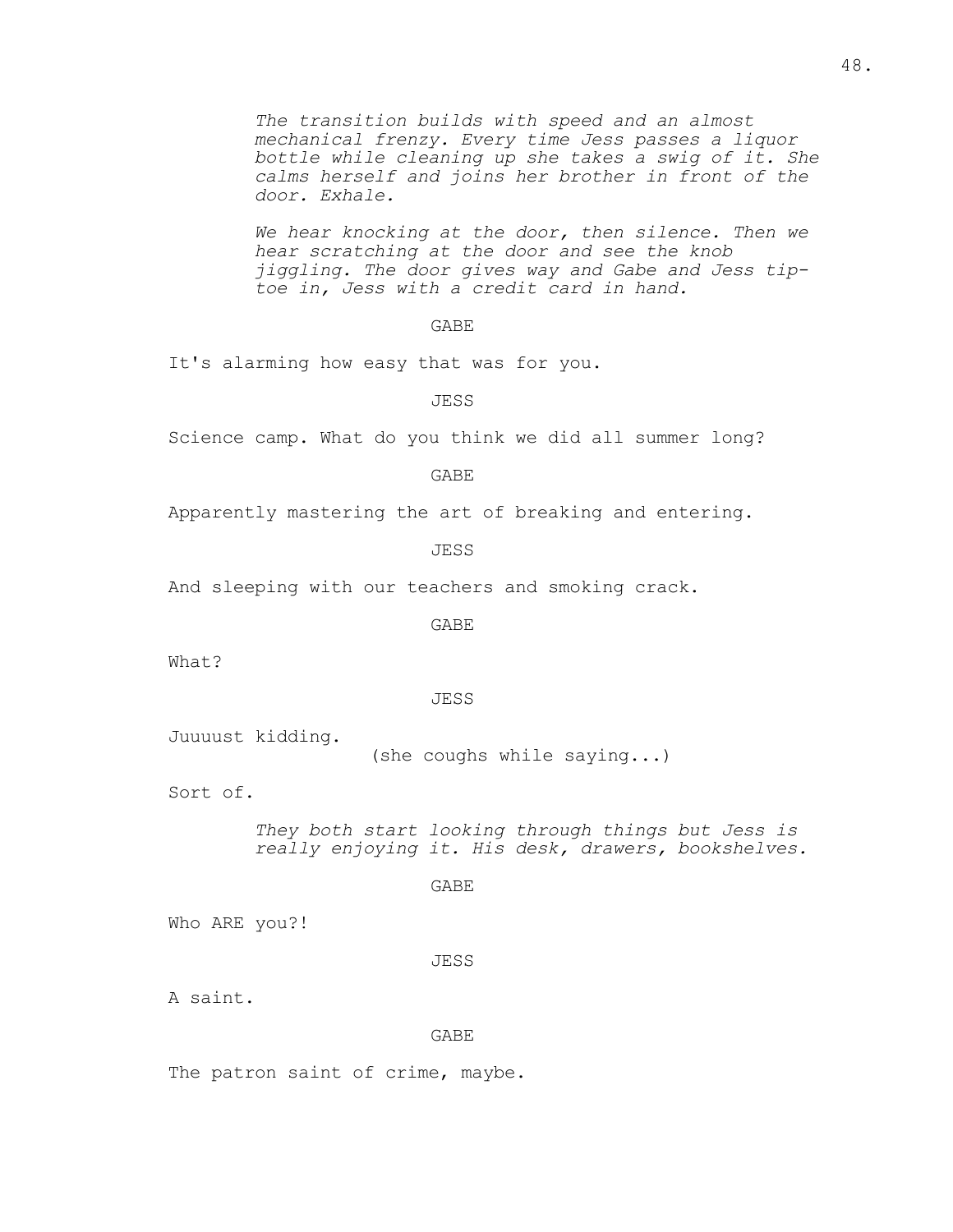Ok, so... "The Aunts" said they were running to Target for a couple things. That's it. I figure we've got-

# GABE

- It's "The Aunts". A few things means an hour. At least. Maybe two.

### JESS

True. I just don't want them to catch us. They're weird about his shit.

### GABE

We're his fucking kids! You'd think someone would be like "Oh Paul's lovely, fucked up children!... here are some of his things he'd want you to have".

JESS

I know! You'd think! And yet here we are, with no other alternative, practically FORCED to partake in criminal activity. It's monstrous.

## GABE

Why are you smiling?

## JESS

What? Oh. I get the smiling in really sad and uncomfortable situations thing. I thought you knew that. Remember when Powder Puff got hit by a car? I started laughing? And you punched me?

## GABE

Oh I thought you were just being an asshole.

*(beat)*

# **JESS**

Well. I had to hide my face during dad's eulogy. It's horrifying.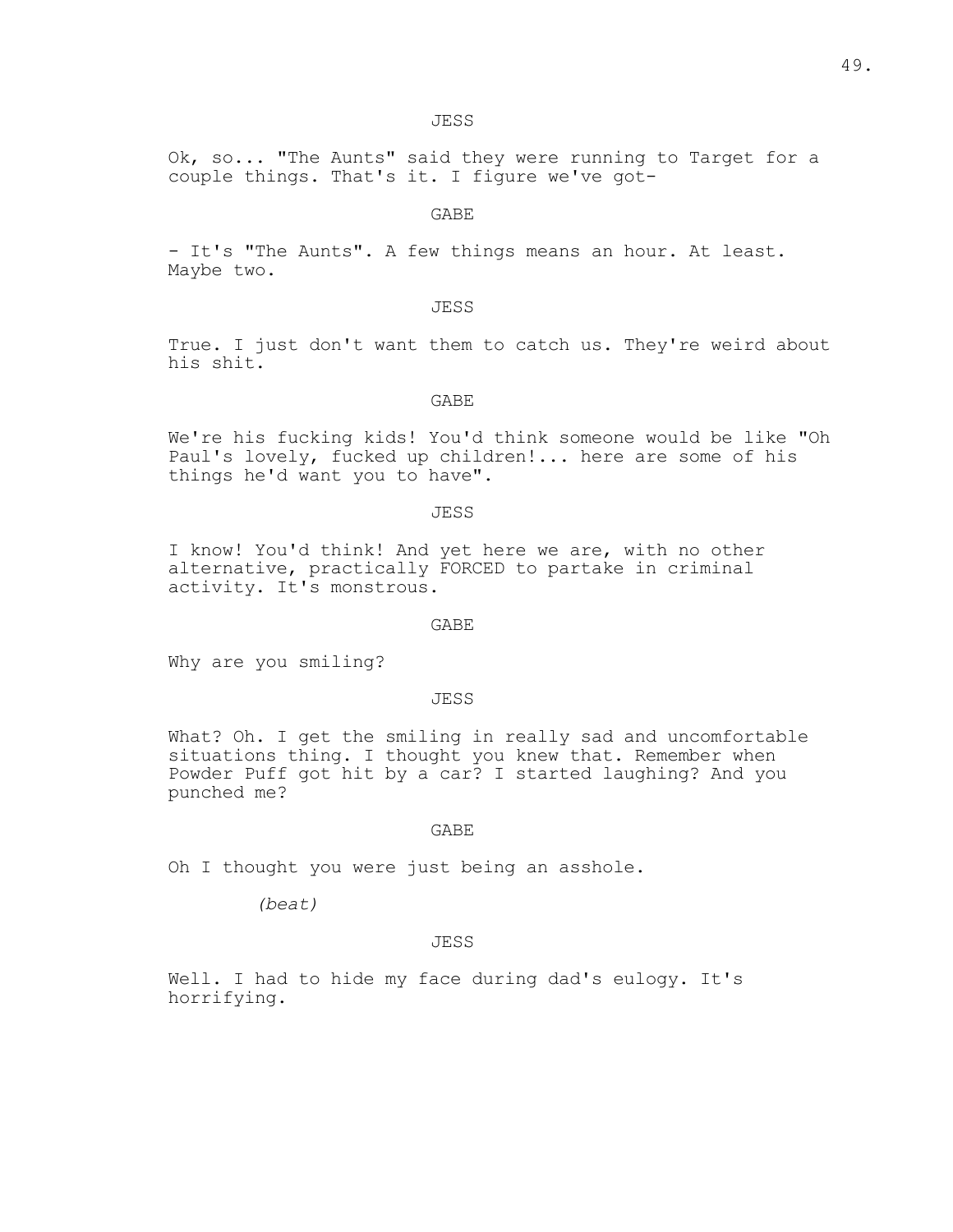GABE

Wow. At least we know who the monster in the family is now. (beat while they rummage)

Maybe The Aunts are trying to protect us?

JESS

From what?

GABE

I dunno. From who he really was?

*Jess exits into another room. We can't see her. She yells from offstage.*

JESS

We grew up in that house! I think we're pretty much experts by now. It's fucking weird we have to break in, Gabe. I don't know why no one trusts us.

*(beat)*

### GABE

No. Me either. Total mystery.

*Gabe opens a drawer and finds a folder labeled "Jessica" on it. He starts reading.*

GABE (CONT'D)

Jess! C'mere! This one...

*His eyes get wider and wider as he scans it quickly.*

Oh my fucking God.

*Jess enters. Gabe hides the folder behind his back.*

JESS

Find something? ... What?.. What?

GABE

No nothing. Did you find anything?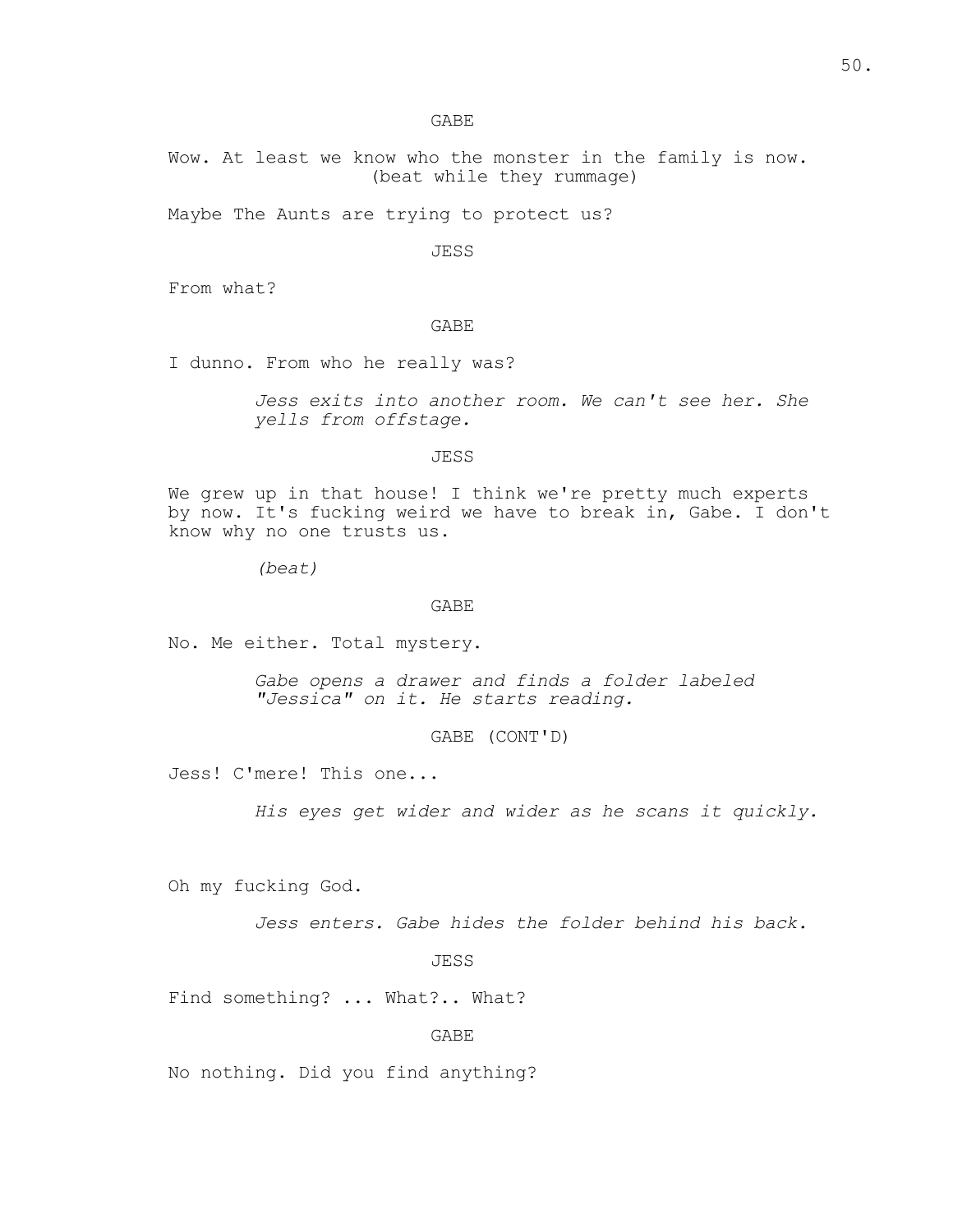JESS

What's behind your back?

GABE

Nothing.

JESS

Gabe.

GABE

What.

JESS

What the hell? What is it?

*She walks up to him, reaches behind his back to grab it. They struggle for a second.*

JESS (CONT'D)

Dude, it has my name on it! Give it to me! Jesus!

GABE

No, I don't think you should read it. Seriously. Something was wrong with him Jess. Like seriously wrong.

JESS

Yeah. He was bipolar. Something was super intensely wrong with him.

GABE

What did you say?

JESS

He was bipolar?

*(beat)*

GABE

Who told you that?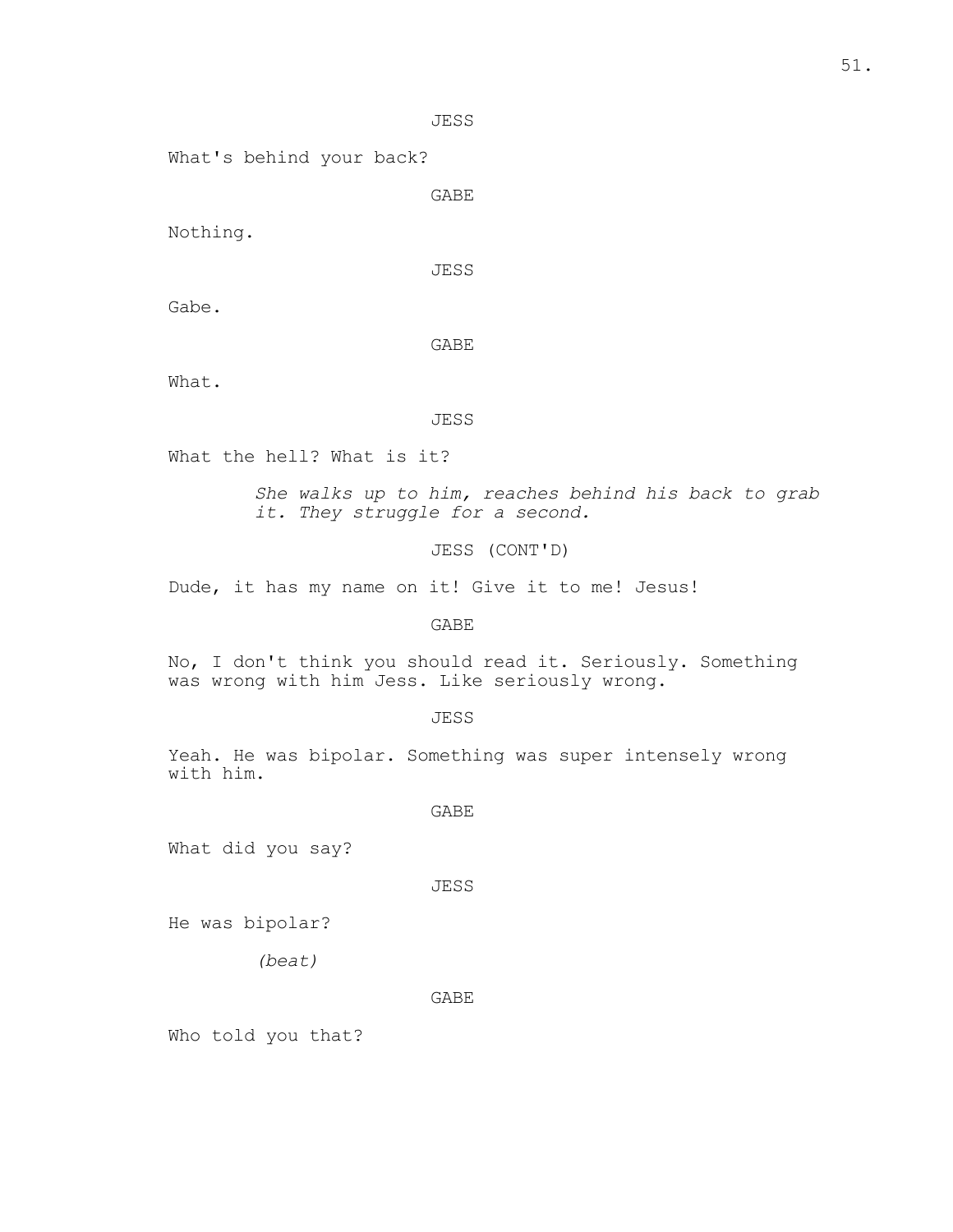Uh, my therapist. I mean she couldn't technically diagnose him obviously but like, I've been working with her for five years and she's about a thousand percent positive he was bipolar. His dad was too. She said it was super common for bipolar people to be alcoholics because no one knew what it was back then, so a lot of them just tried to drown out the noise in their head with booze and violence. Hence... Grandpa. Apparently it's genetic and our kids could totally be fucked up. Something to look forward to. Keep an eye on that Lucas, I tell ya. It's always the cute ones.

> *Gabe is stunned. He stares at the floor in a daze. Jess takes the opportunity to snatch the folder from his hands.*

> > GABE

Fuck! Jess. Don't.

JESS

What? Shut up. It's fine.

GABE

It's not fine. We need to talk about something first, wait.

JESS

*Starts reading.*

How to describe my beautiful daughter. When I saw her the day she was born I prayed to God that I would die before her. That I wouldn't join the line of lifeless parents who lost their children too early. I knew I couldn't protect her from everything but her own life would soon dictate her decisions, her brain absorbed with friends and guys and smoke and pickled with alcohol, she runs around barefoot and barelegged and looking for validation from everyone and everything except the one person who really matters. Parents waiting for their children to call them like birds waiting for their mate to come back home.

What's happening right now? What is this?

GABE

Yeah, you should stop reading.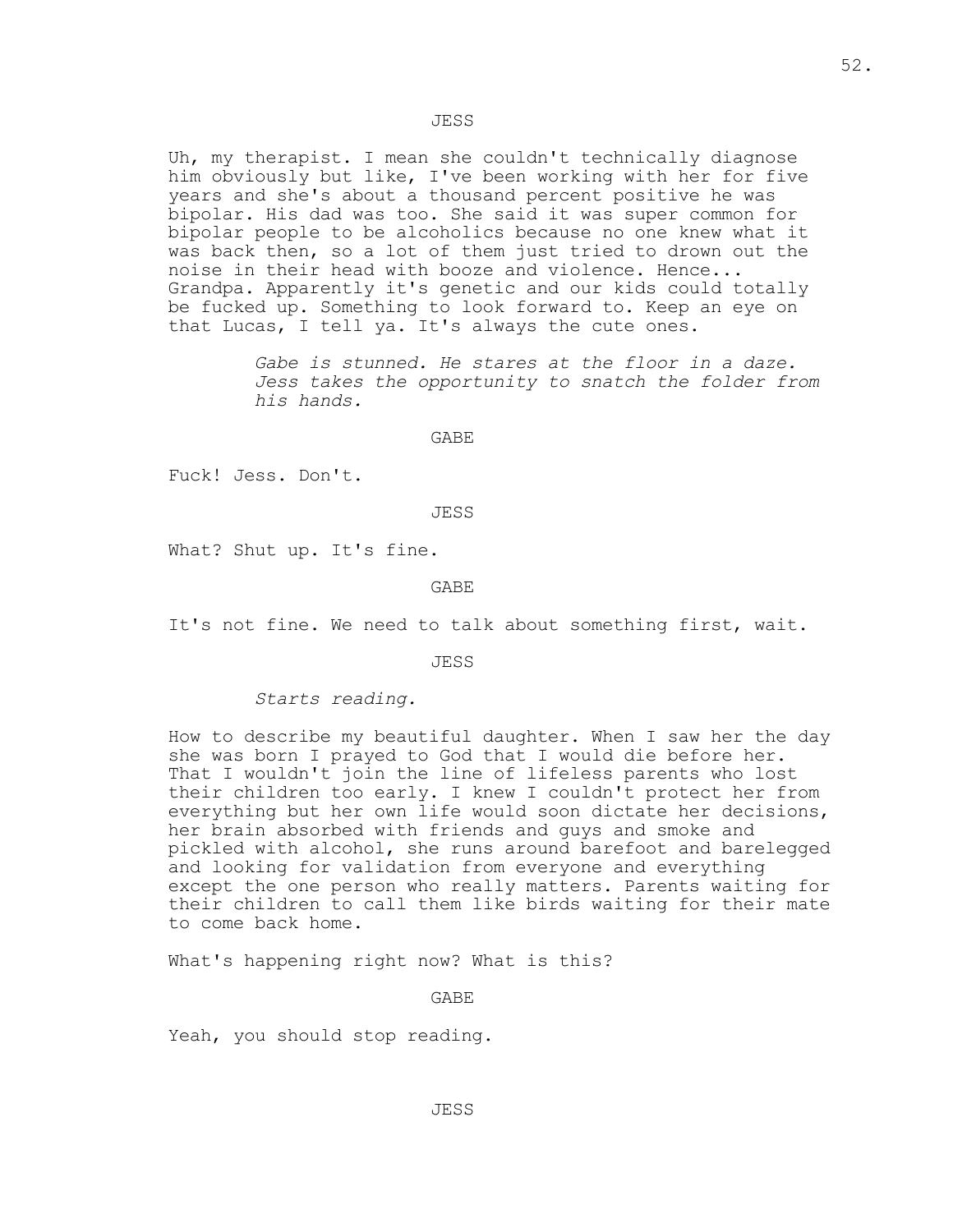# *She picks up the pace. It's a rant.*

Parents waiting for their children to call them and bodies decaying in the ground waiting for their final moment on this earth until they turn to dust and go back to where they came from. Parents waiting for their children to call them and wives taking up space in the room and breathing oxygen that should be reserved for intelligence and children waiting for their parents to bail them out and parents waiting for their children to call them and appreciate them and praying that the decaying carcass they found in the backyard isn't their own heart and their lungs are breathing tainted oxygen because their lying wives are stealing it all and parents waiting for their fucking children to fucking call them. Praying that the decaying bodies ARE your children so you can just go back to where you came from and be quiet. For once. Jessica... May she rot in hell.

> *Jess ghasps. Silence. No one breathes. Jess just stares at the paper. After a long moment.*

> > JESS (CONT'D)

Well then.

#### GABE

Jess. He didn't mean it.

#### JESS

Yes, it seemed as if he didn't mean that. Sure. That's what I took away as well.

> *Jess slowly walks out of the room. We hear her clanking things around then she comes back with a bottle of whiskey.*

## GABE

It's 11am.

#### JESS

I just read a letter from my dad where he wished death on me. So.

#### GABE

Ok that's not exactly what it said. It said 'may she rot in hell'. It's different. (beat)

Fine. Pour em.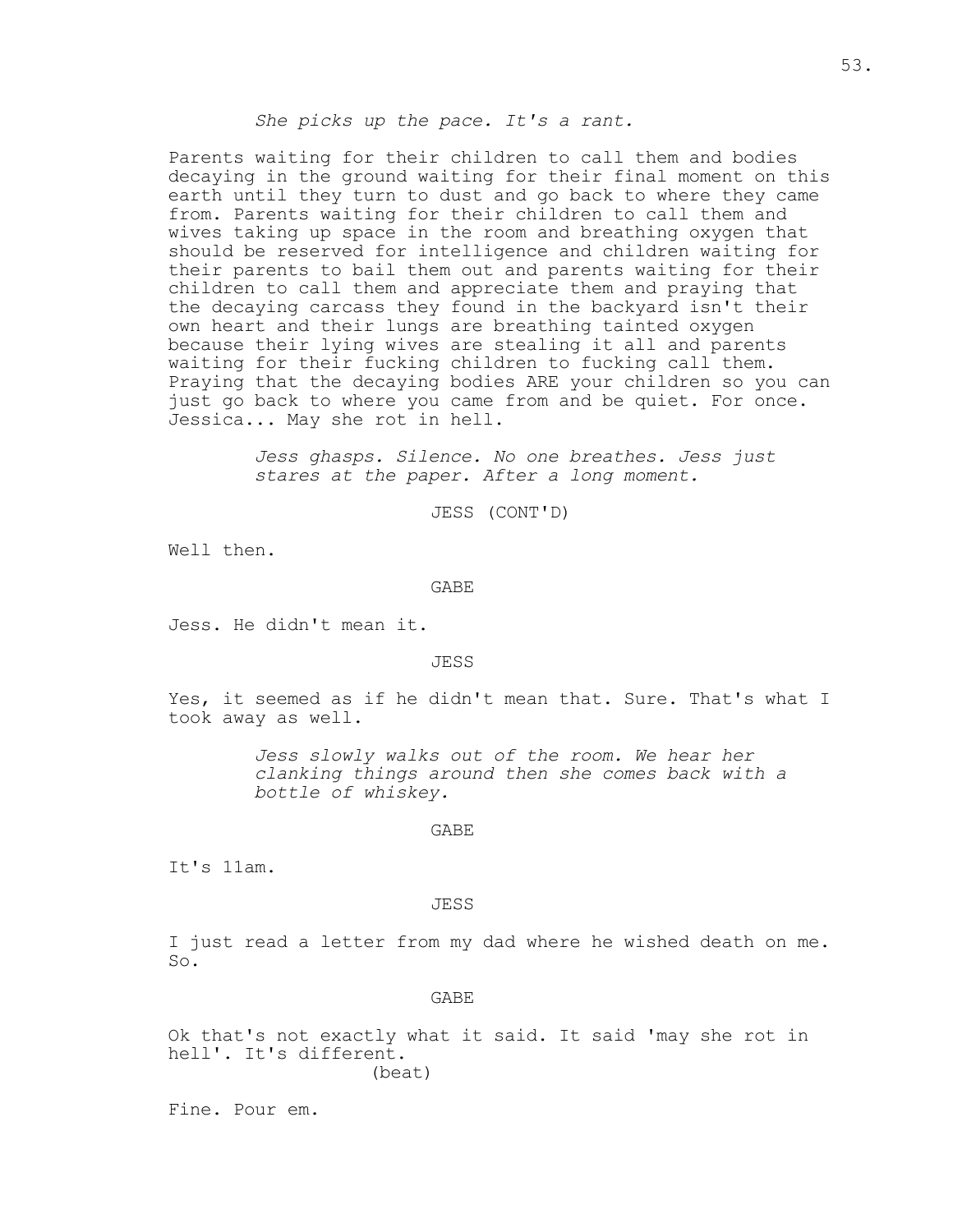*Jess pours out two shots. They cheers, slam the shot glasses on the desk.*

JESS

To dad!! May he rot in hell.

GABE

Come on.

*They shoot them. Jess then pours herself another shot, shoots it, then throws her shot glass across the room into the wall. She stares right at Gabe. And smiles.*

## GABE (CONT'D)

Jesus!

*Jess picks up the pencil jar on the desk with joy, throws it into the wall. She picks up a book, throws it against the wall. She takes out the top drawer of his desk and hurdles it across the room. Gabe just watches wide eyed.*

### JESS

Fuck YOU!!!! I hate you I hate you I hate you, you absolute fucking lunatic fuck you!!

### GABE

Jess!

*She takes the bird cage and smashes it repeatedly on the ground.*

## GABE (CONT'D)

JESS!! JESSICA! STOP!!!

*She stops completely out of breath. She grabs the whiskey bottle and slides down the wall. Gabe walks over, slides down next to her.*

GABE (CONT'D)

Feel better?

### JESS

Whew!!! You know, I really do?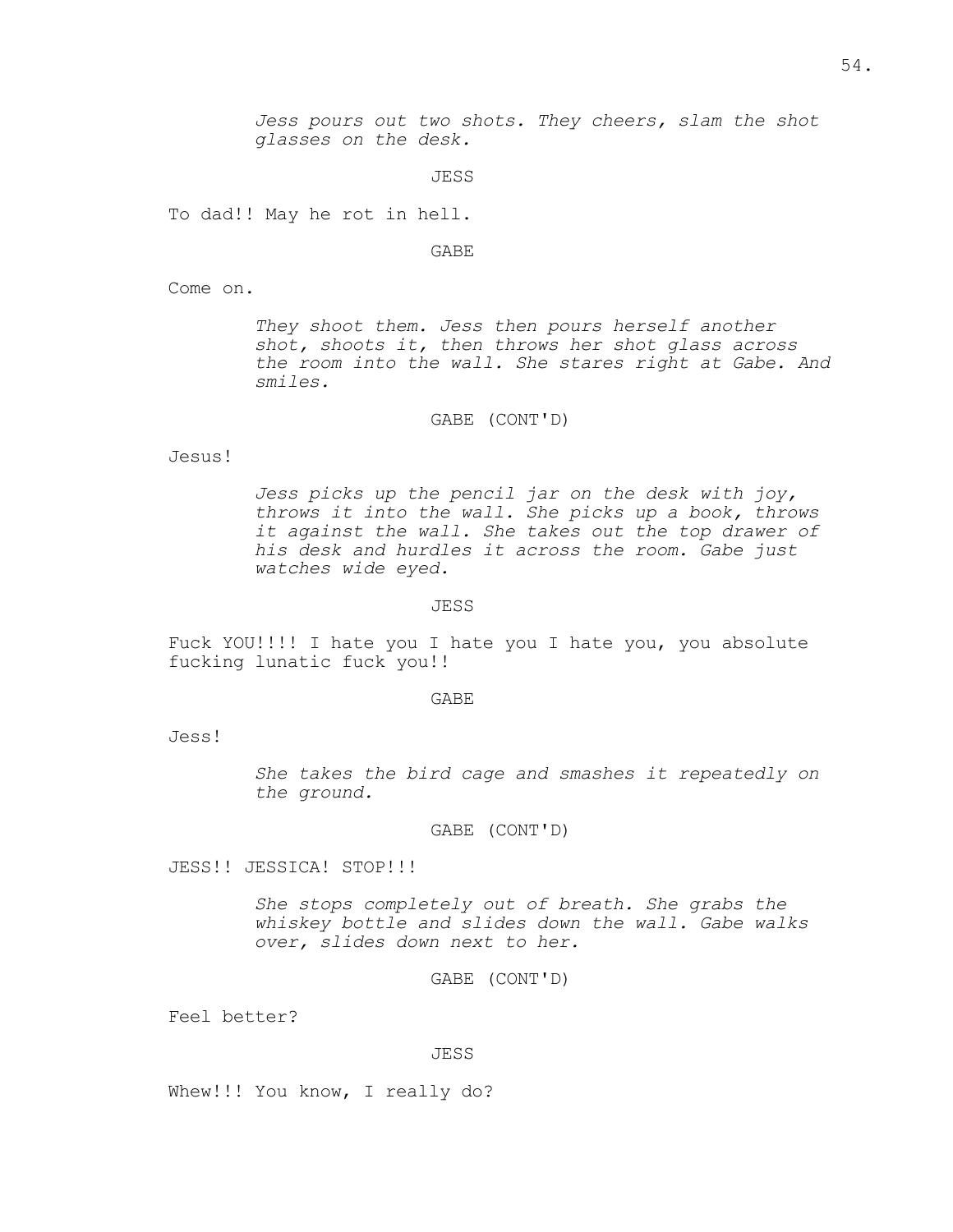*They sit in silence for a minute. He picks up a bottle of cologne on the ground near them.*

GABE

God I can't believe he wore this shit his whole life.

JESS

Loved those old spices.

*He opens it. They both lean in and take a big whiff. Jess starts to sob and Gabe holds her. They cry together for a moment. Jess reaches into the desk drawer and finds another folder. She finds a folder with the name Ann on it.*

# JESS (CONT'D)

Ann the Queen. Ohhhhhh boy. This one should be good. I mean for SURE this is full of love letters right? If mine wished death on me, I can't imagine what mom's says.

*She starts to look through the folder.*

GABE

My therapist said I have bipolar disorder.

JESS

....

GABE

Melanie left me six months ago.

JESS

Oh my God wait. Hold on. My brain is exploding from the first thing. What?

GABE

I've tried to kill myself seven times.

JESS

Excuse me?! What the fuck is happening right now?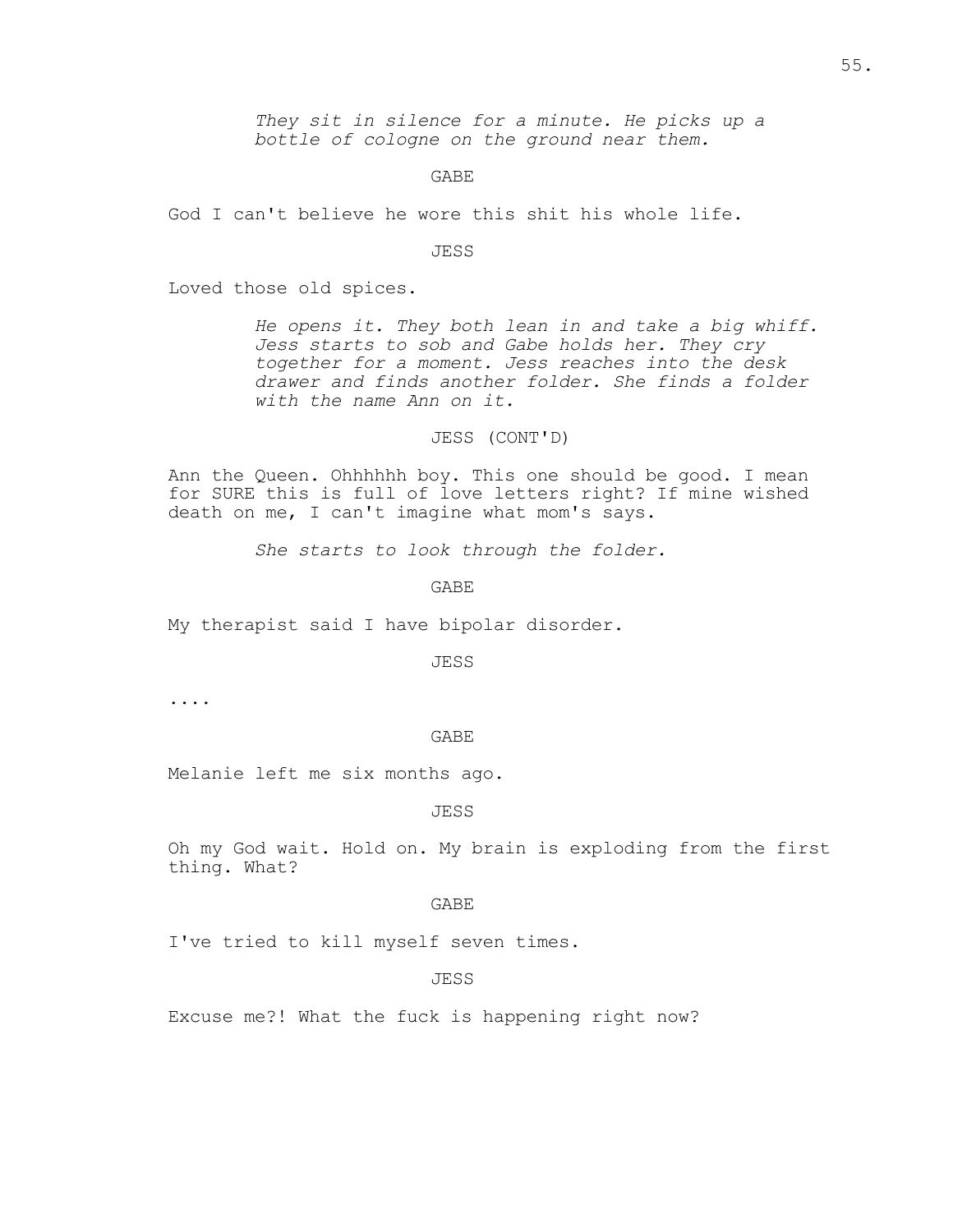GABE

My therapist says I have bipolar disorder, Melanie left me six months ago and I tried to kill myself seven times. That's all the things.

## JESS

.... Wait. Just. Wait. I'm not here for a second. I'm just. I'm not here. Hold on .... What are you saying right now?

GABE

Jessica. Those things. I'm saying the things that just came out of my mouth. Those fucking things.

JESS

When?

GABE

When what?!

JESS

When did you try to...

GABE

You don't have to tip toe around it. Every June for the last seven years.

JESS

No way.

GABE

My car accident.

JESS

No.

GABE

June 2013. My hiking accident.

JESS

Gabe.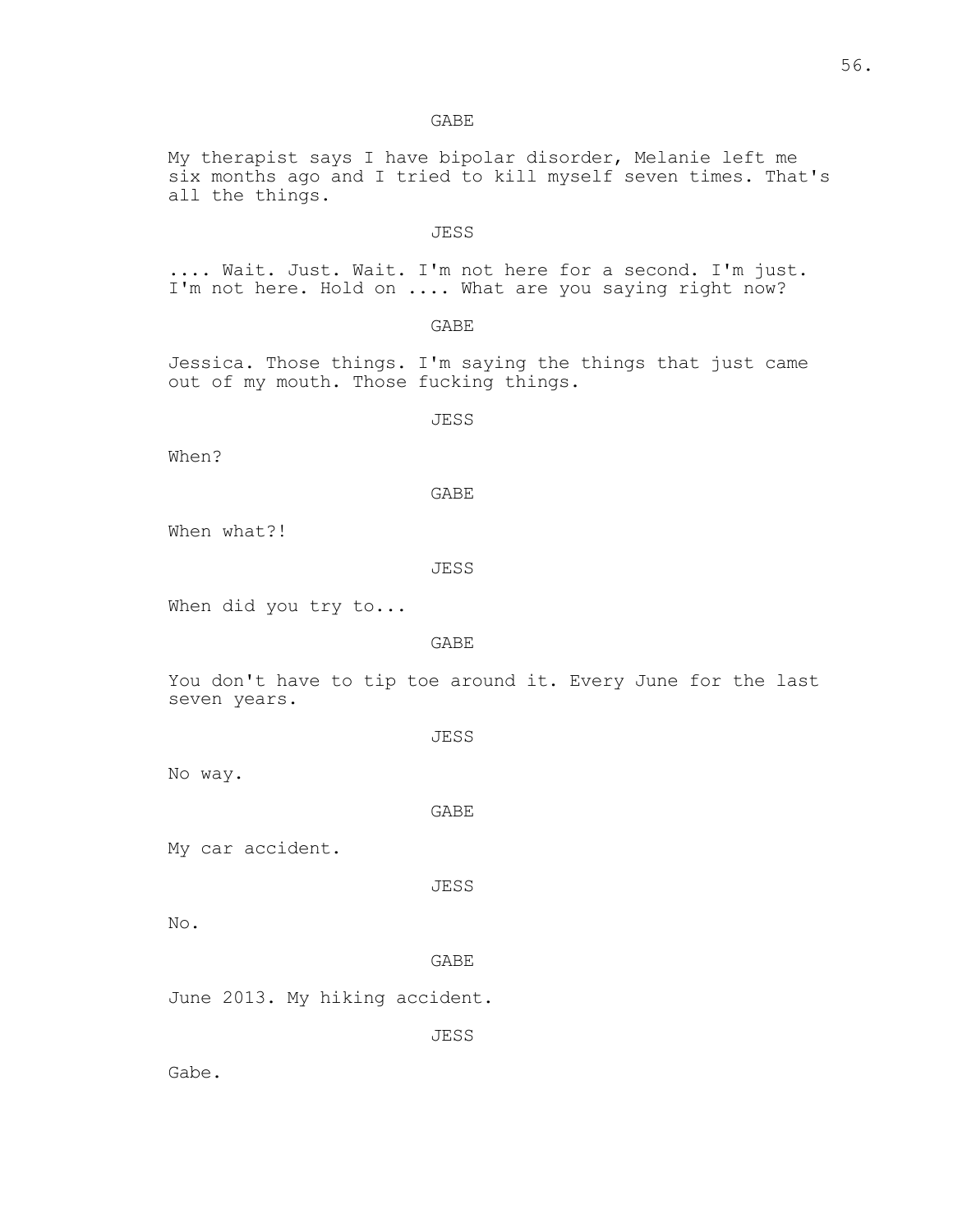## GABE

June 2014. The accidental alcohol poisoning?

JESS

Fuck you.

GABE

June 2017.

JESS

Stop it. Stop it. Stop.

*Jess stands up, unsure of where to go and what to do with herself.*

GABE

Doesn't really matter anyway. I'm really bad at it apparently. Or just a total pussy.

Melanie left me because I threatened her with a frying pan. She was making Lucas breakfast and I just snapped. I don't even remember why. She looked so scared. It was one of those cast iron things that weighs a hundred pounds. I could've killed her. I couldn't stop it. I couldn't stop the rage. It was like a runaway train.

If I don't figure out how to fix myself she's taking him away forever. She said I'm unsafe to be around. Which. I dunno.

JESS

YOU ALMOST LEFT ME WITHOUT A DAD AND A BROTHER?! How fucking selfish are you?

GABE

I didn't know he was going to die Jessica! How could I have known that? How could I possibly know that he'd sit down to watch Mash re-runs one night and never wake up?

JESS

Oh, so at least I'd have one left even if nothing happened to him? You selfish idiot.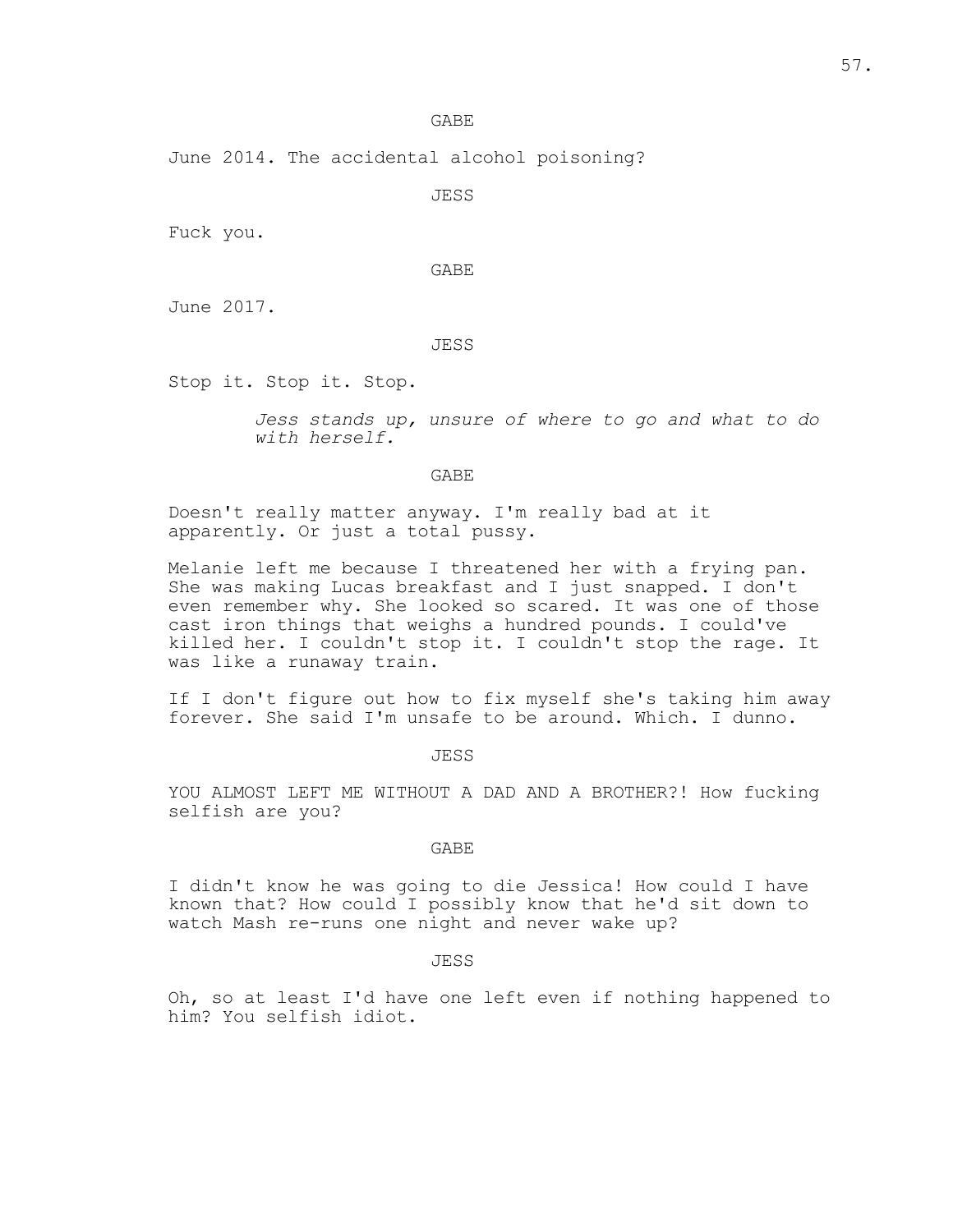Nice. Make it about you. Awesome. Whatever. I'm sorry. I just. You can't possibly know what it's like to be in my head.

### JESS

Why don't you tell me then? You're not the only one who lived with him, you know. He messed with my head too.

GABE

Yeah but... now I know I'm fucked up all on my own. Just like him.

## JESS

I guess it makes sense.

GABE

What.

### JESS

Mom called me about you awhile back. Like a year ago. She said she stopped over to your apartment and found you furiously painting and you didn't even say hi to her. Like, she was standing in the doorway and you wouldn't even acknowledge her at all. She yelled your name a bunch of times and you screamed at her to get the fuck out and called her a harpee or something random like that. She called me crying and said it was terrifying and she was really worried about you. I told her not to freak out about it and that we all knew you had some rage in there but it wasn't anything to worry about. I just. I should've said something years ago. Of course you're bipolar. Somebody in our generation had to be, right? Just like... statistically speaking?

GABE

Statistically speaking?

JESS

Yeah. It's genetic. Or, it can be. It is for us. I'm sure there are other people in our family that have it, cousins and shit and we just don't talk about it. (beat)

I'm sorry I wasn't here. I should've said something. I should've fucking helped you.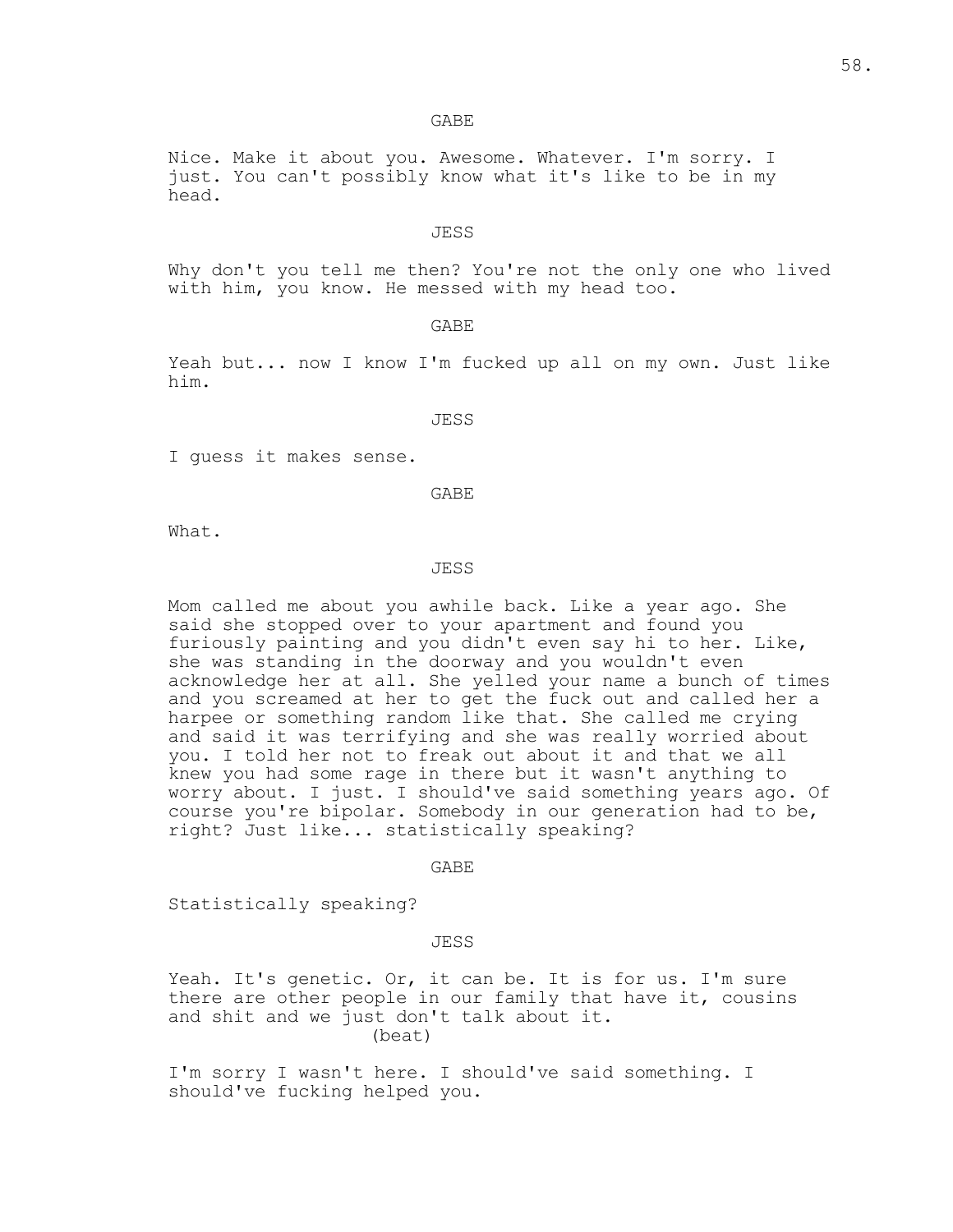GABE

Wow. Only you'd be self righteous enough to think you could fix this. Jesus, Jess.

# JESS

Ohhh is that what you think is happening here? I'm self righteous? You can fuck right off, Gabe. This family was killing me and yet there I was ready and willing every time dad screwed something up. I backed you up every single time. I called dad or stormed in the house and said 'You fucked it up again. Fix it.' I'm not self righteous, you selfish prick. I'm just willing to talk about the giant flashing magenta elephant in the room! Of course you're bipolar. We all knew it. Deep down. We just wrapped every appendage we had around our own denial until it became another member of this ridiculous fucking family.

I got out and got help. I'm sorry you didn't. You're the one who couldn't pull away. That lovely letter we just read from dad? Dated 2014? Yeah that's the year I started therapy and was told I had to stop talking to him every day to save my own life. So I could decide who I was going to be without the incessant spinning and orbiting around the black hole in our kitchen.

And now I see he'd rather me be dead than ever consider for a single second how he affected everyone. Which. Is not surprising, I guess.

#### GABE

(beat)

I thought I was a genius.

#### JESS

Well. I mean let's not get carried away here, but yeah... you are a very talented artist.

### GABE

No I'm not, Jess. It's a disease. Literally everything I thought I was... was a disease. I'm a fucking disease. Nothing I ever painted was even real. I'm one giant, pathetic chemical imbalance.

## JESS

Gabe that's not true.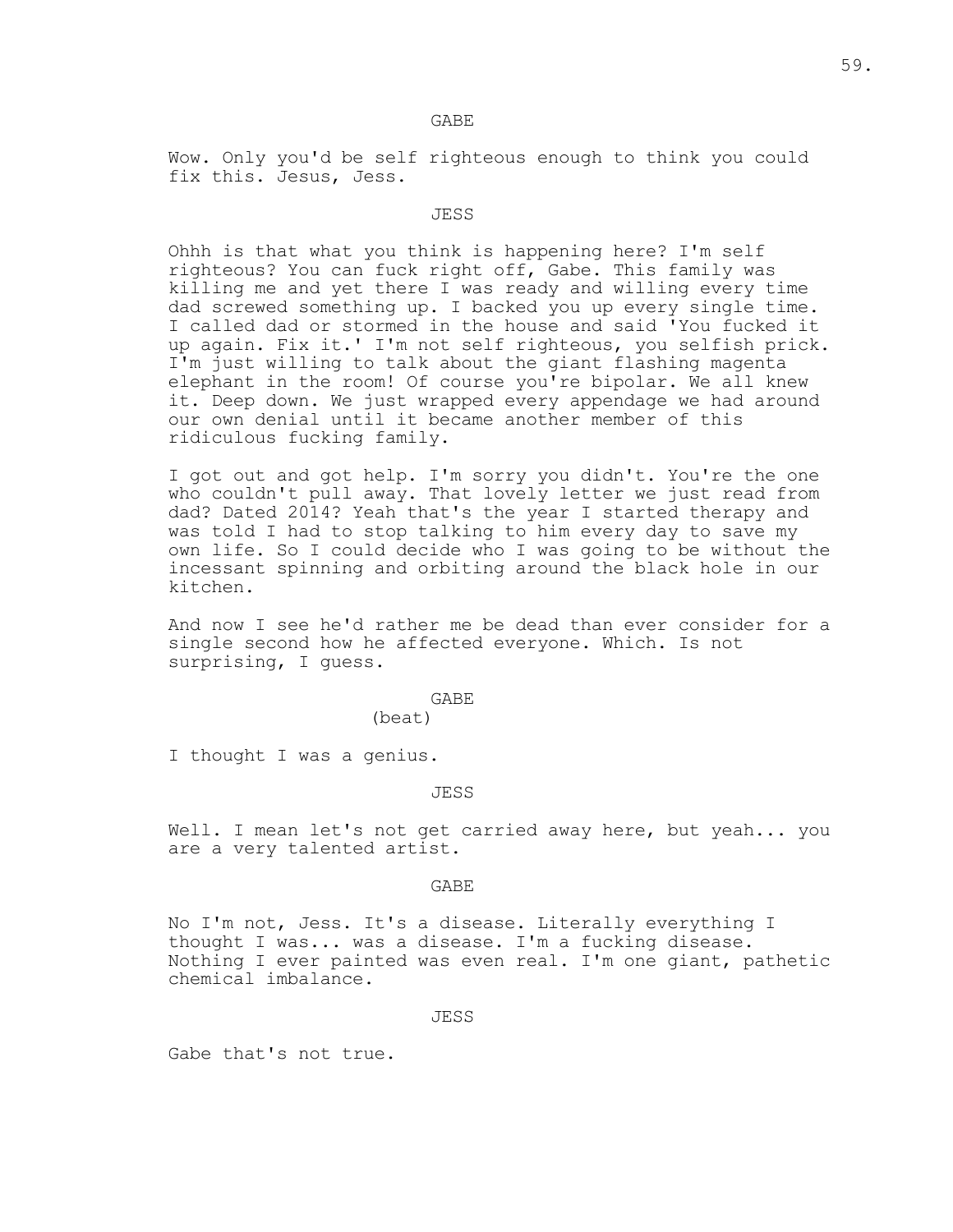# GABE

Yes it is! It's true! This whole time I thought I was different from everyone because I had this creative thing I could do and I felt like the rest of the world was a joke. I'm the joke. I'm a fucking joke. And unsafe to be around.

JESS

Gabe.

GABE

Jess.

## JESS

Are you therapy? On medication?

GABE

Yes I'm in therapy!! That's what got me into this whole mess to begin with!! I could've just gone on with my life thinking I was who I was. But Nancy fucked it all up. God I hate her.

JESS

Nancy... in the neighborhood Nancy?

GABE

The what?

JESS

She has a practice around here? Nancy Pall- something? Dad saw her for years.

*(long beat)*

## GABE

Nancy Palintino? What do you mean he saw her for years?

JESS

Yeah. Dude. He started seeing her when we were in middle school. Remember? Dad drove us down to New Orleans that one morning and when we came back mom said 'You get help or we're leaving'. Seriously. You don't pay attention.

GABE

I don't remember much. It's really fuzzy.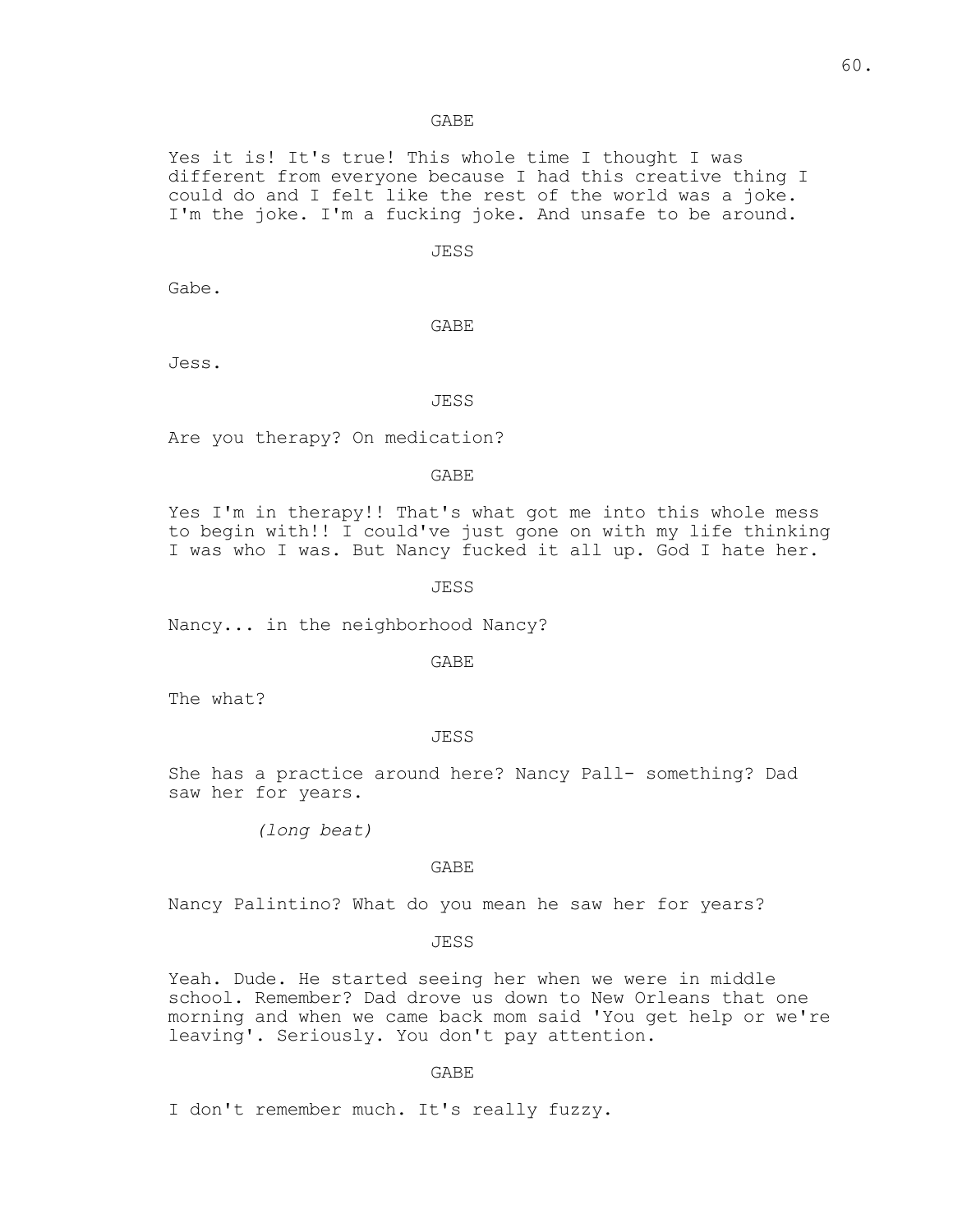## JESS

Oh that's convenient! Well allow me to refresh! He threw a plate at her head and called her a devil bitch out to ruin him. Like a crazy person. Then left with all his bags, squealing down the driveway. The neighbors came out and asked us if we were ok? The one and only time anyone ever fucking asked us if we were ok. And we didn't have a ride to soccer practice the next day since he left us without a car. How can you forget that? Mom was screaming and slamming cupboards about him for days. Seriously?

GABE

I don't remember a lot.

### JESS

That. Feels unfair to me. But ok.

*They hear jiggling at the door, then scratching. They both pop up and try to find places to hide. One of them hides behind a curtain. It's useless. Gabe grabs Jess and insists that they both stand out in the open. Hands on hips. They're ready for whatever punishment they get. Bring it on. Sort of.*

*The door opens, and we hear...*

ANN

Kate? Gloria? Anyone here? Hello??!!!

GABE AND JESS

Mom?

*ANN tiptoes in (with LUCAS) holding a credit card in one hand and Lucas' hand in the other.*

### ANN

Oh! Kids! Oh my! Hi there. What. What are you doing here?! Your cars aren't in the driveway. Jesus christ this place really smells like him still.

*She gets very quiet and teary eyed.*

GABE AND JESS

Oh!/ We were just/ Um/ Just/ What are YOU doing here/ Why's Lucas here? Hey buddy! What's going on? You out with Gramma?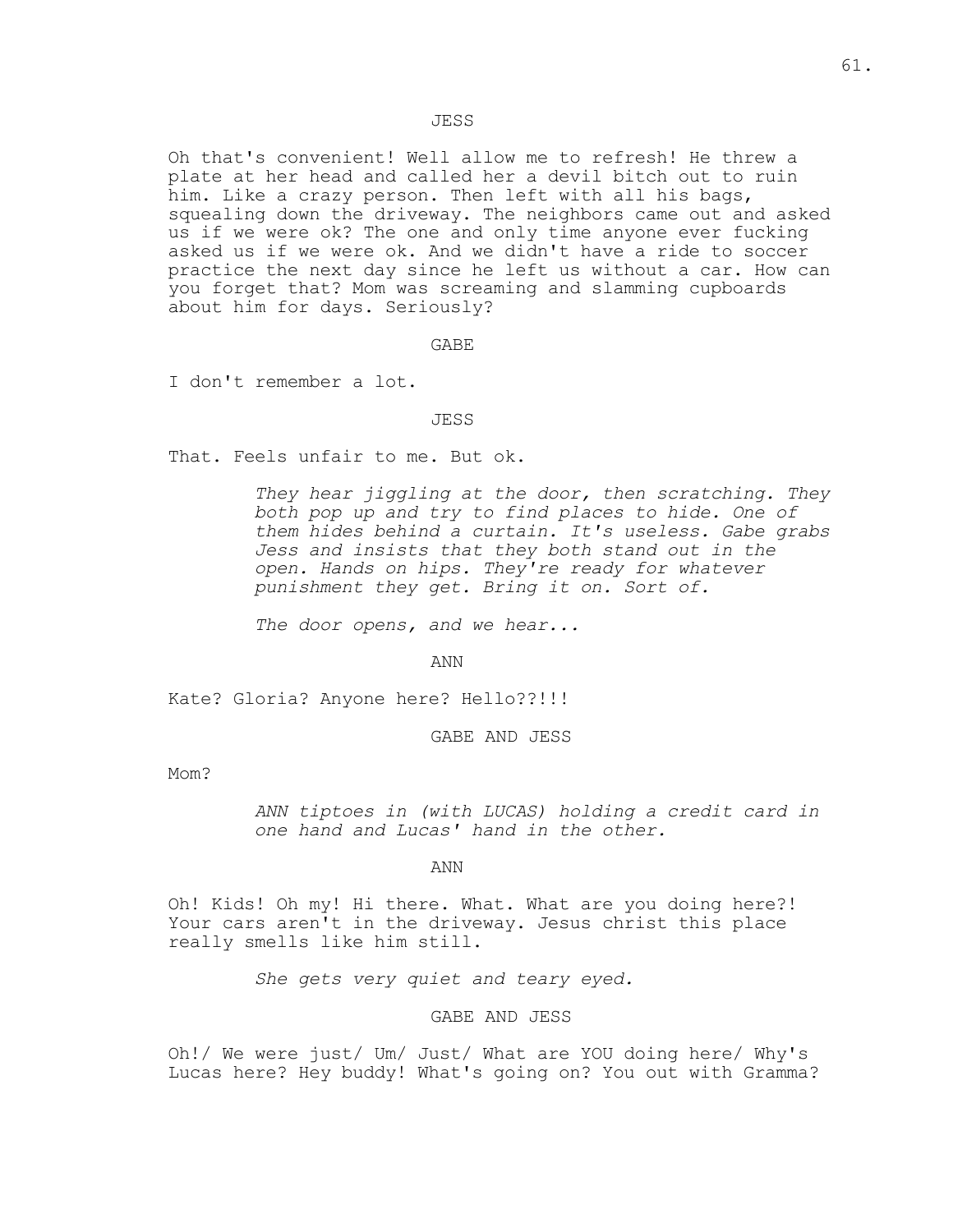# 62.

## GABE (CONT'D)

Mom, why's he here with you? Where's Mel?

### ANN

Oh I just. I was just. Oh fine whatever. I wanted to say goodbye to your dad, I figured The Aunts wouldn't want me here. Melanie asked if I could watch him, I figured you knew. Did she not call you? She said she had an appointment or something. I just wanted to see his stuff one more time. That stupid bird cage. Oh wow. Um. What happened here?

JESS

Squirrels got inside. It was like this when we found it.

GABE

Was he bipolar? Dad? Was he bipolar and you knew it and you didn't tell us?

## JESS

Woah! Gabe. Slow down. Segue! Segue!

*Ann doesn't answer. That's the answer. Gabe picks up a vase and throws it against the wall. The women and Lucas scream. Jessica grabs Lucas and squeezes him into her arms.*

#### JESSICA

Gabe! Jesus christ! Oh my god STOP. Lucas is/

GABE

/How could you keep something like that from us?? You're my mom! My MOM!! You're supposed to protect me! How could you do that to your kid? What are you evil or something? I lost everyone I ever cared about because of who I am and you just kept it a fucking secret! You knew this whole time! Didn't you? You knew!!! You just let me flail around not knowing what the fuck was wrong with me and trying to make the best of it?!

### ANN

Gabe! Don't do this in front of Lucas. You don't want him to see you like this. Calm down.

> *Jessica starts to tiptoe around them with Lucas in her arms towards the front door.*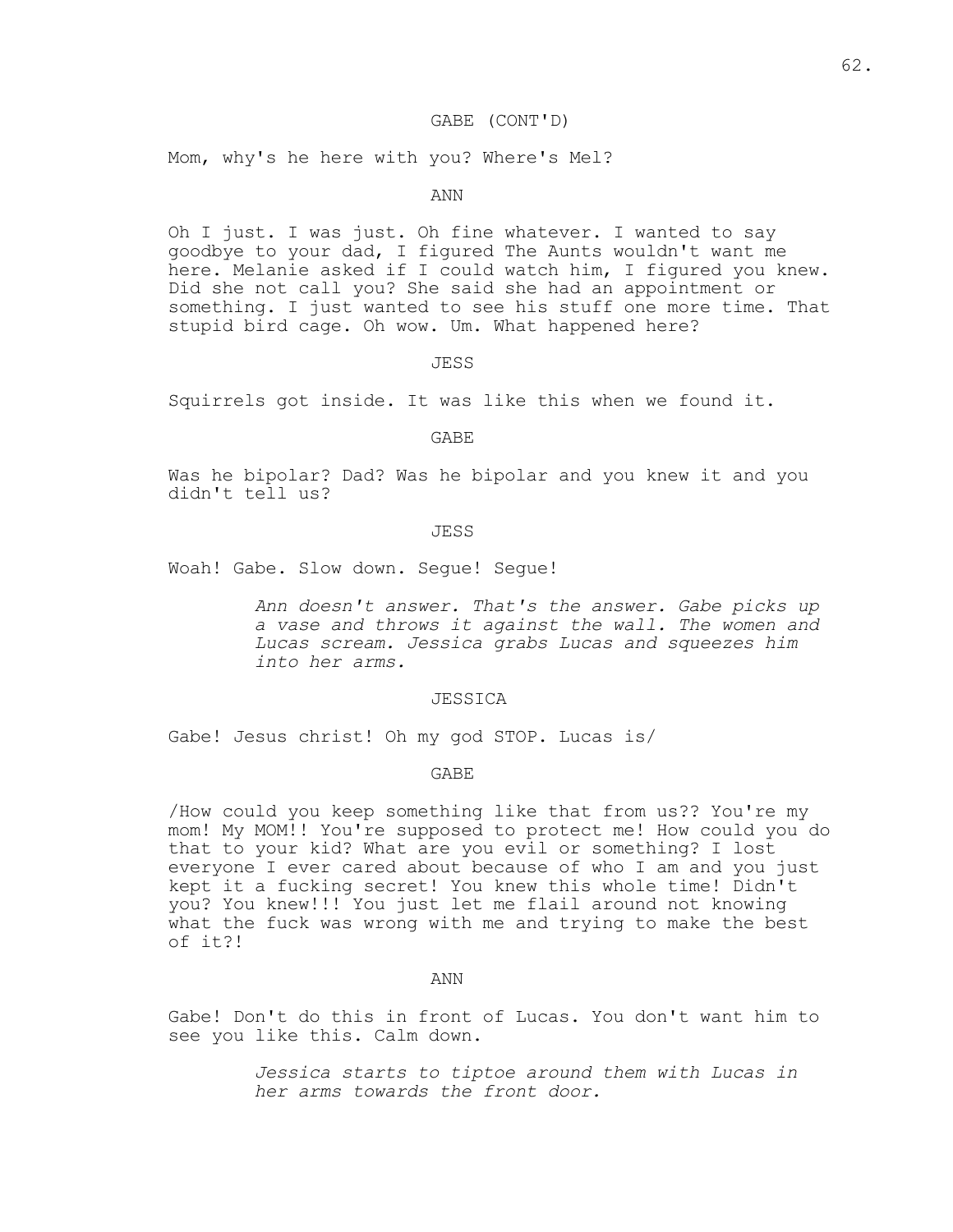## GABE

Don't you fucking take my son!! Give him to me! Jessica give him to me right now. I'm calm. I'm calm. Give him to me. Don't you dare walk out that door with him. I swear to God. Do NOT move!!! I can still fix this. You think dad wanted you dead? You just wait. You have no idea what I'm capable of.

> *Jessica sets him down but steps in front of Lucas as a barrier from Gabe. There is a palpable tension in the air.*

> > GABE (CONT'D)

DID. YOU. KNOW.

## ANN

Yes. I knew. I'm sorry. Of course I knew. I knew. I knew. I didn't tell you and I knew. Oh my god, I knew.

> *Ann starts flitting around the room in a panic, picking all the books up off the ground. Picking up the pieces of broken glass. Avoiding eye contact with anyone. She's crying while she's cleaning everything. She cuts herself on glass, but doesn't stop. It's a frenzy of activity encircling her family.*

> > GABE

I tried to kill myself seven times. And you knew.

I'm here though. Fully intact. So. Guess I failed at that again!! I was trying to kill myself and NOBODY FUCKING CAME TO HELP ME! EVER! Not once!

### ANN AND JESS

We didn't know!

### GABE

Yes you did! You knew! You just said it a minute ago! You knew why I was so fucked up all the time and you kept it to yourself! You kept it yourself.

> *Ann tries to reach for him and he shoves her away. Gabe picks up Paul's laptop and throws it across the room. Everything falls silent. Lucas starts to cry and Jessica gets on the ground with him. Gabe sits down.*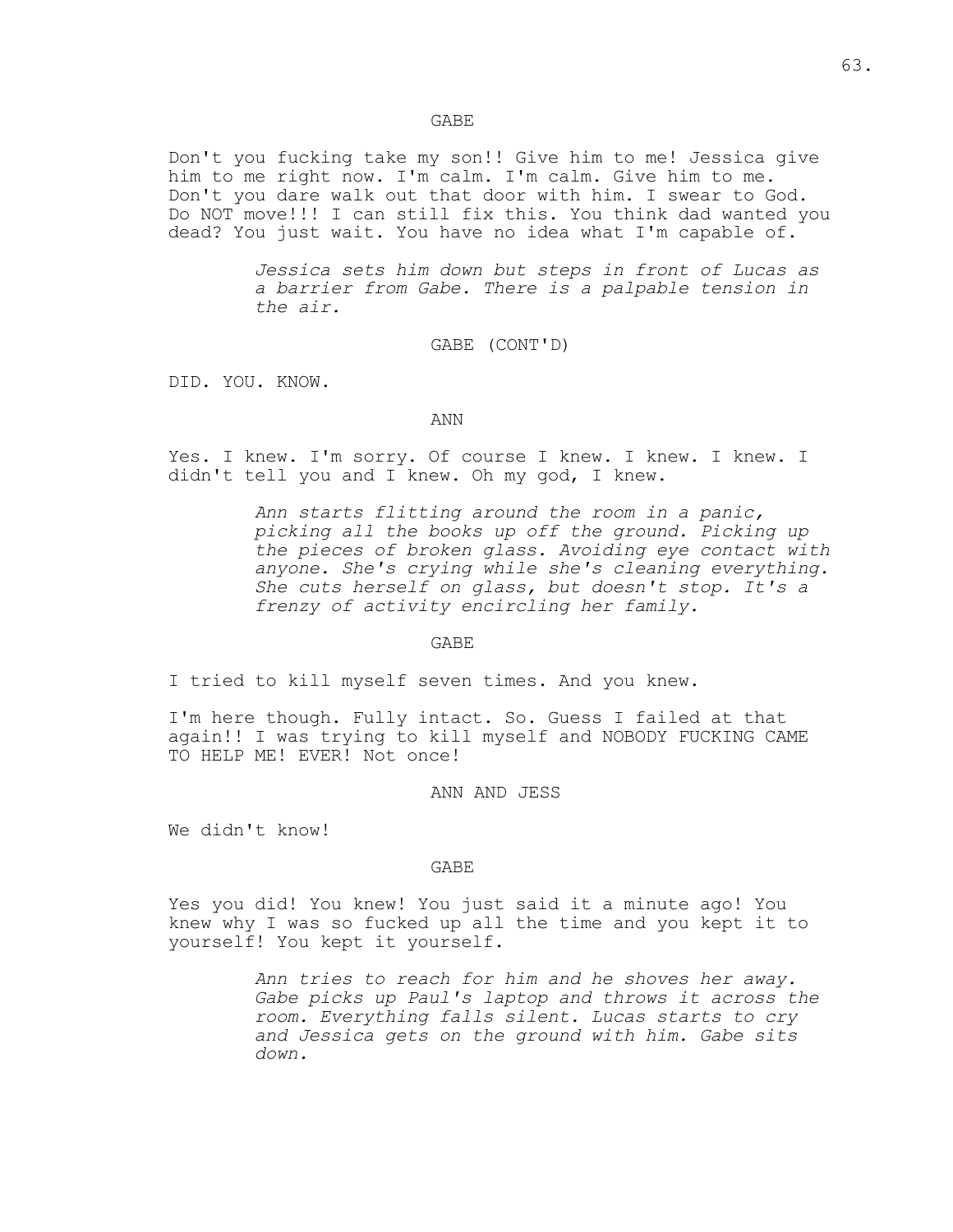Well. That's going to be hard to hide from the aunts, I feel.

### GABE

Lucas, come here buddy. Come sit with Daddy. I'm sorry about that, little man. I just. I. Come over here and sit with me. Give daddy a hug. I really need a hug buddy. Can you give me a hug? Don't you love me? Daddy needs a hug buddy.

*Lucas doesn't move. (beat)*

GABE (CONT'D)

I fucking hate all of you.

JESS

Dude.

GABE

Sorry.

## ANN

I actually thought you might be like your dad years ago. But I didn't say anything. I was so terrified all the time. You kids have no idea what it was like living with your father. And then to think that you had it too? I just. I just couldn't take it. You don't understand. I was scared every single day. For my life, for my sanity, for your lives. Every moment of the day. I was just surviving. I was trying to keep us all alive! You can't imagine how he was.

## GABE AND JESS

Ummmm/ WE LIVED THERE.

### ANN

Jessica, are you drunk? It's 11am.

JESS

I found a letter where dad wished death upon me. So. Yeah. I'm drunk mom.

*Gabe stands up and heads for the door.*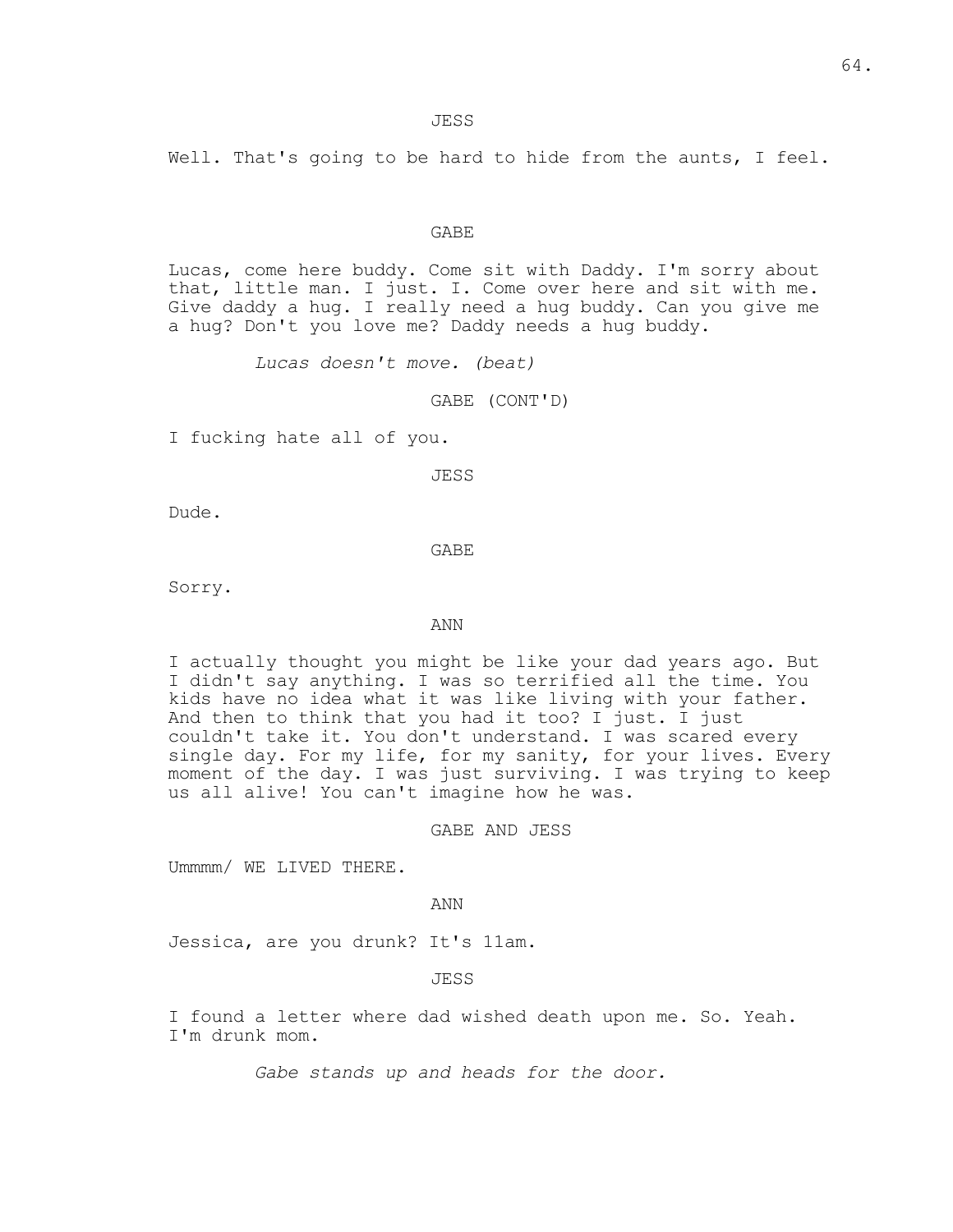### GABE

We're a fucking mess. And I'm unsafe to be around. So. I have no idea where I'm going. I just want my life back. I JUST WANT MY LIFE BACK! I want someone to come in and take all the pieces and put them back together and say here it's all fixed!! It's all fucking fixed there you go! And to erase the bad stuff from my son's memory. God, I hope he doesn't remember.

ANN

Gabriel... it's not/

## GABE

/And I want someone to apologize. Someone needs to apologize for who I am. I didn't make myself this way. Someone needs to apologize for what we went through and for who I am. What if my kid's fucked up?! Why isn't Jessica like this? Why is it just me?

#### JESSICA

## *(Trying to cover Lucas' ears)*

Oh my god, Gabe. Stop it. You're scaring/ him

### GABE

/No! No I won't stop it. Why are you the way you are and I'm the way I am? WHY? Why do you just get to be a self righteous know-it-all asshole and I'm this debilitated version of myself that no one wants to be around? I want my kid to be normal and for my wife to come back and not hate me and I want to paint shit and know that I did it on my own not because of this thing that everybody fucking hates, but because it's ME. And I want my brain to stop telling me that I don't deserve to be here! I want my own fucking head to stop trying kill me!!! CAN YOU GIVE THAT TO ME JESSICA??

> *He walks out the door. Slams it so hard that Ann screams out and starts to cry. Then she cleans up the room. Nancy joins. If they need help from female stage hands to complete this, that's fine. Jess does not help. She holds Lucas in her arms and watches her mom. Quietly turns to the door. Exits.*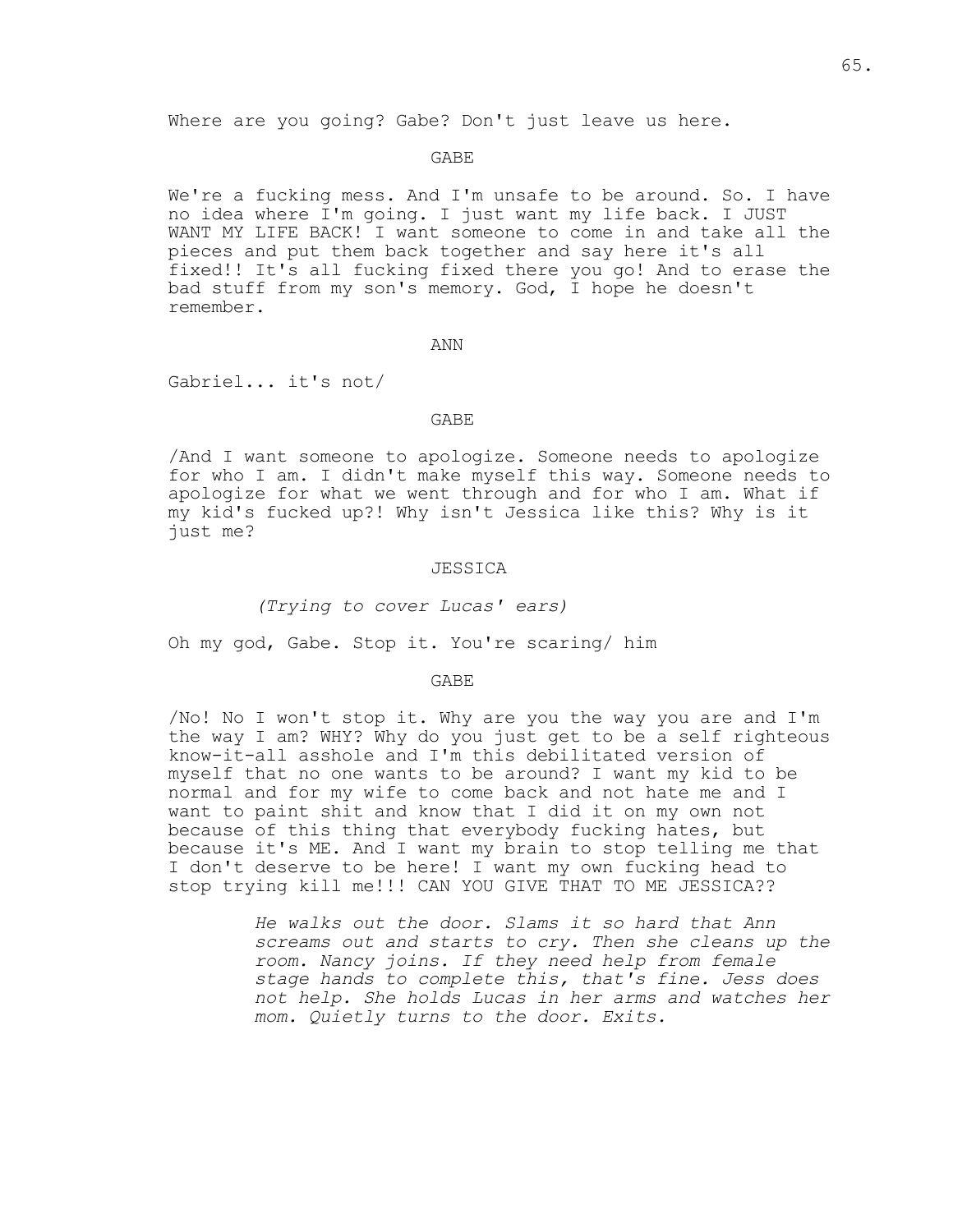# SCENE 14

*STAGE RIGHT- Gabe's bedroom. 2019. Gabe is laying on his side facing the audience while Jess and Viola set the stage around him. He's completely motionless. It's dark and the room is in absolute disarray. Bottles of liquor strewn around the floor, canvases. Train sounds surround him. There's a window with a ledge that's open next to his bed and an easel with an empty canvas on it. Street signs buzzing and music playing down on the street below. We're clearly several stories up. Life is happening around him. He remains nearly motionless the entire time, except to slowly sit up and read the letter sitting next to him over and over. Then slink back under the covers. Gabe is in excruciating pain. It's unbearable to look at light. Unbearable to lift his head up. Everything hurts. He's in the grip of a deep and paralyzing depression.*

*STAGE LEFT- Train station. There's a train board and a bench. 1975. Paul and Ann come bursting onto stage laughing and out of breath. They look much younger.*

ANN

Oh my gosh, Paul!! Ahhh!! You're so funny!

PAUL

And then I said: Why don't you just call me Suzy then! Kill two birds with one stone!

*Ann doubles over laughing.*

ANN

You did NOT! Ohhh my stomach! My stomach hurts from laughing! Ohhh my gosh. You're too much. Ohhh my goodness.

PAUL

No, YOU'RE too much. You're too much, Miss Danton. You're more than I ever could've dreamed of.

> *He kisses her. They sway back and forth for a moment. Paul looks around for the train schedule.*

I don't want to go on this interview. I don't even like this job, do I? Do I want to be an adjunct professor? Really? Isn't that kind of just a fake teacher?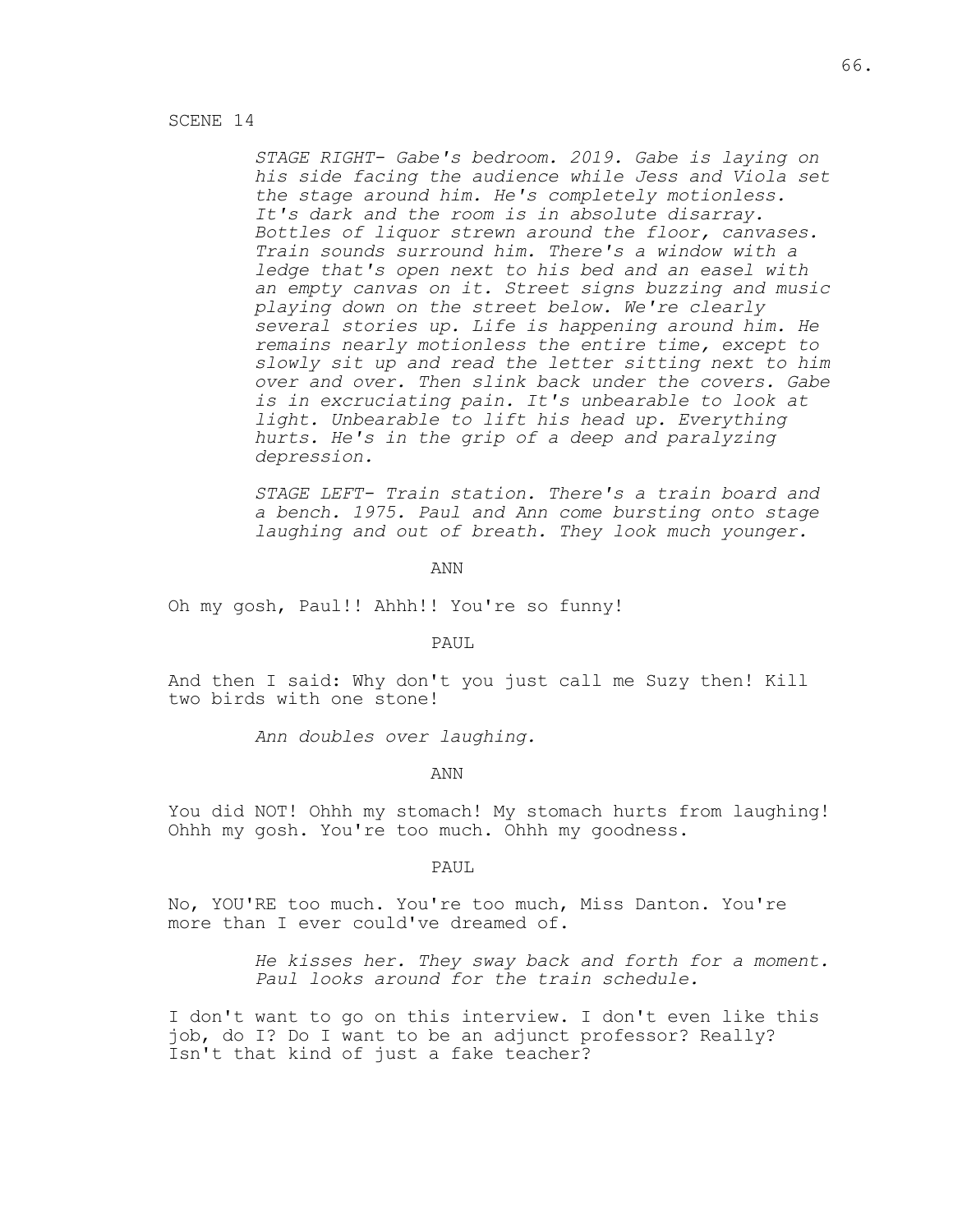Paul. You're going to the campus. Oh my gosh. It's such a great opportunity! You were gushing about this job last week. Let's find the train board and see what track you're on. This is so exciting! I love trains. With the conductors and the hats. They're so magical. Without a single step you're just whisked away to another event. One second you're here, then the next you're somewhere completely different. I love them. Ok... Oh there it is. Over here!

> *She turns to go and Paul grabs her hand to spin her back around. She laughs. He dips her and when she comes back up and they're inches from each other's face he says...*

### PAUL

Marry me.

#### ANN

Ha! Stop it. You're ridiculous.

PAUL

I'm serious, Ann. Marry me. We can whisk all over the place together. From one event to the next. Or stay right here. I don't care. But marry me. (long beat)

ANN

What?

### PAUL

Marry me, for pete's sake!! I won't go. I'll stay here and we'll get married and I'll find a job here.

ANN

Paul. That's not funny. We've only known each other a few weeks.

### PAUL

Annabelle Marie Danton, you are the most beautiful thing I've ever laid eyes on. I wake up every single morning and have to make myself wait to call you. I don't want to wait to call you in the morning! I want to reach over and kiss you and say 'good morning my queen' every single day. And I knew that the first time I saw you.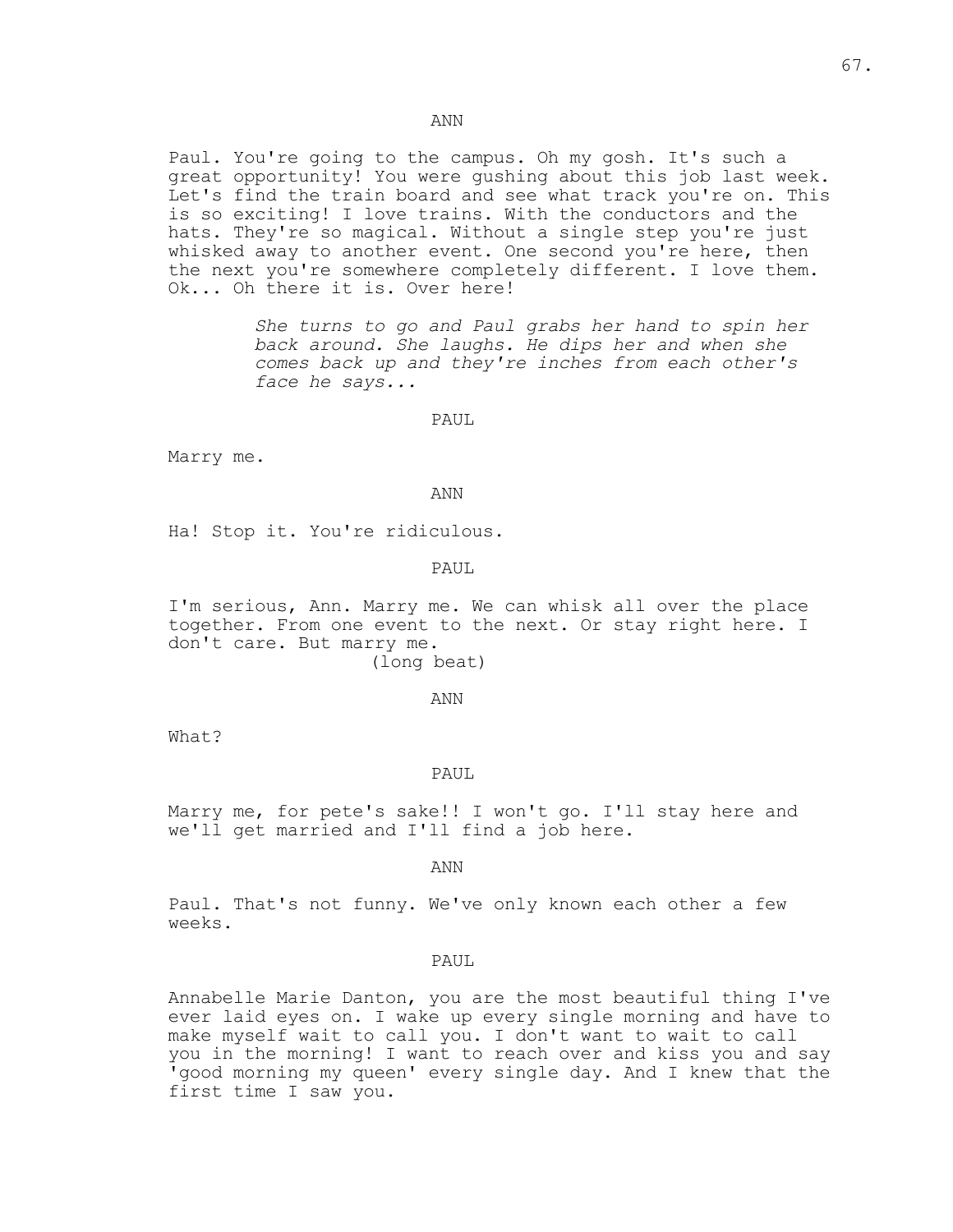I knew I wanted to wake up every day with you for the rest of my life the exact second you reached out your hand and shook mine with that weirdly strong man grip of yours. I don't care if it's only been a few weeks. When you know, you know. And I KNOW. So. Marry me.

## ANN

You know I'm self conscious about my hands! Paul. Oh my gosh this is insane.

## PAUL

You don't want to marry me?

ANN

No! I. No I don't mean no! I mean...

PAUL

Because I can go right now! The train is pulling in soon, Ann! If you don't want to marry me I can get on this train right now and just disappear. If that's what you want! Someone else will marry me if you don't want to, so no pressure. You want me to get on it? I don't want to live my life without you. But I'll get on this train if you want me to. It's pulling in soon, make up your mind!

ANN

Um. No! No I don't want you to do that! No, just. Oh my gosh. This is INSANE!

(beat)

Ok! Ok. Ok. Yes. Sure, I mean. Yes. Ok.

PAUL

Yes?

ANN

Yes. I'll marry you!! Ahhhhhh!!!

PAUL

Yes? You're sure?

### ANN

Yes!! I said yes! I'm... sure! I'm sure. I'm sure.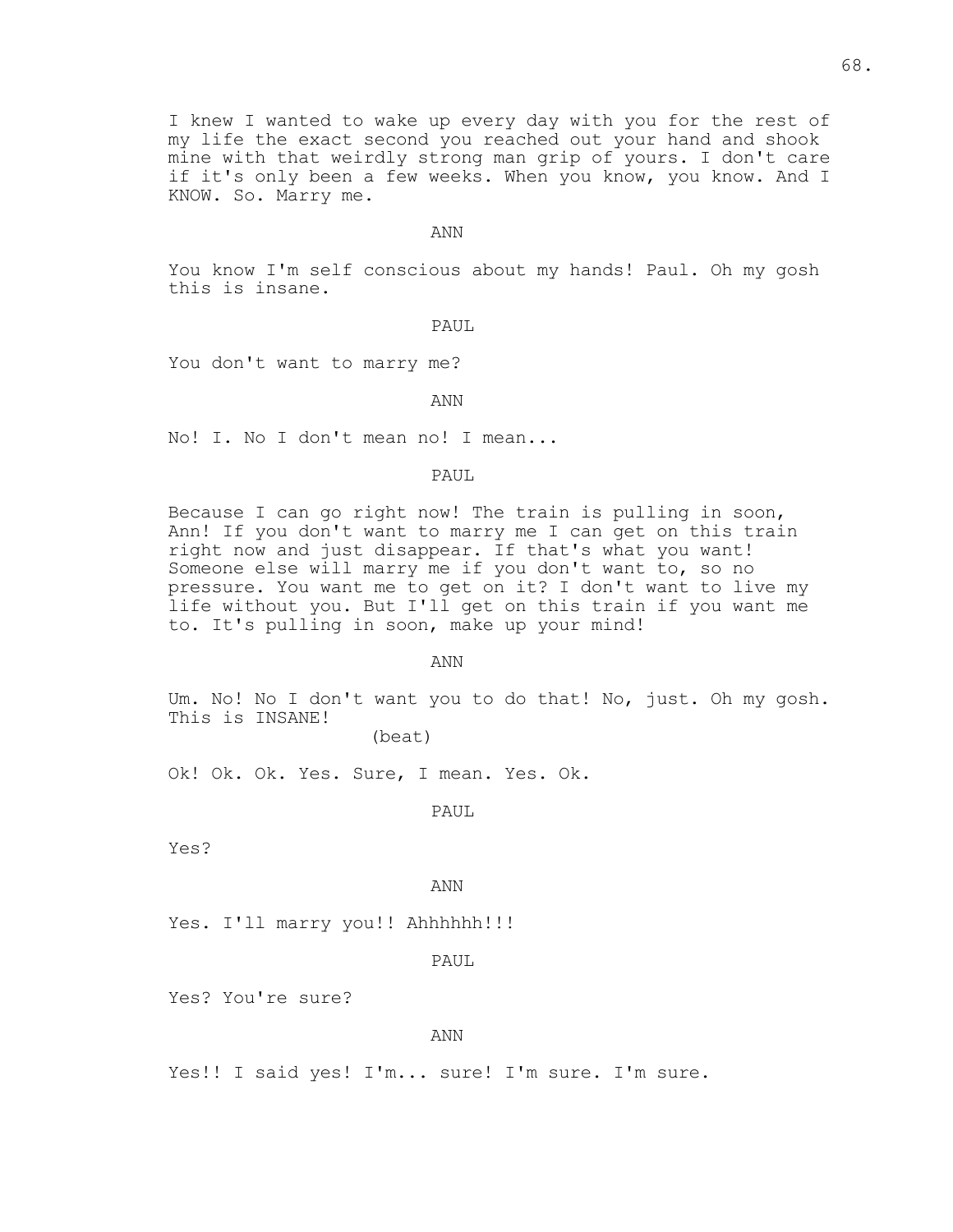PAUL.

Well hot damn!! You hear that everyone? She said YES!

*He scoops her up and swings her all over the place. They almost knock into people in the station but are laughing so hard they don't notice. Paul steps up onto the bench and cups his hands.*

You hear that everyone! I'm marrying the woman of my dreams. Right here! This one! This lady right here!

*He jumps down and they kiss again.*

ANN

Oh my gosh, ok. Paul we have to get you onto this train! Let's go!

PAUL

Oh no. Are you kidding me? I can't go now! I can't move away from you! I'm staying here!

ANN

Paul! The job! We'll figure it out. I can move maybe after next semester or something. We'll work it out!

PAUL

No way, my queen. Not a chance. I'm here with you now.

ANN

But. The job, Paul. This is a great job.

PAUL

I didn't want it anyway! You're my family now. You! And me! Come on! Let's celebrate! We're getting married! We have to tell everyone!

> *Paul grabs Ann's hand and runs off stage with her. She looks back just before exiting, almost as if she sees Gabe in bed. But we can't be sure.*

*Gabe is left in his bed alone as the lights dim on the train station. He slowly sits up in bed and walks over to his easel. He begins to paint slowly and painfully. The painting is angry. It's red. It's black. It's messy. Gabe is crying while he paints for a minute or so. At some point he paints the words "Time to fly" on the wall.*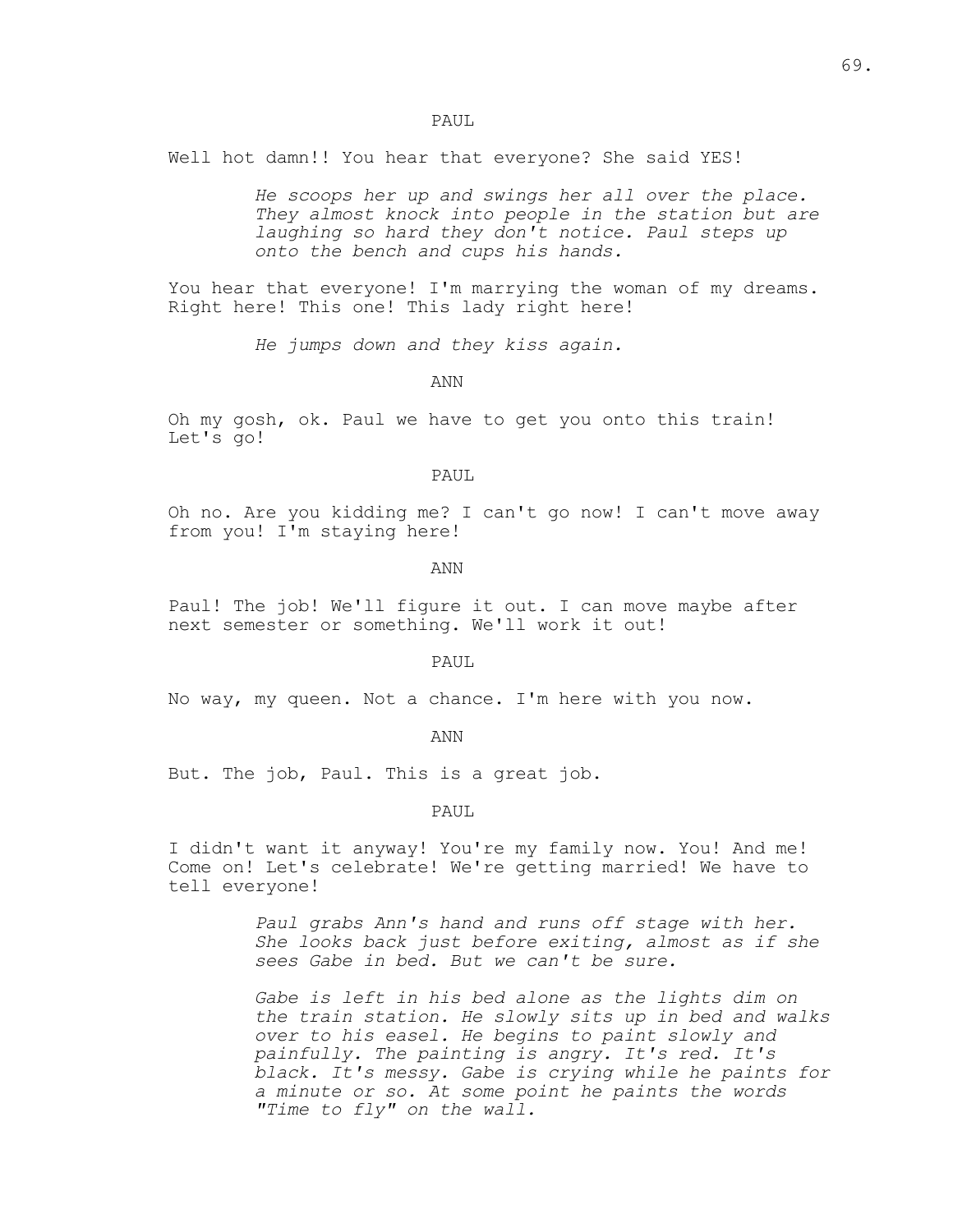*Then he drops the paint brush to the floor and walks over to the window. He steps up onto the window ledge and stares out.*

## BLACKOUT.

### SCENE 15

*STAGE LEFT. Gabe and Jessica are sitting on a bench smoking a joint. 2019. Note: These are well spoken people, not stoner dudes. Try to avoid stereotypes here. STAGE RIGHT. 1952. Viola is reading Young Paul a book in bed.*

## JESSICA

Did you know the metro north people, when they do the double clicky hold punch thinger madinger that they use a different animal or swooshy hole punch button or lighting bolt, or hammerstyle stamp every time? I saw a seagull once. For sure.

### GABE

What?

### JESSICA

The whole puncher thing. That they click super fast when they walk by. The click-click... click-click. Dude.

### GABE

Yes. The click-click. It's a part of my permanent aural history, Jess. I dream about the click-click in my effing nightmares. I'm more stuck on the different animal or swooshy thing - thing. I think a seagull was mentioned?

# JESSICA

Yeah! It's a thing! I rode the train for like 5 years before I noticed. Some random guy pointed it out to me... and then he asked me for a blowjob. Womp Womp.

But yeah! My mind exploded! Apparently this has been happening every single time my ticket got punched! Who knew?

GABE

A guy asked you for a blow job every time your ticket got punched?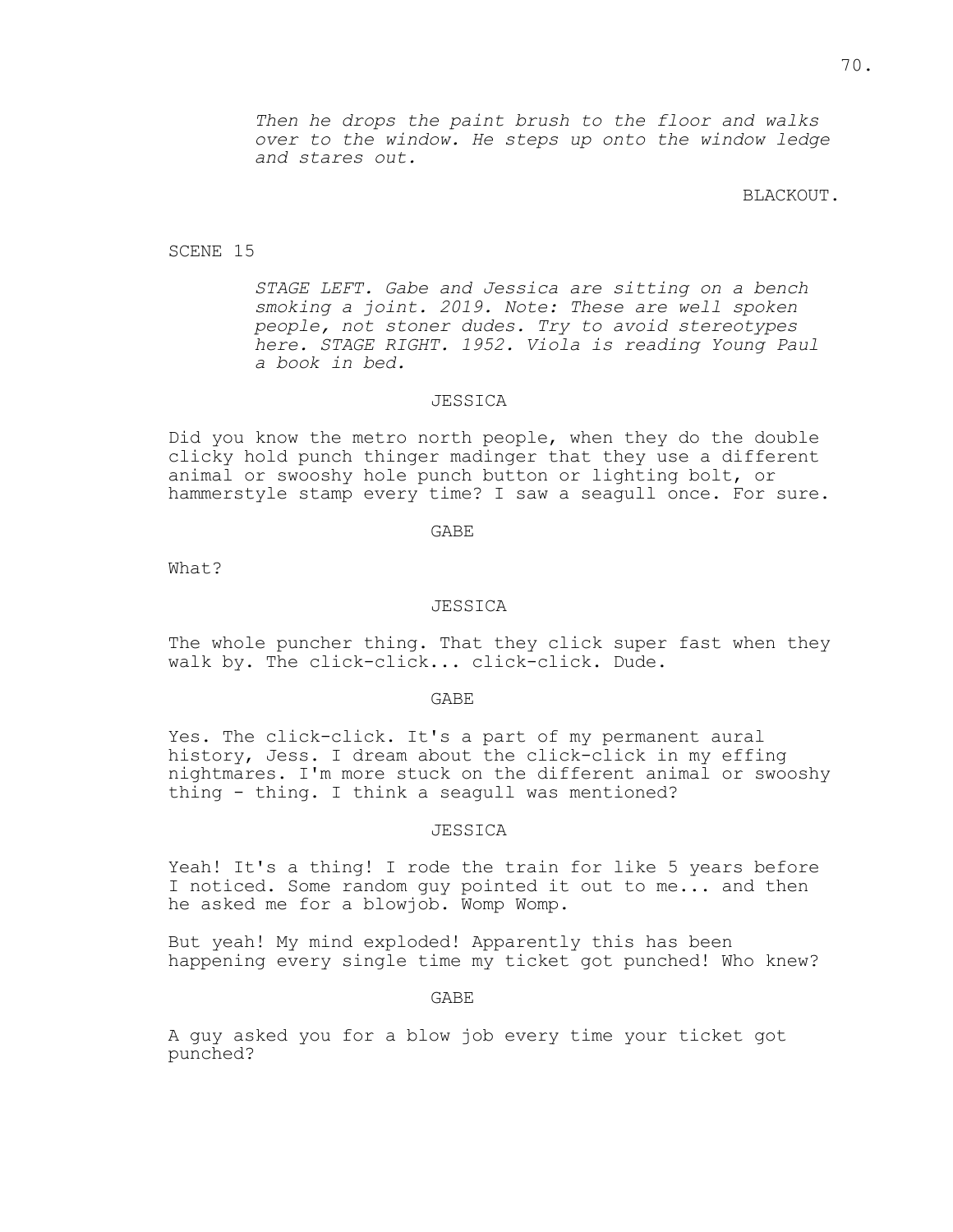# JESSICA

(she bursts out laughing)

No! The clicker stamp thing!

GABE

Jessica, I've riden... rode? rided the metro north literally half my life. You're telling me...

JESSICA

I am.

# GABE

There are different stamps on every single hole on my ticket for every single day?

JESSICA

There are.

GABE

No.

JESSICA

Yes.

(long beat)

GABE

No.

JESSICA

Wanna bet?

GABE

50 cents.

JESSICA

Obviously.

*(they shake)*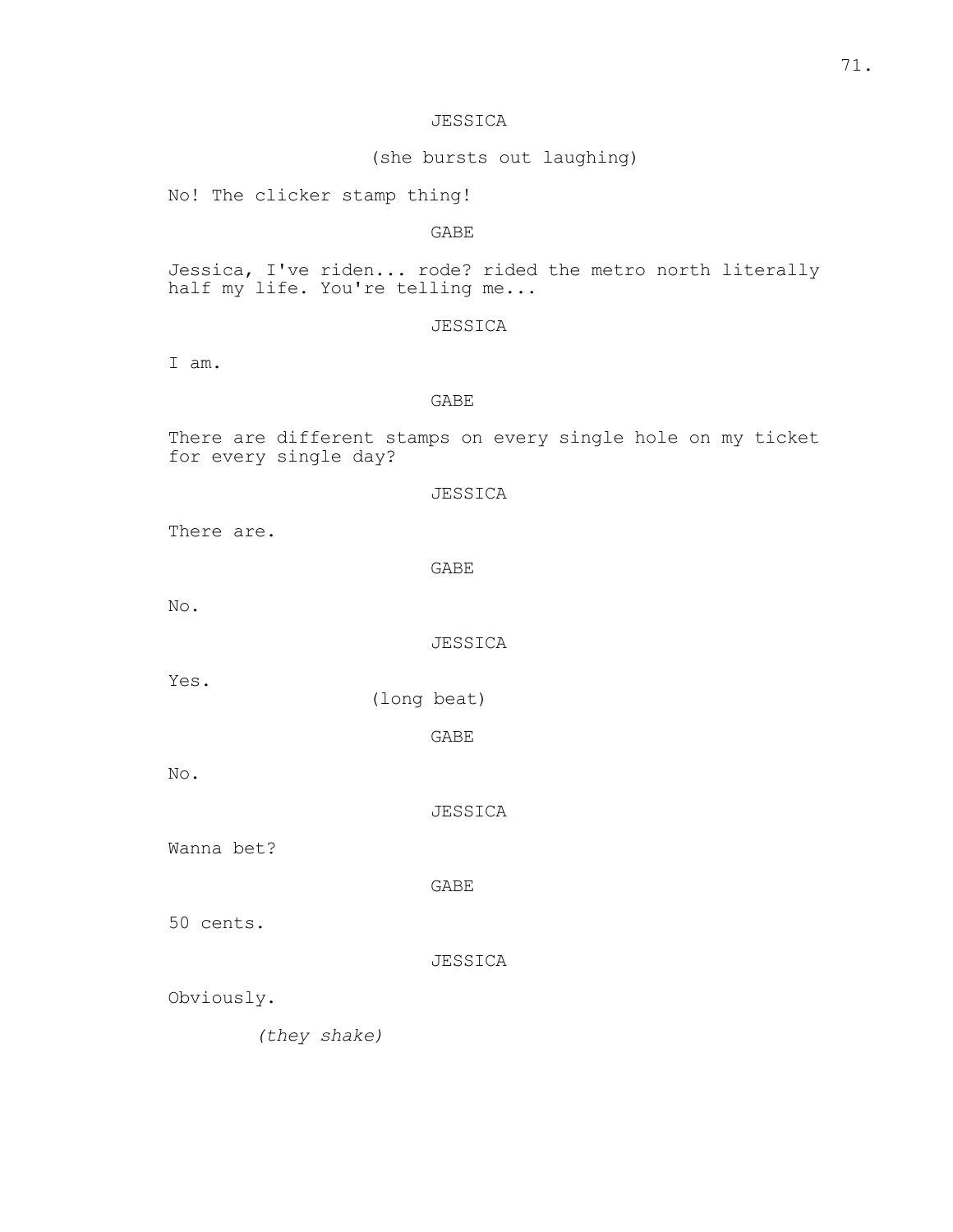GABE

Maybe it's something they get assigned every time they start their shift. So everyone knows if something goes wrong they just check the clicker stamp animal. Firing by seagull, man. Brutal.

# JESSICA

Or! Is it something they get to pick out before every shift? Like when you pick game pieces in Monopoly and someone says "I will only be the shoe or I'm leaving."

GABE

Probably the shoe thing. If it's even real. Which. I'm not convinced.

#### JESSICA

Oh that's fine for now. I'll win in the end.

GABE

Always. You do win a lot I feel. You seem almost, dare I say... fine? About how we grew up. Suspiciously so perhaps.

### JESSICA

Uhhhh well Gabe, I worked my ass off in seven hundred years of therapy to get there. So.

#### GABE

Yeah but... like.. what'd you say?

#### JESSICA

That my dad totally fucked us up and that I had a sneaking suspicion - more like a terrorizing fear - that he'd die without acknowledging a single thing he did to us? Let alone an apology.

#### GABE

So. Exactly what happened.

JESSICA

Correct.

GABE

Hm.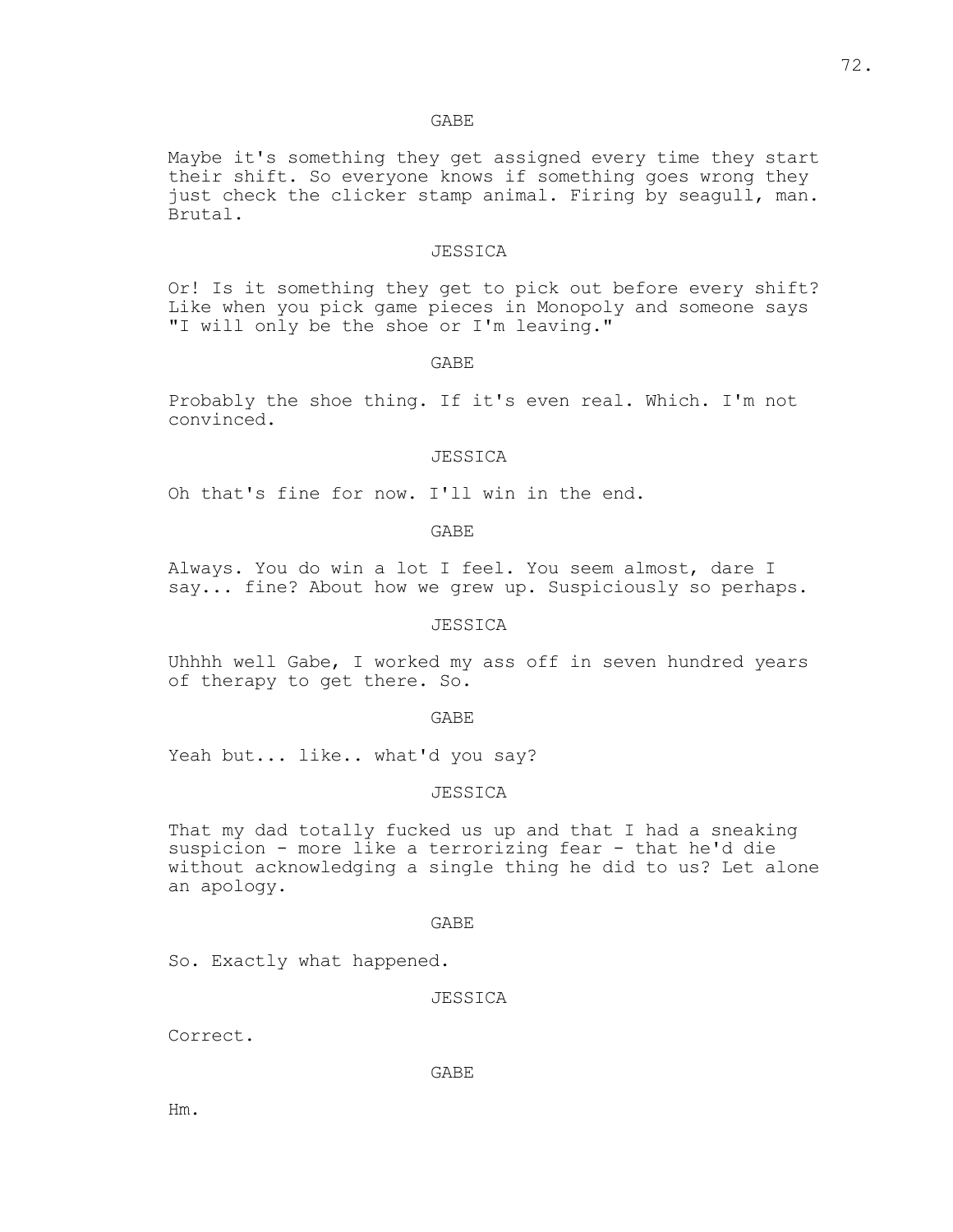# JESSICA

Yep! Cried a river. Dug through poop. Gotta work hard if you wanna fly the coop!! Ha!

# GABE

Stop it.

#### JESSICA

Gabe, I'm hilarious. Admit it.

GABE

Absolutely not.

*Lights dim on STAGE LEFT and come up on STAGE RIGHT. Viola and Young Paul are reading a children's book.*

### VIOLA

Goodnight stars, goodnight air. Goodnight noises everywhere. The End.

#### YOUNG PAUL

Mama, I'm sorry papa made you sad tonight. I hate it when you're sad.

### VIOLA

Oh sweetheart. I'm not sad. You know why? Because I have you! No matter what happens during the day I get to come upstairs and read to you and tuck you in and tell you how much I love every single little hair on your head. Except this one. This one has ketchup in it.

*She tickles him. And he laughs.*

### VIOLA (CONT) (CONT'D)

I will always love every single hair on your head, Pauly. You know that right?

# YOUNG PAUL

I know mama. And I will always love every single hair on your head. I wish I could make it so you were never sad.